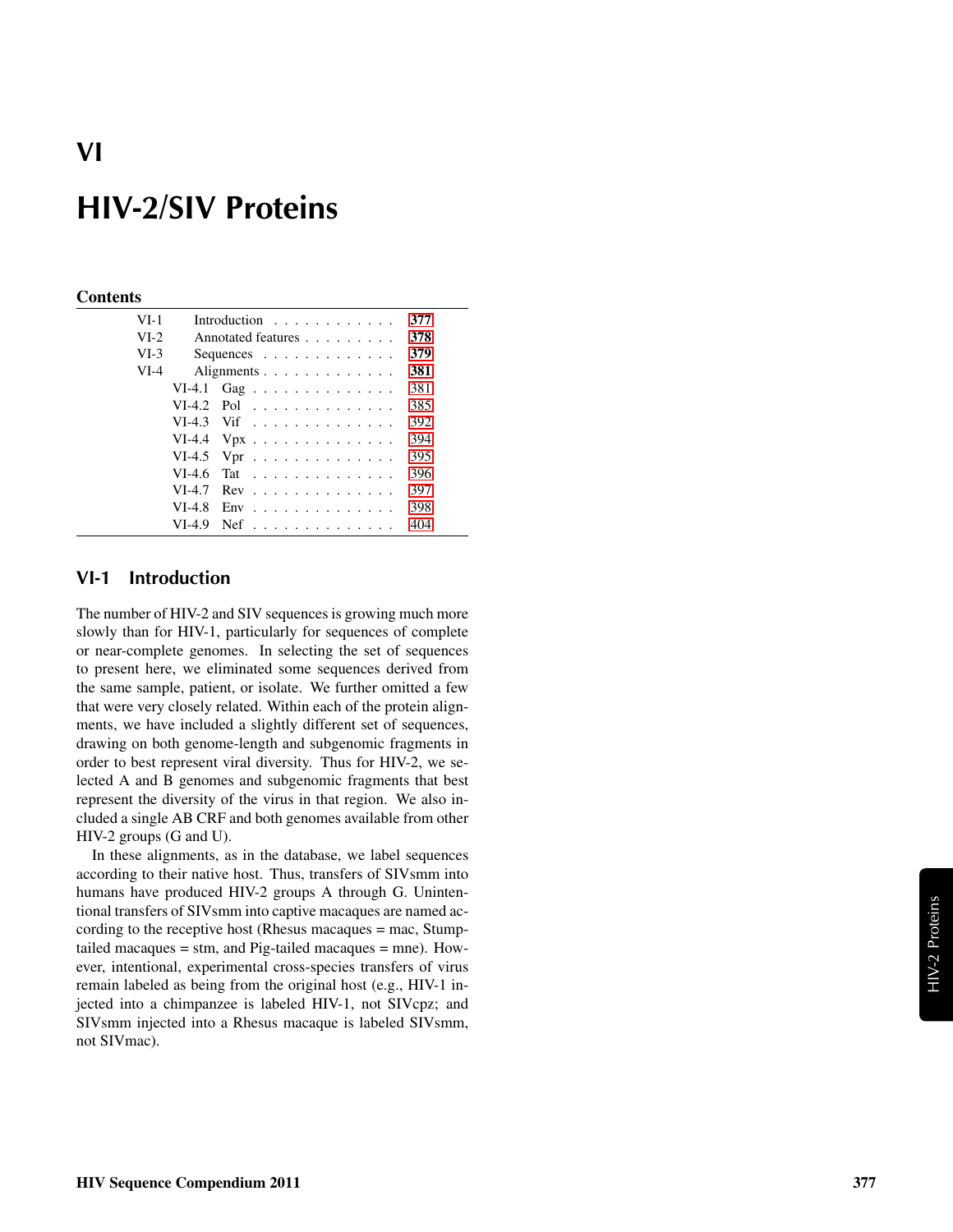## <span id="page-1-0"></span>VI-2 Annotated features

Features of HIV-2 annotated in the alignment that follows.

| <b>Feature</b>              | Protein | Location     | Page |
|-----------------------------|---------|--------------|------|
| Gag p15 start               | Gag     | $\mathbf{1}$ | 381  |
| p15                         | Gag     | 135          | 381  |
| p27                         | Gag     | 136          | 381  |
| p27                         | Gag     | 364          | 383  |
| p2                          | Gag     | 365          | 383  |
| p2                          | Gag     | 381          | 383  |
| p8                          | Gag     | 382          | 383  |
| p8                          | Gag     | 433          | 383  |
| p1                          | Gag     | 434          | 383  |
| p1                          | Gag     | 447          | 383  |
| p6                          | Gag     | 448          | 383  |
| <b>PTAP</b> motif           | Gag     | 458-461      | 383  |
| PSAP in HIV-2 B, U          | Gag     | 476-479      | 383  |
| p6 end                      | Gag     | 511          | 384  |
| Gag end                     | Gag     | 511          | 384  |
| Pol p15 start (-1 from Gag) | Pol     | $\mathbf{1}$ | 385  |
| p15                         | Pol     | 67           | 385  |
| protease                    | Pol     | 68           | 385  |
| protease                    | Pol     | 166          | 386  |
| p51 RT start                | Pol     | 167          | 386  |
| D catalytic site            | Pol     | 276          | 386  |
| DD catalytic site           | Pol     | 351          | 387  |
| p51 RT end                  | Pol     | 605          | 388  |
| p15 RNase H start           | Pol     | 606          | 388  |
| p15 RNase H end             | Pol     | 725          | 389  |
| p31 Integrase start         | Pol     | 726          | 389  |
| p31 Integrase end           | Pol     | 1020         | 391  |
| Pol end                     | Pol     | 1020         | 391  |
| Vif start                   | Vif     | 1            | 392  |
| Vif end                     | Vif     | 215          | 393  |
| Vpx start                   | Vpx     | 1            | 394  |
| Vpx end                     | Vpx     | 113          | 394  |
| Vpr start                   | Vpr     | 1            | 395  |
| Vpr end                     | Vpr     | 102          | 395  |
| Tat start                   | Tat     | $\mathbf{1}$ | 396  |
| exon 1 end                  | Tat     | 99           | 396  |
| exon 2 start                | Tat     | 100          | 396  |
| Tat end                     | Tat     | 131          | 396  |
| Rev start                   | Rev     | $\mathbf{1}$ | 397  |
| exon 1 end                  | Rev     | 24           | 397  |
| exon 2 start                | Rev     | 25           | 397  |
| Rev end                     | Rev     | 108          | 397  |
| Env start                   | Env     | $\mathbf{1}$ | 398  |
| signal peptide end          | Env     | 22           | 398  |
| gp120 start                 | Env     | 23           | 398  |
| V1                          | Env     | 113-167      | 398  |
| V2                          | Env     | 169-211      |      |
|                             |         |              | 399  |
| V <sub>3</sub>              | Env     | 311-344      | 399  |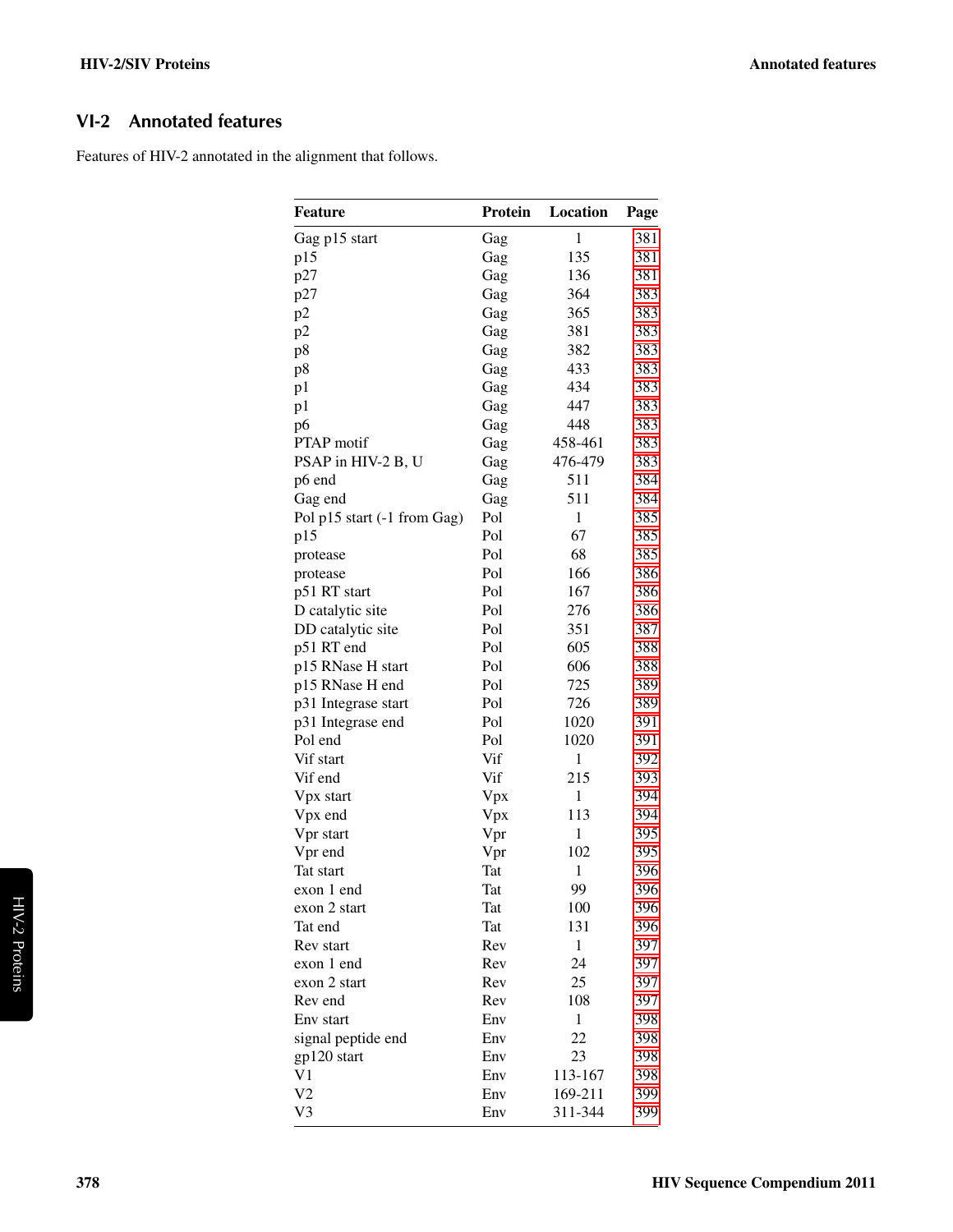| Feature                  | <b>Protein</b> | Location | Page |
|--------------------------|----------------|----------|------|
| V3 tip                   | Env            | 328-334  | 400  |
| V4                       | Env            | 402-432  | 400  |
| V5                       | Env            | 472-477  | 400  |
| gp120 end                | Env            | 525      | 401  |
| gp41 start               | Env            | 526      | 401  |
| Env end                  | Env            | 880      | 403  |
| Nef start                | <b>Nef</b>     | 1        | 404  |
| R17Y mutation            | <b>Nef</b>     | 17       | 404  |
| max HIV-1 similarity     | <b>Nef</b>     | 153-182  | 404  |
| premature stop in Mac239 | <b>Nef</b>     | 93       | 404  |
| normal Nef end           | Nef            | 264      | 405  |
|                          |                |          |      |

## <span id="page-2-0"></span>VI-3 Sequences

Sequences included in the HIV-2/SIV protein alignments.

| <b>Name</b>                      | <b>Accession</b> | <b>Proteins</b> | <b>Author</b>    | Reference                       |
|----------------------------------|------------------|-----------------|------------------|---------------------------------|
| <b>MAC.US.x.239</b>              | M33262           | All             | Kestler, H.      | Science 248(4959):1109-1112     |
|                                  |                  |                 |                  | (1990)                          |
| A.CI.88.UC2                      | U38293           | All             | Barnett, S.W.    | Virology 222(1); 257-61 (1996)  |
| A.DE.x.BEN                       | M30502           | All             | Kirchhoff, F.    | Virology 177(1):305-311 (1990)  |
| A.DE.x.PEI2_KR_KRCG              | U22047           | All             | Kraus, G.        | ARHR 14(1); 65-77 (1998)        |
| A.GH.x.GH1                       | M30895           | All             | Hasegawa, A.     | ARHR 5(6):593-604 (1989)        |
| A.GM.87.D194                     | J04542           | All             | Kuehnel, H.      | Proc Natl Acad Sci USA          |
|                                  |                  |                 |                  | 86(7):2383-2387 (1989)          |
| A.GM.x.ISY_SBL_6669_85           | J04498           | All             | Franchini, G.    | Proc Natl Acad Sci USA          |
|                                  |                  |                 |                  | 86(7):2433-2437 (1989)          |
| A.GM.x.MCN13                     | AY509259         | All             | Schmitz, C.      | J Virol 78(4):2006-2016 (2004)  |
| A.GM.x.MCR35                     | AY509260         | All             | Schmitz, C.      | J Virol 78(4):2006-2016 (2004)  |
| A.GW.86.FG_clone_NIHZ            | J03654           | All             | Zagury, J.F.     | Proc Natl Acad Sci USA          |
|                                  |                  |                 |                  | 85(16):5941-5945 (1988)         |
| A.GW.87.CAM2CG                   | D00835           | All             | Tristem, M.      | J Gen Virol 72(PT 3):721-724    |
|                                  |                  |                 |                  | (1991)                          |
| A.GW.x.ALI                       | AF082339         | All             | Reeves, J.D.     | J Virol 73(9); 7795-804 (1999)  |
| A.GW.x.MDS                       | Z48731           | All             | Becker           | Unpublished                     |
| A.IN.07.NNVA                     | EU980602         | All             | Gurjar, S.R.     | JAIDS 52(3); 329-35 (2009)      |
| A.IN.95.CRIK_147                 | DQ307022         | All             | Santhosh, C.V.   | ARHR 24(10); 1315-7 (2008)      |
| A.SN.85.ROD                      | M15390           | All             | Clavel, F.       | Nature 324(6098):691-695 (1986) |
| <b>B.CI.88.UC1</b>               | L07625           | All             | Barnett, S.W.    | J Virol 67(2):1006-1014 (1993)  |
| B.CI.x.20_56                     | AB485670         | All             | Takekawa         | Unpublished                     |
| <b>B.CI.x.EHO</b>                | U27200           | All             | Rey-Cuille, M.A. | Virology 202(1):471-476 (1994)  |
| B.GH.86.D205_ALT                 | X61240           | All             | Dietrich, U.     | Nature 342(6252):948-950 (1989) |
| B.JP.01.KR020_IMCJ_KR020_1       | AB100245         | All             | Kusagawa, S.     | ARHR 19(11):1045-1049 (2003)    |
| G.CI.92.Abt96                    | AF208027         | All             | Brennan, C.A.    | ARHR 13(5):401-404 (1997)       |
| AB.CM.03.03CM_510_03             | EU028345         | All             | Yamaguchi, J.    | ARHR 24(1):86-91 (2008)         |
| H <sub>2_01_AB.CI.90.7312A</sub> | L36874           | All             | Gao              | Unpublished                     |
| H2_01_AB.JP.04.04JP_NMC307       | AB499693         | All             | Ibe, S.          | JAIDS 54(3):241-247 (2010)      |
| H2_01_AB.JP.07.07JP_NMC716       | AB499694         | All             | Ibe, S.          | JAIDS 54(3):241-247 (2010)      |
| H2_01_AB.JP.08.08JP_NMC842       | AB499695         | All             | Ibe, S.          | JAIDS 54(3):241-247 (2010)      |
| U.FR.96.12034                    | AY530889         | All             | Damond, F.       | ARHR 20(6):666-672 (2004)       |
| MAC.US.x.17EC1                   | AY033233         | All             | Anderson, M.G.   | Virology 195(2):616-626 (1993)  |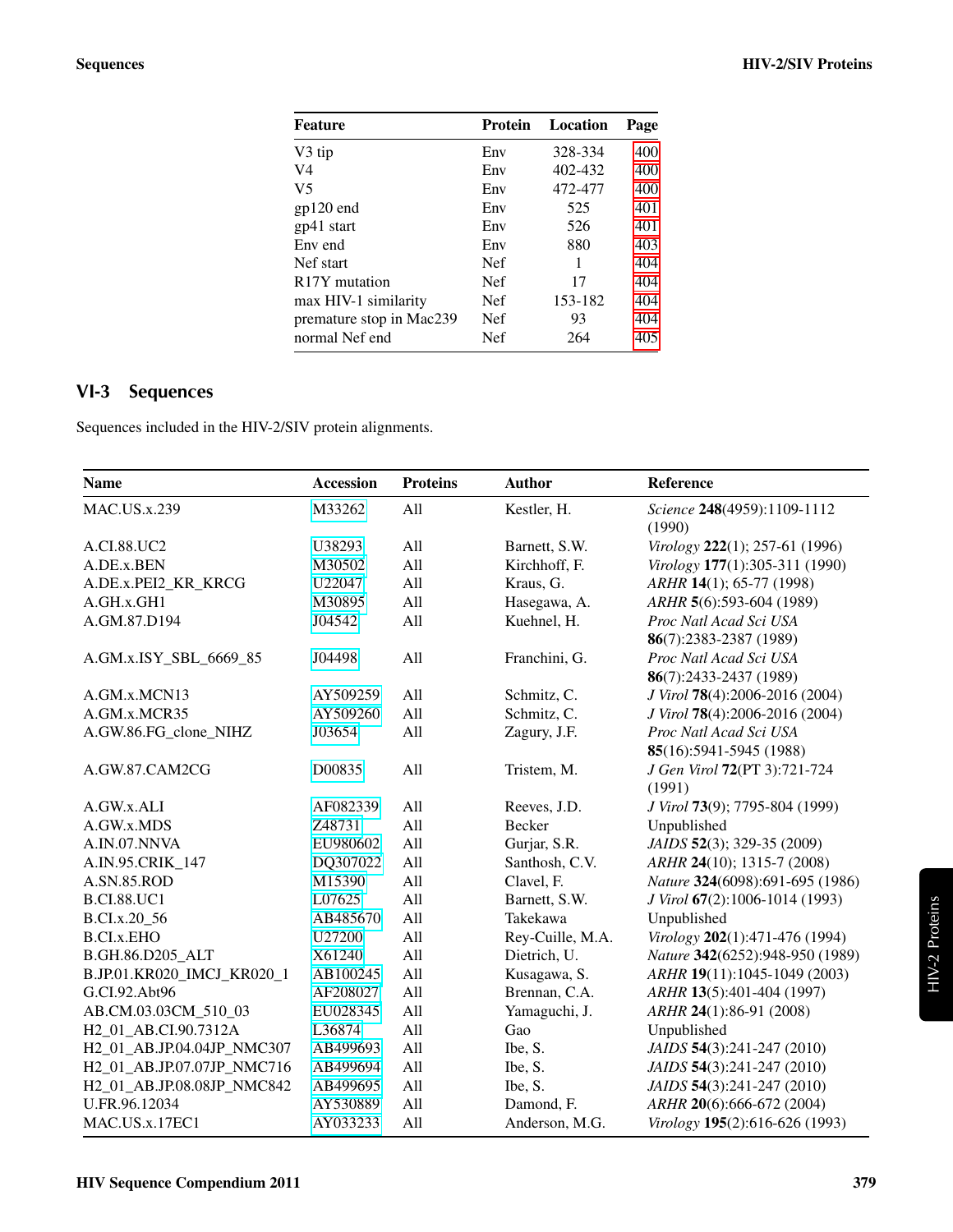### HIV-2/SIV Proteins Sequences

| <b>Name</b>            | <b>Accession</b> | <b>Proteins</b> | <b>Author</b>   | Reference                                                                                                                                                                                                      |
|------------------------|------------------|-----------------|-----------------|----------------------------------------------------------------------------------------------------------------------------------------------------------------------------------------------------------------|
| MAC.US.x.17EFR         | AY033146         | All             | Flaherty, M.T.  | J Virol 71(8):5790-5798 (1997)                                                                                                                                                                                 |
| MAC.US.x.1937          | AY611495         | All             | O'Connor, D.H.  | J Virol 78(24):14012-14022 (2004)                                                                                                                                                                              |
| MAC.US.x.2065          | AY611493         | All             | O'Connor, D.H.  | J Virol 78(24):14012-14022 (2004)                                                                                                                                                                              |
| MAC.US.x.251_1A11      | M76764           | All             | Marthas, M.L.   | J Med Primatol 18(3-4):311-9<br>(1989)                                                                                                                                                                         |
| MAC.US.x.251_32H_PJ5   | D01065           | All             | Rud, E.W.       | (in) Brown, F, Chanock, RM and<br>Ginsberg, HS(Eds); VACCINES 92:<br>MODERN APPROACHES TO<br>NEW VACCINES INCLUDING<br>PREVENTION OF AIDS:<br>229-235; Cold Spring Harbor<br>Laboratory Press, New York (1992) |
| MAC.US.x.251_BK28      | M19499           | All             | Hirsch, V.      | Cell 49(3):307-319 (1987)                                                                                                                                                                                      |
| MAC.US.x.80035         | AY611486         | All             | O'Connor, D.H.  | J Virol 78(24):14012-14022 (2004)                                                                                                                                                                              |
| MAC.US.x.81035         | AY599200         | All             | O'Connor, D.H.  | J Virol 78(24):14012-14022 (2004)                                                                                                                                                                              |
| MAC.US.x.85013         | AY611490         | All             | O'Connor, D.H.  | J Virol 78(24):14012-14022 (2004)                                                                                                                                                                              |
| MAC.US.x.87082         | AY600249         | All             | O'Connor, D.H.  | J Virol 78(24):14012-14022 (2004)                                                                                                                                                                              |
| MAC.US.x.92050         | AY603959         | All             | O'Connor, D.H.  | J Virol 78(24):14012-14022 (2004)                                                                                                                                                                              |
| MAC.US.x.92077         | AY599201         | All             | O'Connor, D.H.  | J Virol 78(24):14012-14022 (2004)                                                                                                                                                                              |
| MAC.US.x.93057         | AY611492         | All             | O'Connor, D.H.  | J Virol 78(24):14012-14022 (2004)                                                                                                                                                                              |
| MAC.US.x.93062         | AY607704         | All             | O'Connor, D.H.  | J Virol 78(24):14012-14022 (2004)                                                                                                                                                                              |
| MAC.US.x.95058         | AY611494         | All             | O'Connor, D.H.  | J Virol 78(24):14012-14022 (2004)                                                                                                                                                                              |
| MAC.US.x.95086         | AY607703         | All             | O'Connor, D.H.  | J Virol 78(24):14012-14022 (2004)                                                                                                                                                                              |
| MAC.US.x.95112         | AY588946         | All             | O'Connor, D.H.  | J Virol 78(24):14012-14022 (2004)                                                                                                                                                                              |
| MAC.US.x.96016         | AY607701         | All             | O'Connor, D.H.  | J Virol 78(24):14012-14022 (2004)                                                                                                                                                                              |
| <b>MAC.US.x.96020</b>  | AY611488         | All             | O'Connor, D.H.  | J Virol 78(24):14012-14022 (2004)                                                                                                                                                                              |
| MAC.US.x.96072         | AY611491         | All             | O'Connor, D.H.  | J Virol 78(24):14012-14022 (2004)                                                                                                                                                                              |
| MAC.US.x.96081         | AY597209         | All             | O'Connor, D.H.  | J Virol 78(24):14012-14022 (2004)                                                                                                                                                                              |
| MAC.US.x.96093         | AY611489         | All             | O'Connor, D.H.  | J Virol 78(24):14012-14022 (2004)                                                                                                                                                                              |
| MAC.US.x.96114         | AY588945         | All             | O'Connor, D.H.  | J Virol 78(24):14012-14022 (2004)                                                                                                                                                                              |
| MAC.US.x.96123         | AY611487         | All             | O'Connor, D.H.  | J Virol 78(24):14012-14022 (2004)                                                                                                                                                                              |
| MAC.US.x.96135         | AY607702         | All             | O'Connor, D.H.  | J Virol 78(24):14012-14022 (2004)                                                                                                                                                                              |
| MAC.US.x.97009         | AY599199         | All             | O'Connor, D.H.  | J Virol 78(24):14012-14022 (2004)                                                                                                                                                                              |
| MAC.US.x.97074         | AY599198         | All             | O'Connor, D.H.  | J Virol 78(24):14012-14022 (2004)                                                                                                                                                                              |
| MAC.US.x.MM142_IVMXX   | Y00277           | All             | Chakrabarti, L. | Nature 328(6130):543-547 (1987)                                                                                                                                                                                |
| MAC.US.x.SMM142_patent | BD131285         | All             | Alizon, M.      | Patent: JP 2002030099-A 2                                                                                                                                                                                      |
|                        |                  |                 |                 | 29-JAN-2002; INSTITUT<br><b>PASTEUR</b>                                                                                                                                                                        |
| MAC.US.x.r80025        | AY576480         | All             | O'Connor, D.H.  | J Virol 78(24):14012-14022 (2004)                                                                                                                                                                              |
| MAC.US.x.r90131        | AY576481         | All             | O'Connor, D.H.  | J Virol 78(24):14012-14022 (2004)                                                                                                                                                                              |
| <b>MNE.US.82.MNE_8</b> | M32741           | All             | Kimata, J.T.    | J Virol 72(1):245-256 (1998)                                                                                                                                                                                   |
| MNE.US.x.MNE027        | U79412           | All             | Kimata, J.T.    | J Virol 72(1):245-256 (1998)                                                                                                                                                                                   |
| SMM.SL.92.SL92B        | AF334679         | All             | Chen, Z.        | J Virol 70(6):3617-3627 (1996)                                                                                                                                                                                 |
| SMM.US.x.F236_H4       | X14307           | All             | Hirsch, V.M.    | Nature 339(6223); 389-92 (1989)                                                                                                                                                                                |
| SMM.US.x.H9            | M80194           | All             | Courgnaud, V.   | J Virol 66(1):414-419 (1992)                                                                                                                                                                                   |
| SMM.US.x.PBJ14_15      | L03295           | All             | Dewhurst, S.    | Nature 345(6276):636-640 (1990)                                                                                                                                                                                |
| SMM.US.x.PBJA          | M31325           | All             | Dewhurst, S.    | Nature 345(6276):636-640 (1990)                                                                                                                                                                                |
| SMM.US.x.PBJ_143       | M80193           | All             | Courgnaud, V.   | J Virol 66(1):414-419 (1992)                                                                                                                                                                                   |
| SMM.US.x.PBJ_6P6       | L09212           | All             | Novembre, F.J.  | J Virol 67(5):2466-2474 (1993)                                                                                                                                                                                 |
| SMM.US.x.PGM53         | AF077017         | All             | Novembre, F.J.  | J Virol 72(11):8841-8851 (1998)                                                                                                                                                                                |
| SMM.US.x.SME543        | U72748           | All             | Hirsch, V.      | J Virol 71(2):1608-1620 (1997)                                                                                                                                                                                 |
| STM.US.89.STM_37_16    | M83293           | All             | Novembre, F.J.  | Virology 186(2):783-787 (1992)                                                                                                                                                                                 |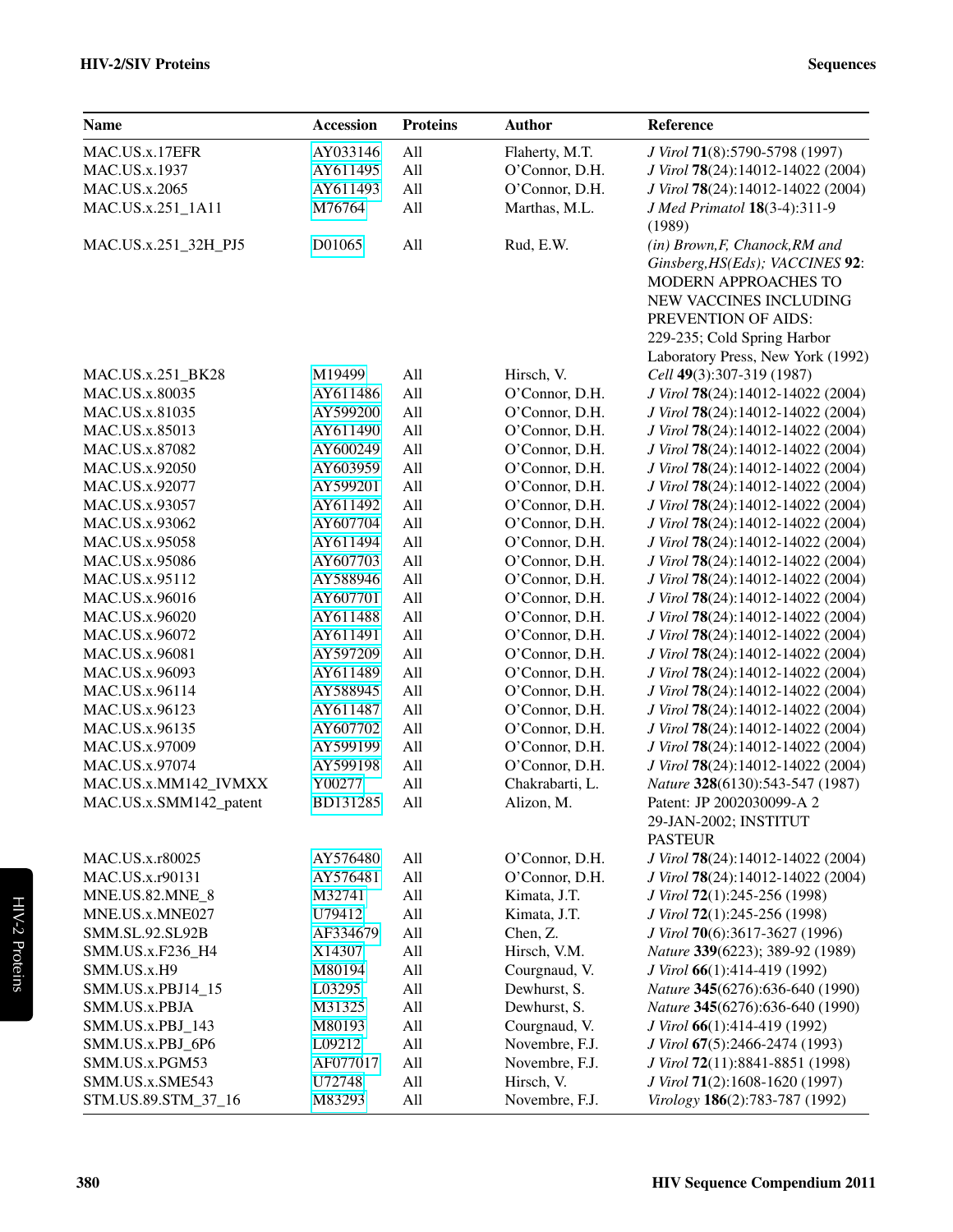<span id="page-4-2"></span><span id="page-4-1"></span><span id="page-4-0"></span>

|                                                                | Gag p15 start |                                                                                                                                                                                |
|----------------------------------------------------------------|---------------|--------------------------------------------------------------------------------------------------------------------------------------------------------------------------------|
| MAC.US.x.239                                                   |               | MGVRNSVLSGKKADELEKIRLRPNGKKKYMLKHVVWAANELDRFGLAESLLENKEGCOKILSVLAPLVPTGSENLKSLYNTVCVIWCIHAEEKVKHTEEAKOIVORHLVVETGTTETMPKTSRPTAPSSGRGGNYPVOOI.GGNYVHLPLSPRTLNAWVKLIEEKKFGAE 169 |
| A.CI.88.UC2                                                    |               |                                                                                                                                                                                |
| A.DE.x.BEN<br>A.DE.x.PEI2 KR KRCG                              |               |                                                                                                                                                                                |
| A.GH.x.GH1                                                     |               |                                                                                                                                                                                |
| A.GM.87.D194                                                   |               |                                                                                                                                                                                |
| A.GM.x.ISY SBL 6669 85<br>A.GM.x.MCN13                         |               |                                                                                                                                                                                |
| A.GM.x.MCR35                                                   |               | 169                                                                                                                                                                            |
| A.GW.86.FG clone NIHZ<br>A.GW.87.CAM2CG                        |               | 167<br>169                                                                                                                                                                     |
| A.GW.x.ALI                                                     |               | 169                                                                                                                                                                            |
| A.GW.x.MDS                                                     |               |                                                                                                                                                                                |
| A.IN.07.NNVA<br>A.IN.95.CRIK 147                               |               | 169                                                                                                                                                                            |
| A.SN.85.ROD                                                    |               | 169                                                                                                                                                                            |
| B.CI.88.UC1                                                    |               |                                                                                                                                                                                |
| B.CI.x.20 56<br>B.CI.x.EHO                                     |               | 164<br>164                                                                                                                                                                     |
| B.GH.86.D205 ALT                                               |               | 164                                                                                                                                                                            |
| B.JP.01.KR020 IMCJ KR020 1                                     |               |                                                                                                                                                                                |
| G.CI.92.Abt96                                                  |               |                                                                                                                                                                                |
| AB.CM.03.03CM 510 03                                           |               | - 163                                                                                                                                                                          |
| H2 01 AB.CI.90.7312A<br>H2 <sup>-01-AB.JP.04.04JP NMC307</sup> |               |                                                                                                                                                                                |
| H2 <sup>-01-AB.JP.07.07JP-NMC716</sup>                         |               |                                                                                                                                                                                |
| H2 <sup>-01-AB.JP.08.08JP-NMC842</sup>                         |               |                                                                                                                                                                                |
| U.FR.96.12034                                                  |               |                                                                                                                                                                                |
| MAC.US.x.17EC1                                                 |               | - 169                                                                                                                                                                          |
| MAC.US.x.17EFR<br>MAC.US.x.1937                                |               |                                                                                                                                                                                |
| MAC.US.x.2065                                                  |               | $\ldots$ . A consequently consequently consequently consequently and $\ldots$ . A consequently consequently consequently consequently consequently and $\ldots$                |
| MAC.US.x.251 1A11<br>MAC.US.x.251 32H PJ5                      |               | -169                                                                                                                                                                           |
| MAC.US.x.251 <sup>-</sup> BK28                                 |               | 169                                                                                                                                                                            |
| MAC.US.x.80035                                                 |               | 169                                                                                                                                                                            |
| MAC. US. x.81035<br>MAC.US.x.85013                             |               |                                                                                                                                                                                |
| MAC.US.x.87082<br>MAC.US.x.92050                               |               |                                                                                                                                                                                |
| MAC. US. x. 92077                                              |               |                                                                                                                                                                                |
| MAC.US.x.93057                                                 |               |                                                                                                                                                                                |
| MAC.US.x.93062<br>MAC. US. x.95058                             |               |                                                                                                                                                                                |
| MAC. US. x. 95086                                              |               |                                                                                                                                                                                |
| MAC.US.x.95112                                                 |               |                                                                                                                                                                                |
| MAC.US.x.96016<br>MAC.US.x.96020                               |               |                                                                                                                                                                                |
| MAC.US.x.96072                                                 |               |                                                                                                                                                                                |
| MAC.US.x.96081<br>MAC.US.x.96093                               |               |                                                                                                                                                                                |
| MAC.US.x.96114                                                 |               |                                                                                                                                                                                |
| MAC.US.x.96123                                                 |               |                                                                                                                                                                                |
| MAC.US.x.96135<br>MAC.US.x.97009                               |               |                                                                                                                                                                                |
| MAC.US.x.97074                                                 |               |                                                                                                                                                                                |
| MAC.US.x.MM142 IVMXX<br>MAC.US.x.SMM142 patent                 |               |                                                                                                                                                                                |
| MAC.US.x.r80025                                                |               |                                                                                                                                                                                |
| MAC.US.x.r90131                                                |               |                                                                                                                                                                                |
| MNE.US.82.MNE 8<br>MNE.US.x.MNE027                             |               |                                                                                                                                                                                |
| SMM. SL. 92. SL92B                                             |               |                                                                                                                                                                                |
| SMM. US. x. F236 H4                                            |               |                                                                                                                                                                                |
| SMM.US.x.H9                                                    |               |                                                                                                                                                                                |
| SMM. US. x. PBJ14 15<br>SMM.US.x.PBJA                          |               | 169<br>169                                                                                                                                                                     |
| SMM. US. x. PBJ 143                                            |               | 169                                                                                                                                                                            |
| SMM.US.x.PBJ <sup>-6P6</sup>                                   |               |                                                                                                                                                                                |
| SMM.US.x.PGM53<br>SMM.US.x.SME543                              |               |                                                                                                                                                                                |
| STM.US.89.STM 37 16                                            |               |                                                                                                                                                                                |
|                                                                |               |                                                                                                                                                                                |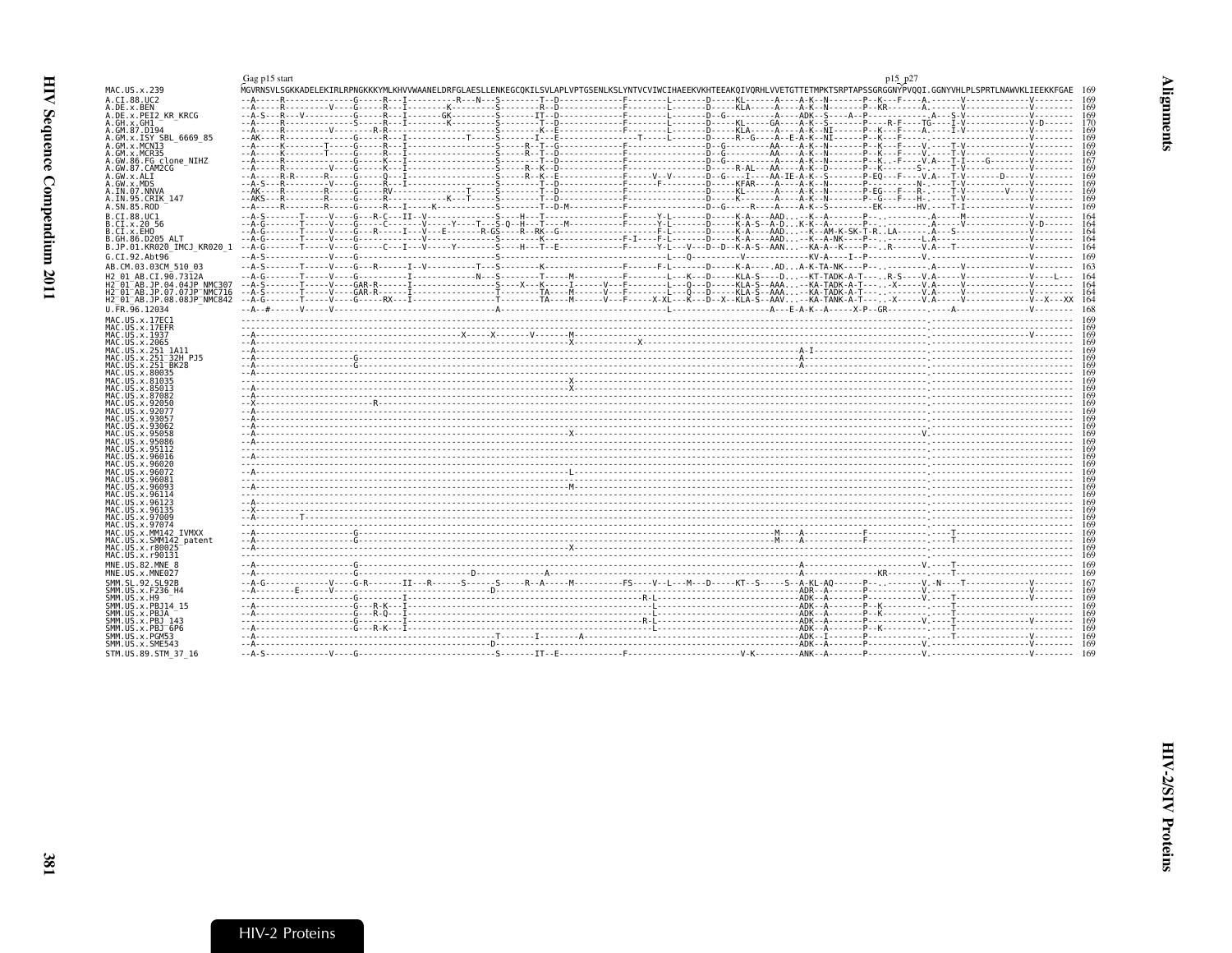| MAC.US.x.239                                                        | VVPGFQALSEGCTPYDINQMLNCVGDHQAAMQIIRDIINEEAADWDLQHPQP.APQQGQLREPSGSDIAGTTSSVDEQIQWMYRQQNPIPVGNIYRRWIQLGLQKCVRMYNPTNILDVKQGPKEPFQSYVDRFYKSLRAEOTDAAVKNWMTOTLLIONANPDCKLVLK 336                                                                                                                                                                                                                                                                                                                         |  |                                        |
|---------------------------------------------------------------------|------------------------------------------------------------------------------------------------------------------------------------------------------------------------------------------------------------------------------------------------------------------------------------------------------------------------------------------------------------------------------------------------------------------------------------------------------------------------------------------------------|--|----------------------------------------|
| A.CI.88.UC2                                                         |                                                                                                                                                                                                                                                                                                                                                                                                                                                                                                      |  |                                        |
| A.DE.x.BEN                                                          |                                                                                                                                                                                                                                                                                                                                                                                                                                                                                                      |  |                                        |
| A.DE.x.PEI2 KR KRCG<br>A.GH.x.GH1                                   |                                                                                                                                                                                                                                                                                                                                                                                                                                                                                                      |  | 337<br>338                             |
| A.GM.87.D194                                                        |                                                                                                                                                                                                                                                                                                                                                                                                                                                                                                      |  |                                        |
| GM.x.ISY SBL 6669 85                                                |                                                                                                                                                                                                                                                                                                                                                                                                                                                                                                      |  |                                        |
| GM.x.MCNI3                                                          |                                                                                                                                                                                                                                                                                                                                                                                                                                                                                                      |  |                                        |
| GM.x.MCR35<br>A.GW.86.FG clone NIHZ                                 |                                                                                                                                                                                                                                                                                                                                                                                                                                                                                                      |  |                                        |
| A.GW.87.CAM2CG                                                      |                                                                                                                                                                                                                                                                                                                                                                                                                                                                                                      |  |                                        |
| A.GW.x.ALI                                                          |                                                                                                                                                                                                                                                                                                                                                                                                                                                                                                      |  |                                        |
| A.GW.x.MDS<br>A.IN.07.NNVA                                          |                                                                                                                                                                                                                                                                                                                                                                                                                                                                                                      |  | 337                                    |
| A.IN.95.CRIK 147                                                    |                                                                                                                                                                                                                                                                                                                                                                                                                                                                                                      |  | 337                                    |
| A.SN.85.ROD                                                         |                                                                                                                                                                                                                                                                                                                                                                                                                                                                                                      |  | 337                                    |
| B.CI.88.UC1                                                         |                                                                                                                                                                                                                                                                                                                                                                                                                                                                                                      |  | 332<br>332<br>332<br>332<br>332        |
| B.CI.X.20 56                                                        |                                                                                                                                                                                                                                                                                                                                                                                                                                                                                                      |  |                                        |
| B.CI.X.EHO<br>GH.86.D205 ALT.                                       |                                                                                                                                                                                                                                                                                                                                                                                                                                                                                                      |  |                                        |
|                                                                     |                                                                                                                                                                                                                                                                                                                                                                                                                                                                                                      |  |                                        |
| G.CI.92.Abt96                                                       |                                                                                                                                                                                                                                                                                                                                                                                                                                                                                                      |  | 337                                    |
| AB.CM.03.03CM 510 03                                                |                                                                                                                                                                                                                                                                                                                                                                                                                                                                                                      |  | 331                                    |
| H2 01 AB.CI.90.7312A                                                |                                                                                                                                                                                                                                                                                                                                                                                                                                                                                                      |  | 332                                    |
|                                                                     |                                                                                                                                                                                                                                                                                                                                                                                                                                                                                                      |  | $\frac{332}{332}$<br>$\frac{332}{332}$ |
|                                                                     |                                                                                                                                                                                                                                                                                                                                                                                                                                                                                                      |  |                                        |
|                                                                     |                                                                                                                                                                                                                                                                                                                                                                                                                                                                                                      |  | 336                                    |
| U.FR.96.12034                                                       |                                                                                                                                                                                                                                                                                                                                                                                                                                                                                                      |  | 336                                    |
| MAC.US.x.17EC1<br>MAC.US.x.17EFR                                    |                                                                                                                                                                                                                                                                                                                                                                                                                                                                                                      |  | 336                                    |
| MAC.US.x.1937                                                       |                                                                                                                                                                                                                                                                                                                                                                                                                                                                                                      |  | 336                                    |
| MAC.US.x.2065                                                       |                                                                                                                                                                                                                                                                                                                                                                                                                                                                                                      |  | $\frac{336}{336}$                      |
| MAC.US.x.251 1A11                                                   |                                                                                                                                                                                                                                                                                                                                                                                                                                                                                                      |  |                                        |
| MAC.US.x.251 <sup>-</sup> 32H PJ5<br>MAC.US.x.251 <sup>-</sup> BK28 |                                                                                                                                                                                                                                                                                                                                                                                                                                                                                                      |  |                                        |
| MAC.US.x.80035                                                      |                                                                                                                                                                                                                                                                                                                                                                                                                                                                                                      |  | $\frac{336}{336}$                      |
| MAC.US.x.81035                                                      |                                                                                                                                                                                                                                                                                                                                                                                                                                                                                                      |  |                                        |
| MAC.US.x.85013<br>MAC.US.x.87082                                    |                                                                                                                                                                                                                                                                                                                                                                                                                                                                                                      |  | 336<br>336                             |
| MAC.US.x.92050                                                      |                                                                                                                                                                                                                                                                                                                                                                                                                                                                                                      |  | 336                                    |
| MAC.US.x.92077                                                      |                                                                                                                                                                                                                                                                                                                                                                                                                                                                                                      |  | 336                                    |
| MAC.US.x.93057<br>MAC.US.x.93062                                    |                                                                                                                                                                                                                                                                                                                                                                                                                                                                                                      |  | 336                                    |
| MAC.US.x.95058                                                      | $\overbrace{\mathbf{r},\dots,\dots,\dots,\dots,\mathbf{r}}^{K}$ . The contract of the contract of the contract of $\mathbf{r},\dots,\dots,\mathbf{r}$ . The contract of the contract of the contract of the contract of the contract of the contract of the contract of the contr                                                                                                                                                                                                                    |  | 336<br>336                             |
| MAC.US.x.95086                                                      |                                                                                                                                                                                                                                                                                                                                                                                                                                                                                                      |  | 336                                    |
| MAC.US.x.95112                                                      |                                                                                                                                                                                                                                                                                                                                                                                                                                                                                                      |  | 336                                    |
| MAC.US.x.96016<br>MAC.US.x.96020                                    |                                                                                                                                                                                                                                                                                                                                                                                                                                                                                                      |  |                                        |
| MAC. US. x.96072                                                    |                                                                                                                                                                                                                                                                                                                                                                                                                                                                                                      |  |                                        |
| MAC.US.x.96081                                                      |                                                                                                                                                                                                                                                                                                                                                                                                                                                                                                      |  |                                        |
| MAC.US.x.96093<br>MAC.US.x.96114                                    |                                                                                                                                                                                                                                                                                                                                                                                                                                                                                                      |  |                                        |
| MAC.US.x.96123                                                      |                                                                                                                                                                                                                                                                                                                                                                                                                                                                                                      |  |                                        |
| MAC.US.x.96135                                                      |                                                                                                                                                                                                                                                                                                                                                                                                                                                                                                      |  |                                        |
| MAC.US.x.97009<br>MAC.US.x.97074                                    |                                                                                                                                                                                                                                                                                                                                                                                                                                                                                                      |  |                                        |
| MAC.US.x.MM142 IVMXX                                                | $\begin{picture}(100,100)(0,0) \put(0,0){\vector(1,0){100}} \put(10,0){\vector(1,0){100}} \put(10,0){\vector(1,0){100}} \put(10,0){\vector(1,0){100}} \put(10,0){\vector(1,0){100}} \put(10,0){\vector(1,0){100}} \put(10,0){\vector(1,0){100}} \put(10,0){\vector(1,0){100}} \put(10,0){\vector(1,0){100}} \put(10,0){\vector(1,0){100}} \put(10,0){\vector(1,0$                                                                                                                                    |  | 336                                    |
| MAC.US.x.SMM142 patent                                              |                                                                                                                                                                                                                                                                                                                                                                                                                                                                                                      |  | 336                                    |
| MAC.US.x.r80025                                                     |                                                                                                                                                                                                                                                                                                                                                                                                                                                                                                      |  | 336<br>336                             |
| MAC.US.x.r90131<br>MNE.US.82.MNE 8                                  |                                                                                                                                                                                                                                                                                                                                                                                                                                                                                                      |  | 336                                    |
| MNE.US.x.MNE027                                                     |                                                                                                                                                                                                                                                                                                                                                                                                                                                                                                      |  | 336                                    |
| SMM.SL.92.SL92B                                                     |                                                                                                                                                                                                                                                                                                                                                                                                                                                                                                      |  |                                        |
| SMM.US.x.F236 H4                                                    |                                                                                                                                                                                                                                                                                                                                                                                                                                                                                                      |  |                                        |
| SMM.US.x.H9                                                         |                                                                                                                                                                                                                                                                                                                                                                                                                                                                                                      |  |                                        |
| SMM.US.x.PBJ14 15<br>SMM.US.x.PBJA                                  |                                                                                                                                                                                                                                                                                                                                                                                                                                                                                                      |  |                                        |
| SMM.US.x.PBJ 143                                                    |                                                                                                                                                                                                                                                                                                                                                                                                                                                                                                      |  |                                        |
| SMM.US.x.PBJ <sup>-</sup> 6P6                                       | $\begin{minipage}{0.01\textwidth} \begin{minipage}{0.01\textwidth} \begin{minipage}{0.01\textwidth} \begin{minipage}{0.01\textwidth} \begin{minipage}{0.01\textwidth} \begin{minipage}{0.01\textwidth} \begin{minipage}{0.01\textwidth} \begin{minipage}{0.01\textwidth} \begin{minipage}{0.01\textwidth} \begin{minipage}{0.01\textwidth} \begin{minipage}{0.01\textwidth} \begin{minipage}{0.01\textwidth} \begin{minipage}{0.01\textwidth} \begin{minipage}{0.01\textwidth} \begin{minipage}{0.0$ |  |                                        |
| SMM.US.x.PGM53                                                      |                                                                                                                                                                                                                                                                                                                                                                                                                                                                                                      |  |                                        |
| SMM.US.x.SME543                                                     |                                                                                                                                                                                                                                                                                                                                                                                                                                                                                                      |  |                                        |
| STM.US.89.STM 37 16                                                 |                                                                                                                                                                                                                                                                                                                                                                                                                                                                                                      |  | 338                                    |

 $\mathbf{Gag}$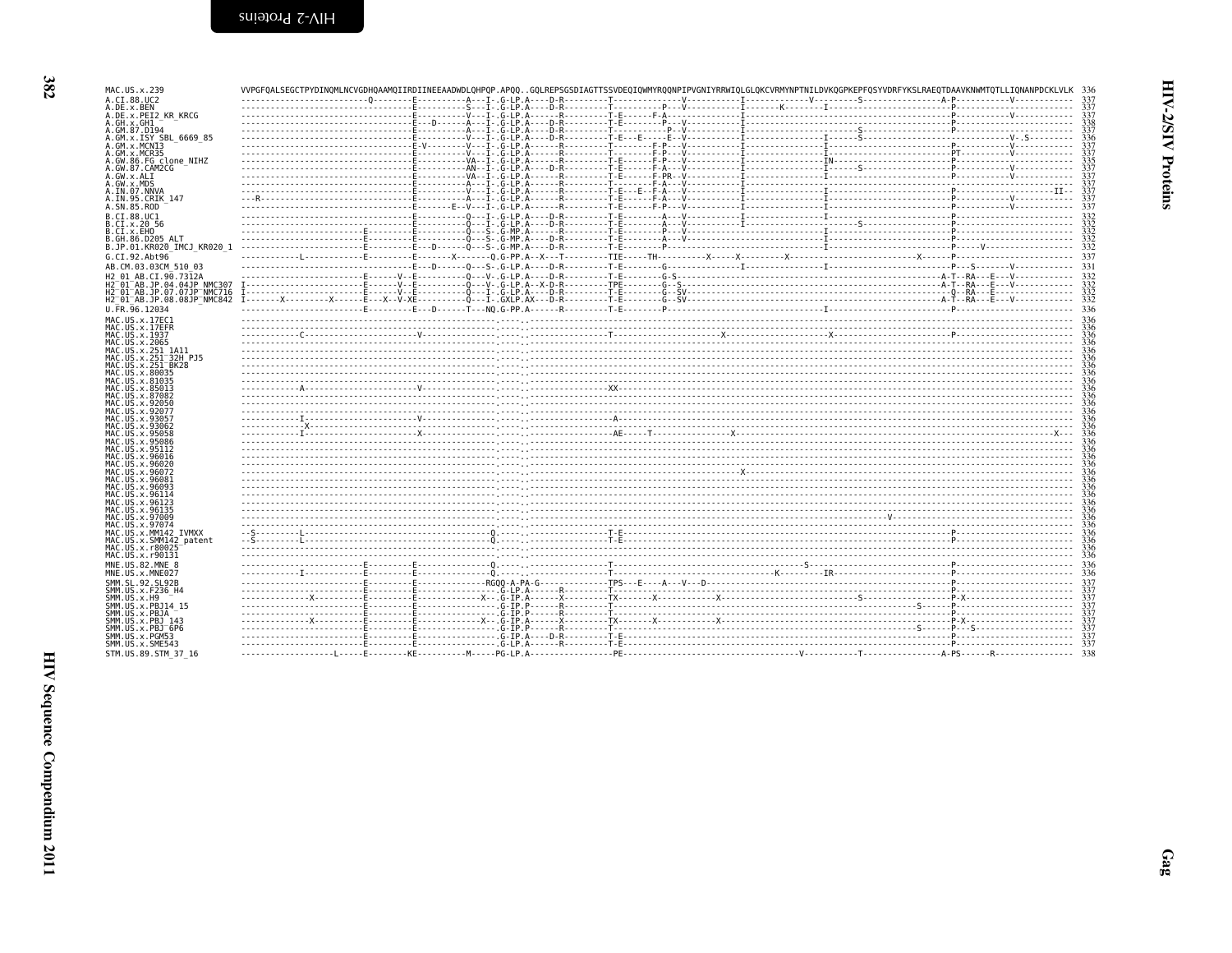<span id="page-6-0"></span>

|                                                                   | $p27$ $p2$                                                                                                                                                   |  | pl p6 | PTAP motif | PSAP in HIV-2 B, U |
|-------------------------------------------------------------------|--------------------------------------------------------------------------------------------------------------------------------------------------------------|--|-------|------------|--------------------|
| MAC.US.x.239                                                      | GLGVNPTLEEMLTACOGVGGPGOKARLMAEALKEALAPVPIPFAAAOORGPRKPIKCWNCGKEGHSAROCRAPRROGCWKCGKMDHVMAKCPDROAGFLGLGPWGKKPRNFPMAOVHOGLMPTAPPEDPAVDLLKNYMOLGKOORE 482       |  |       |            |                    |
| A.CI.88.UC2                                                       |                                                                                                                                                              |  |       |            |                    |
| A.DE.x.BEN                                                        |                                                                                                                                                              |  |       |            |                    |
| A.DE.x.PEI2 KR KRCG                                               |                                                                                                                                                              |  |       |            |                    |
| A.GH.x.GH1<br>A.GM.87.D194                                        |                                                                                                                                                              |  |       |            |                    |
| A.GM.X.ISY SBL 6669 85                                            |                                                                                                                                                              |  |       |            |                    |
| A.GM.x.MCNI3                                                      |                                                                                                                                                              |  |       |            |                    |
| A.GM.x.MCR35                                                      |                                                                                                                                                              |  |       |            |                    |
| A.GW.86.FG clone NIHZ                                             |                                                                                                                                                              |  |       |            |                    |
| A.GW.87.CAM2CG<br>A.GW.x.ALI                                      |                                                                                                                                                              |  |       |            |                    |
| A.GW.x.MDS                                                        |                                                                                                                                                              |  |       |            |                    |
| A.IN.07.NNVA                                                      |                                                                                                                                                              |  |       |            |                    |
| A. IN. 95. CRIK 147                                               |                                                                                                                                                              |  |       |            |                    |
| A.SN.85.ROD                                                       |                                                                                                                                                              |  |       |            |                    |
| B.CI.88.UC1                                                       |                                                                                                                                                              |  |       |            |                    |
| B.CI.x.20 56<br>B.CI.x.EHO                                        |                                                                                                                                                              |  |       |            |                    |
| B.GH.86.D205 ALT                                                  |                                                                                                                                                              |  |       |            |                    |
| B.JP.01.KR020 IMCJ KR020 1                                        |                                                                                                                                                              |  |       |            |                    |
| G.CI.92.Abt96                                                     |                                                                                                                                                              |  |       |            |                    |
| AB.CM.03.03CM 510 03                                              | -----------I-------K---------T-A------F--KTGKRGTVT------G--T----K--------------0G-I-S---E--V-------------------T--P--VT-S---MMPAEXMTPOGVTPSAPPA----EM--S---M |  |       |            |                    |
| H2 01 AB.CI.90.7312A                                              |                                                                                                                                                              |  |       |            |                    |
| H2 01 AB.JP.04.04JP NMC307                                        |                                                                                                                                                              |  |       |            |                    |
| H2 <sup>-</sup> 01 <sup>-</sup> AB.JP.07.07JP <sup>-</sup> NMC716 |                                                                                                                                                              |  |       |            |                    |
| H2 <sup>-01-AB.JP.08.08JP-NMC842</sup>                            |                                                                                                                                                              |  |       |            |                    |
| U.FR.96.12034                                                     |                                                                                                                                                              |  |       |            |                    |
| MAC.US.x.17EC1                                                    |                                                                                                                                                              |  |       |            |                    |
| MAC.US.x.17EFR                                                    |                                                                                                                                                              |  |       |            |                    |
| MAC.US.x.1937                                                     |                                                                                                                                                              |  |       |            |                    |
| MAC.US.x.2065<br>MAC.US.x.251 1A11                                |                                                                                                                                                              |  |       |            |                    |
| MAC.US.x.251 32H PJ5                                              |                                                                                                                                                              |  |       |            |                    |
| MAC.US.x.251 <sup>-</sup> BK28                                    |                                                                                                                                                              |  |       |            |                    |
| MAC.US.x.80035                                                    |                                                                                                                                                              |  |       |            |                    |
| MAC.US.x.81035                                                    |                                                                                                                                                              |  |       |            |                    |
| MAC.US.x.85013<br>MAC.US.x.87082                                  |                                                                                                                                                              |  |       |            |                    |
| MAC.US.x.92050                                                    |                                                                                                                                                              |  |       |            |                    |
| MAC.US.x.92077                                                    |                                                                                                                                                              |  |       |            |                    |
| MAC.US.x.93057                                                    |                                                                                                                                                              |  |       |            |                    |
| MAC.US.x.93062<br>MAC US x 95058                                  |                                                                                                                                                              |  |       |            |                    |
| MAC.US.x.95086                                                    |                                                                                                                                                              |  |       |            |                    |
| MAC.US.x.95112                                                    |                                                                                                                                                              |  |       |            |                    |
| MAC.US.x.96016                                                    |                                                                                                                                                              |  |       |            |                    |
| MAC.US.x.96020                                                    |                                                                                                                                                              |  |       |            |                    |
| MAC.US.x.96072<br>MAC.US.x.96081                                  |                                                                                                                                                              |  |       |            |                    |
| MAC.US.x.96093                                                    |                                                                                                                                                              |  |       |            |                    |
| MAC.US.x.96114                                                    |                                                                                                                                                              |  |       |            |                    |
| MAC.US.x.96123                                                    |                                                                                                                                                              |  |       |            |                    |
| MAC.US.x.96135                                                    |                                                                                                                                                              |  |       |            |                    |
| MAC.US.x.97009<br>MAC.US.x.97074                                  |                                                                                                                                                              |  |       |            |                    |
| MAC.US.x.MM142 IVMXX                                              |                                                                                                                                                              |  |       |            |                    |
| MAC.US.x.SMM142 patent                                            |                                                                                                                                                              |  |       |            |                    |
| MAC.US.x.r80025                                                   |                                                                                                                                                              |  |       |            |                    |
| MAC.US.x.r90131                                                   |                                                                                                                                                              |  |       |            |                    |
| MNE.US.82.MNE 8<br>MNE.US.x.MNE027                                |                                                                                                                                                              |  |       |            |                    |
|                                                                   |                                                                                                                                                              |  |       |            |                    |
| SMM.SL.92.SL92B                                                   |                                                                                                                                                              |  |       |            |                    |
| SMM.US.x.F236 H4<br>SMM.US.x.H9                                   |                                                                                                                                                              |  |       |            |                    |
| SMM.US.x.PBJ14 15                                                 |                                                                                                                                                              |  |       |            |                    |
| SMM.US.x.PBJA                                                     |                                                                                                                                                              |  |       |            |                    |
| SMM.US.x.PBJ 143                                                  |                                                                                                                                                              |  |       |            |                    |
| SMM.US.x.PBJ <sup>-</sup> 6P6                                     |                                                                                                                                                              |  |       |            |                    |
| SMM.US.x.PGM53<br>SMM.US.x.SME543                                 |                                                                                                                                                              |  |       |            |                    |
| STM. US. 89. STM 37 16                                            |                                                                                                                                                              |  |       |            |                    |
|                                                                   |                                                                                                                                                              |  |       |            |                    |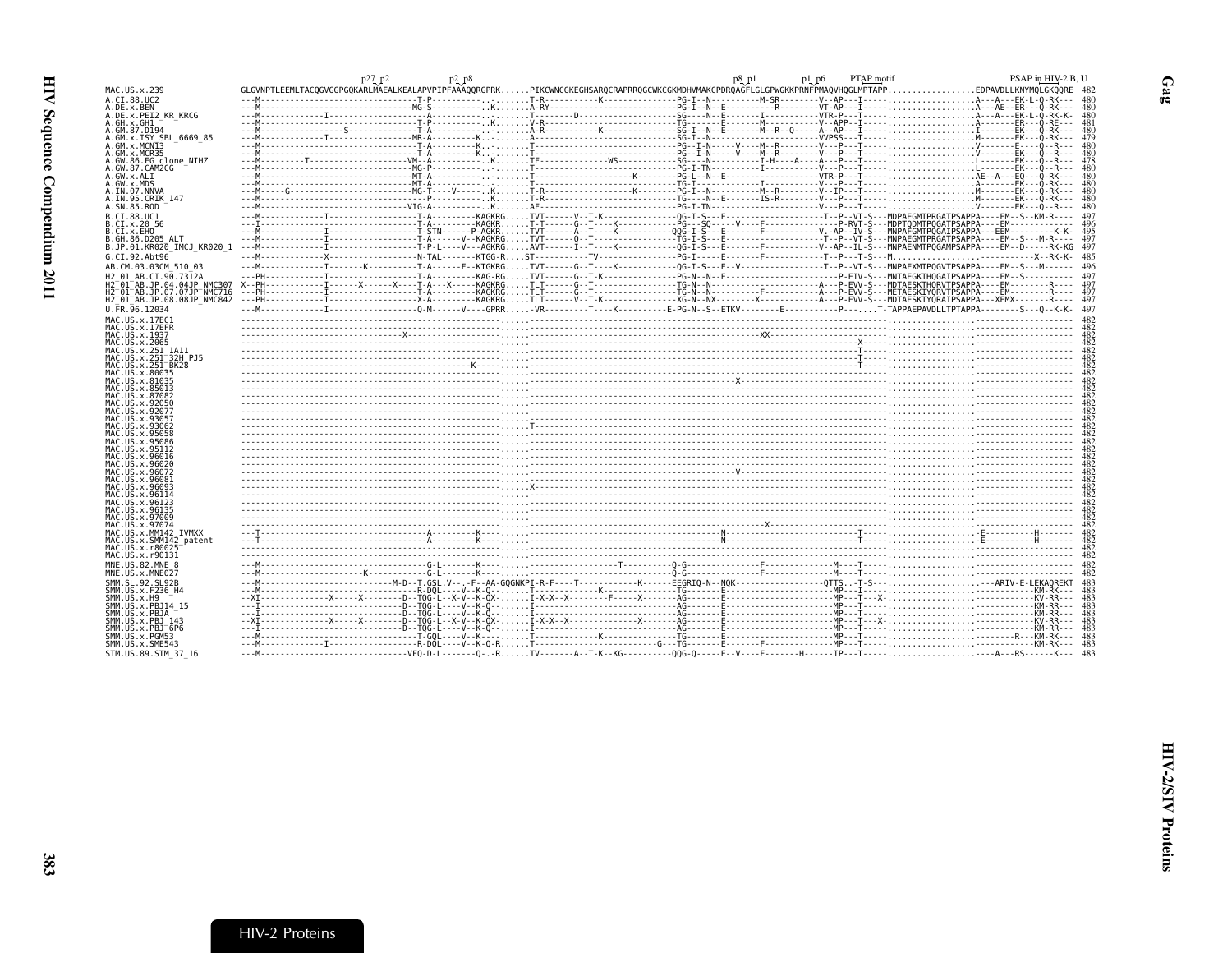| ۰, |
|----|

<span id="page-7-0"></span>

|                                                                                                                                                                                                                                                                                            | p6 end<br>Gag end                                                                                                                                                                                                                                                                                                                                                                                                                                                                                                                        |                                                             |
|--------------------------------------------------------------------------------------------------------------------------------------------------------------------------------------------------------------------------------------------------------------------------------------------|------------------------------------------------------------------------------------------------------------------------------------------------------------------------------------------------------------------------------------------------------------------------------------------------------------------------------------------------------------------------------------------------------------------------------------------------------------------------------------------------------------------------------------------|-------------------------------------------------------------|
| MAC.US.x.239                                                                                                                                                                                                                                                                               | KQRESREKPYKEVTEDLLHLNSLFGGDQ*<br>${\tiny \begin{tabular}{0.96\textwidth}\textbf{KQRESREKPYKE} \textbf{1.4\textwidth}\textbf{1.5\textwidth}\textbf{1.6\textwidth}\textbf{2.6\textwidth}\textbf{2.6\textwidth}\textbf{3.6\textwidth}\textbf{4.6\textwidth}\textbf{5.6\textwidth}\textbf{5.6\textwidth}\textbf{6.6\textwidth}\textbf{6.6\textwidth}\textbf{7.6\textwidth}\textbf{7.6\textwidth}\textbf{8.6\textwidth}\textbf{8.6\textwidth}\textbf{9.6\textwidth}\textbf{1.6\textwidth}\textbf{1.6\textwidth}\textbf{1.6\textwidth}\textbf$ | 510                                                         |
|                                                                                                                                                                                                                                                                                            |                                                                                                                                                                                                                                                                                                                                                                                                                                                                                                                                          | ⋖                                                           |
|                                                                                                                                                                                                                                                                                            |                                                                                                                                                                                                                                                                                                                                                                                                                                                                                                                                          | 2/5                                                         |
|                                                                                                                                                                                                                                                                                            |                                                                                                                                                                                                                                                                                                                                                                                                                                                                                                                                          | $\overline{\mathbf{A}}$                                     |
|                                                                                                                                                                                                                                                                                            |                                                                                                                                                                                                                                                                                                                                                                                                                                                                                                                                          |                                                             |
|                                                                                                                                                                                                                                                                                            |                                                                                                                                                                                                                                                                                                                                                                                                                                                                                                                                          |                                                             |
|                                                                                                                                                                                                                                                                                            |                                                                                                                                                                                                                                                                                                                                                                                                                                                                                                                                          |                                                             |
| MAC.US.x.239<br>A.C.I.S.x.BEN<br>A.C.I.S.BEN<br>A.C.I.S.A.C.I.S.<br>A.C.I.S.A.C.I.S.<br>A.C.I.S.A.C.I.S.<br>A.C.I.S.A.C.I.S.<br>A.C.I.S.X.I.S.<br>A.C.I.S.A.C.I.C.I.S.<br>A.C.I.S.A.C.I.S.<br>A.C.I.S.A.C.I.S.<br>A.C.I.X.A.C.I.<br>A.C.I.X.A.C.I.<br>A.C.I.X.A.D.<br>A.                   |                                                                                                                                                                                                                                                                                                                                                                                                                                                                                                                                          | Proteins                                                    |
|                                                                                                                                                                                                                                                                                            |                                                                                                                                                                                                                                                                                                                                                                                                                                                                                                                                          |                                                             |
| R.C.1.88.UC1<br>B.CI.x.20 56<br>B.CI.x.20 56<br>B.CI.x.2H0<br>B.GH.86.D205 ALT<br>B.JP.01.KR020_IMCJ_KR020_1                                                                                                                                                                               |                                                                                                                                                                                                                                                                                                                                                                                                                                                                                                                                          |                                                             |
|                                                                                                                                                                                                                                                                                            |                                                                                                                                                                                                                                                                                                                                                                                                                                                                                                                                          |                                                             |
| G.CI.92.Abt96<br>AB.CM.03.03CM_510_03                                                                                                                                                                                                                                                      | Q-N------XX----S----D---                                                                                                                                                                                                                                                                                                                                                                                                                                                                                                                 | 510<br>521                                                  |
| H2 01 AB.CI.90.7312A<br>H2 01 AB.CI.90.7312A<br>H2 01 AB.JP.04.04JP NMC307<br>H2 01 AB.JP.07.07JP NMC716<br>H2 01 AB.JP.08.08JP NMC842                                                                                                                                                     | KOGR----E---                                                                                                                                                                                                                                                                                                                                                                                                                                                                                                                             | 522<br>522<br>522<br>522                                    |
|                                                                                                                                                                                                                                                                                            |                                                                                                                                                                                                                                                                                                                                                                                                                                                                                                                                          |                                                             |
| U.FR.96.12034                                                                                                                                                                                                                                                                              |                                                                                                                                                                                                                                                                                                                                                                                                                                                                                                                                          | 522                                                         |
| MAC.US.x.17EC1<br>U. H. 95. 1293<br>MAC.US.x. 17EF1<br>MAC.US.x. 17EF1<br>MAC.US.x. 1937<br>MAC.US.x. 2051<br>MAC.US.x. 2511<br>MAC.US.x. 2511<br>MAC.US.x. 2511<br>MAC.US.x. 2511<br>MAC.US.x. 810935<br>MAC.US.x. 87082<br>MAC.US.x. 87082<br>MAC.US.x. 970977<br>MAC.US.x. 930652<br>MA |                                                                                                                                                                                                                                                                                                                                                                                                                                                                                                                                          |                                                             |
|                                                                                                                                                                                                                                                                                            |                                                                                                                                                                                                                                                                                                                                                                                                                                                                                                                                          |                                                             |
|                                                                                                                                                                                                                                                                                            |                                                                                                                                                                                                                                                                                                                                                                                                                                                                                                                                          |                                                             |
|                                                                                                                                                                                                                                                                                            |                                                                                                                                                                                                                                                                                                                                                                                                                                                                                                                                          |                                                             |
|                                                                                                                                                                                                                                                                                            |                                                                                                                                                                                                                                                                                                                                                                                                                                                                                                                                          |                                                             |
|                                                                                                                                                                                                                                                                                            |                                                                                                                                                                                                                                                                                                                                                                                                                                                                                                                                          |                                                             |
|                                                                                                                                                                                                                                                                                            |                                                                                                                                                                                                                                                                                                                                                                                                                                                                                                                                          |                                                             |
|                                                                                                                                                                                                                                                                                            |                                                                                                                                                                                                                                                                                                                                                                                                                                                                                                                                          |                                                             |
|                                                                                                                                                                                                                                                                                            |                                                                                                                                                                                                                                                                                                                                                                                                                                                                                                                                          |                                                             |
|                                                                                                                                                                                                                                                                                            |                                                                                                                                                                                                                                                                                                                                                                                                                                                                                                                                          |                                                             |
|                                                                                                                                                                                                                                                                                            |                                                                                                                                                                                                                                                                                                                                                                                                                                                                                                                                          |                                                             |
|                                                                                                                                                                                                                                                                                            |                                                                                                                                                                                                                                                                                                                                                                                                                                                                                                                                          |                                                             |
|                                                                                                                                                                                                                                                                                            |                                                                                                                                                                                                                                                                                                                                                                                                                                                                                                                                          |                                                             |
|                                                                                                                                                                                                                                                                                            | $\begin{picture}(100,100)(0,0) \put(0,0){\vector(1,0){100}} \put(10,0){\vector(1,0){100}} \put(10,0){\vector(1,0){100}} \put(10,0){\vector(1,0){100}} \put(10,0){\vector(1,0){100}} \put(10,0){\vector(1,0){100}} \put(10,0){\vector(1,0){100}} \put(10,0){\vector(1,0){100}} \put(10,0){\vector(1,0){100}} \put(10,0){\vector(1,0){100}} \put(10,0){\vector(1,0$                                                                                                                                                                        |                                                             |
|                                                                                                                                                                                                                                                                                            |                                                                                                                                                                                                                                                                                                                                                                                                                                                                                                                                          |                                                             |
| MNE.US.82.MNE 8                                                                                                                                                                                                                                                                            |                                                                                                                                                                                                                                                                                                                                                                                                                                                                                                                                          | 507                                                         |
| MNE.US.x.MNE027                                                                                                                                                                                                                                                                            |                                                                                                                                                                                                                                                                                                                                                                                                                                                                                                                                          |                                                             |
| SMM.SL.92.SL92B<br>SMM.US.x.F236_H4<br>SMM.US.x.H9<br>SMM.US.x.PBJ14_15                                                                                                                                                                                                                    |                                                                                                                                                                                                                                                                                                                                                                                                                                                                                                                                          |                                                             |
|                                                                                                                                                                                                                                                                                            | $\begin{minipage}{0.99\textwidth} \begin{tabular}{ c c } \hline \multicolumn{3}{ c }{0.99\textwidth} \begin{tabular}{ c c } \hline \multicolumn{3}{ c }{0.99\textwidth} \begin{tabular}{ c c } \hline \multicolumn{3}{ c }{0.99\textwidth} \begin{tabular}{ c c } \hline \multicolumn{3}{ c }{0.99\textwidth} \begin{tabular}{ c c } \hline \multicolumn{3}{ c }{0.99\textwidth} \begin{tabular}{ c } \hline \multicolumn{3}{ c }{0.99\textwidth} \begin{$                                                                               | 508<br>508<br>508<br>508<br>508<br>508<br>508<br>508<br>508 |
| SMM. US . x . PBJA <sup>----</sup><br>SMM. US . x . PBJ 143<br>SMM. US . x . PBJ 143<br>SMM. US . x . PGM53                                                                                                                                                                                |                                                                                                                                                                                                                                                                                                                                                                                                                                                                                                                                          |                                                             |
| SMM.US.x.SME543                                                                                                                                                                                                                                                                            |                                                                                                                                                                                                                                                                                                                                                                                                                                                                                                                                          |                                                             |
| STM.US.89.STM_37_16                                                                                                                                                                                                                                                                        |                                                                                                                                                                                                                                                                                                                                                                                                                                                                                                                                          | 508                                                         |
|                                                                                                                                                                                                                                                                                            |                                                                                                                                                                                                                                                                                                                                                                                                                                                                                                                                          |                                                             |
|                                                                                                                                                                                                                                                                                            |                                                                                                                                                                                                                                                                                                                                                                                                                                                                                                                                          |                                                             |
|                                                                                                                                                                                                                                                                                            |                                                                                                                                                                                                                                                                                                                                                                                                                                                                                                                                          |                                                             |
|                                                                                                                                                                                                                                                                                            |                                                                                                                                                                                                                                                                                                                                                                                                                                                                                                                                          |                                                             |
|                                                                                                                                                                                                                                                                                            |                                                                                                                                                                                                                                                                                                                                                                                                                                                                                                                                          |                                                             |
|                                                                                                                                                                                                                                                                                            |                                                                                                                                                                                                                                                                                                                                                                                                                                                                                                                                          |                                                             |
|                                                                                                                                                                                                                                                                                            |                                                                                                                                                                                                                                                                                                                                                                                                                                                                                                                                          |                                                             |
|                                                                                                                                                                                                                                                                                            |                                                                                                                                                                                                                                                                                                                                                                                                                                                                                                                                          |                                                             |
|                                                                                                                                                                                                                                                                                            |                                                                                                                                                                                                                                                                                                                                                                                                                                                                                                                                          |                                                             |
|                                                                                                                                                                                                                                                                                            |                                                                                                                                                                                                                                                                                                                                                                                                                                                                                                                                          |                                                             |
|                                                                                                                                                                                                                                                                                            |                                                                                                                                                                                                                                                                                                                                                                                                                                                                                                                                          |                                                             |
|                                                                                                                                                                                                                                                                                            |                                                                                                                                                                                                                                                                                                                                                                                                                                                                                                                                          |                                                             |
|                                                                                                                                                                                                                                                                                            |                                                                                                                                                                                                                                                                                                                                                                                                                                                                                                                                          | Gag                                                         |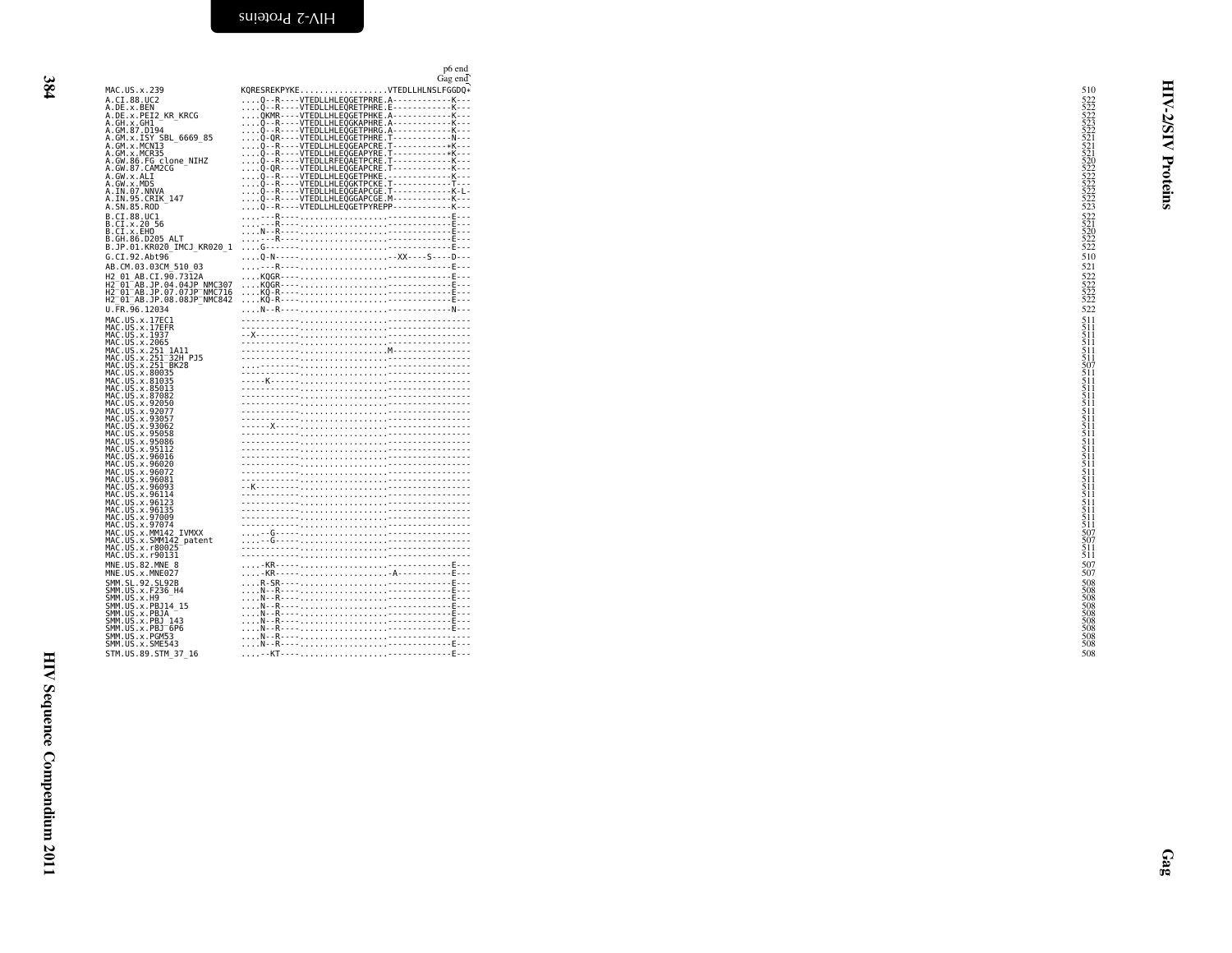<span id="page-8-1"></span><span id="page-8-0"></span>

|                                                                                    | Pol p15 start (-1 from Gag)                                                                                                                                                                                                       | Pol p15 start (-1 from Gag)<br>FFRPWSMGKEAPQFPHGSSASGADANCSPRGPSCGSAKELHAVGQAAERKAERKQREALQ.GGDRGFAAPQFSLWRRPVVTAHIEGQPVEVLLDTGADDSIVTGIELGPHYTPKIVGGIGGFINTKEYKNVEIEVLGKRIKGTIMTGDTPINIFGR 155                                                                                                                                                                                                                                                                 |
|------------------------------------------------------------------------------------|-----------------------------------------------------------------------------------------------------------------------------------------------------------------------------------------------------------------------------------|-----------------------------------------------------------------------------------------------------------------------------------------------------------------------------------------------------------------------------------------------------------------------------------------------------------------------------------------------------------------------------------------------------------------------------------------------------------------|
| MAC.US.x.239                                                                       |                                                                                                                                                                                                                                   |                                                                                                                                                                                                                                                                                                                                                                                                                                                                 |
| A.CI.88.UC2                                                                        |                                                                                                                                                                                                                                   |                                                                                                                                                                                                                                                                                                                                                                                                                                                                 |
| A.DE.x.BEN<br>A.DE.X.PEI2                                                          |                                                                                                                                                                                                                                   |                                                                                                                                                                                                                                                                                                                                                                                                                                                                 |
| A.GH.x.GH1                                                                         |                                                                                                                                                                                                                                   |                                                                                                                                                                                                                                                                                                                                                                                                                                                                 |
| A.GM.87.D194<br>A.GM.x.ISY                                                         |                                                                                                                                                                                                                                   |                                                                                                                                                                                                                                                                                                                                                                                                                                                                 |
| A.GM.x.MCN13                                                                       |                                                                                                                                                                                                                                   |                                                                                                                                                                                                                                                                                                                                                                                                                                                                 |
| A.GM.x.MCR35<br>A.GW.86.FG                                                         |                                                                                                                                                                                                                                   |                                                                                                                                                                                                                                                                                                                                                                                                                                                                 |
| A.GW.87.CAM2CG                                                                     |                                                                                                                                                                                                                                   |                                                                                                                                                                                                                                                                                                                                                                                                                                                                 |
| A.GW.x.ALI<br>A.GW.x.MDS                                                           |                                                                                                                                                                                                                                   |                                                                                                                                                                                                                                                                                                                                                                                                                                                                 |
| A.IN.07.NNVA                                                                       |                                                                                                                                                                                                                                   |                                                                                                                                                                                                                                                                                                                                                                                                                                                                 |
| A.IN.95.CRIK 147<br>A.SN.85.ROD                                                    |                                                                                                                                                                                                                                   |                                                                                                                                                                                                                                                                                                                                                                                                                                                                 |
| B.CI.88.UC1                                                                        |                                                                                                                                                                                                                                   |                                                                                                                                                                                                                                                                                                                                                                                                                                                                 |
| B.CI.x.20 56                                                                       |                                                                                                                                                                                                                                   |                                                                                                                                                                                                                                                                                                                                                                                                                                                                 |
| B.CI.x.EHO<br>B.GH.86.D205                                                         |                                                                                                                                                                                                                                   |                                                                                                                                                                                                                                                                                                                                                                                                                                                                 |
| B.JP.01.KR020                                                                      |                                                                                                                                                                                                                                   |                                                                                                                                                                                                                                                                                                                                                                                                                                                                 |
| G.CI.92.ABT96                                                                      |                                                                                                                                                                                                                                   | 151                                                                                                                                                                                                                                                                                                                                                                                                                                                             |
| AB.CM.03.03CM 510 03                                                               |                                                                                                                                                                                                                                   |                                                                                                                                                                                                                                                                                                                                                                                                                                                                 |
| H2 01 AB.CI.90.7312A<br>H2 <sup>-01-AB.JP.04.04JP NMC307</sup>                     |                                                                                                                                                                                                                                   |                                                                                                                                                                                                                                                                                                                                                                                                                                                                 |
| H2 <sup>-01-AB.JP.07.07JP<sup>-</sup>NMC716</sup>                                  |                                                                                                                                                                                                                                   |                                                                                                                                                                                                                                                                                                                                                                                                                                                                 |
| H2 <sup>-</sup> 01 <sup>-</sup> AB.JP.08.08JP <sup>-</sup> NMC842<br>U.FR.96.12034 | ---A-PL--K-S-L---P-PA-T-P-SPSSRT-S---DPDSPSSGPSSGS-KELHATGOETKGE---TI-.--G-----------K--I---Y-----K--N------A--K-E-Y----T--R--F------KFH--N-K----T-R----------------                                                              |                                                                                                                                                                                                                                                                                                                                                                                                                                                                 |
| MAC.US.x.17EC1                                                                     |                                                                                                                                                                                                                                   |                                                                                                                                                                                                                                                                                                                                                                                                                                                                 |
| MAC.US.x.17EFR                                                                     |                                                                                                                                                                                                                                   |                                                                                                                                                                                                                                                                                                                                                                                                                                                                 |
| MAC.US.x.1937<br>MAC. US. x. 2065                                                  |                                                                                                                                                                                                                                   |                                                                                                                                                                                                                                                                                                                                                                                                                                                                 |
| MAC.US.x.251 1A11                                                                  |                                                                                                                                                                                                                                   |                                                                                                                                                                                                                                                                                                                                                                                                                                                                 |
| MAC.US.x.251 32H PJ5<br>MAC.US.x.251 <sup>-</sup> BK28                             |                                                                                                                                                                                                                                   |                                                                                                                                                                                                                                                                                                                                                                                                                                                                 |
| MAC.US.x.80035                                                                     |                                                                                                                                                                                                                                   |                                                                                                                                                                                                                                                                                                                                                                                                                                                                 |
| MAC.US.x.81035<br>MAC.US.x.85013                                                   |                                                                                                                                                                                                                                   |                                                                                                                                                                                                                                                                                                                                                                                                                                                                 |
| MAC.US.x.87082                                                                     |                                                                                                                                                                                                                                   |                                                                                                                                                                                                                                                                                                                                                                                                                                                                 |
| MAC.US.x.92050<br>MAC.US.x.92077                                                   |                                                                                                                                                                                                                                   |                                                                                                                                                                                                                                                                                                                                                                                                                                                                 |
| MAC.US.x.93057                                                                     |                                                                                                                                                                                                                                   |                                                                                                                                                                                                                                                                                                                                                                                                                                                                 |
| MAC.US.x.93062                                                                     | $\frac{1}{2}$ . The contract of the contract of the contract of the contract of the contract of the contract of the contract of the contract of the contract of the contract of the contract of the contract of the contract of t |                                                                                                                                                                                                                                                                                                                                                                                                                                                                 |
| MAC.US.x.95058<br>MAC.US.x.95086                                                   |                                                                                                                                                                                                                                   |                                                                                                                                                                                                                                                                                                                                                                                                                                                                 |
| MAC.US.x.95112<br>MAC.US.x.96016                                                   |                                                                                                                                                                                                                                   |                                                                                                                                                                                                                                                                                                                                                                                                                                                                 |
| MAC.US.x.96020                                                                     |                                                                                                                                                                                                                                   |                                                                                                                                                                                                                                                                                                                                                                                                                                                                 |
| MAC.US.x.96072<br>MAC.US.x.96081                                                   |                                                                                                                                                                                                                                   |                                                                                                                                                                                                                                                                                                                                                                                                                                                                 |
| MAC.US.x.96093                                                                     | <u> Expression (1999)</u><br>Expression (1999)<br>Construction (1999)                                                                                                                                                             |                                                                                                                                                                                                                                                                                                                                                                                                                                                                 |
| MAC. US. x. 96114<br>MAC.US.x.96123                                                |                                                                                                                                                                                                                                   |                                                                                                                                                                                                                                                                                                                                                                                                                                                                 |
| MAC. US. x. 96135                                                                  |                                                                                                                                                                                                                                   |                                                                                                                                                                                                                                                                                                                                                                                                                                                                 |
| MAC. US. x. 97009<br>MAC.US.x.97074                                                |                                                                                                                                                                                                                                   |                                                                                                                                                                                                                                                                                                                                                                                                                                                                 |
| MAC.US.x.MM142                                                                     |                                                                                                                                                                                                                                   |                                                                                                                                                                                                                                                                                                                                                                                                                                                                 |
| MAC.US.x.SMM142 patent<br>MAC.US.x.r80025                                          |                                                                                                                                                                                                                                   |                                                                                                                                                                                                                                                                                                                                                                                                                                                                 |
| MAC.US.x.r90131                                                                    |                                                                                                                                                                                                                                   |                                                                                                                                                                                                                                                                                                                                                                                                                                                                 |
| MNE.US.82.MNE 8                                                                    |                                                                                                                                                                                                                                   |                                                                                                                                                                                                                                                                                                                                                                                                                                                                 |
| MNE.US.x.MNE027<br>SMM.SL.92.SL92B                                                 |                                                                                                                                                                                                                                   |                                                                                                                                                                                                                                                                                                                                                                                                                                                                 |
| SMM. US. x. F236_H4                                                                |                                                                                                                                                                                                                                   |                                                                                                                                                                                                                                                                                                                                                                                                                                                                 |
| SMM.US.x.H9<br>SMM.US.x.PBJ14 15                                                   |                                                                                                                                                                                                                                   |                                                                                                                                                                                                                                                                                                                                                                                                                                                                 |
| SMM.US.x.PBJA                                                                      |                                                                                                                                                                                                                                   |                                                                                                                                                                                                                                                                                                                                                                                                                                                                 |
| SMM.US.x.PBJ 143<br>SMM.US.x.PBJ <sup>-6P6</sup>                                   |                                                                                                                                                                                                                                   |                                                                                                                                                                                                                                                                                                                                                                                                                                                                 |
| SMM.US.x.PGM53                                                                     |                                                                                                                                                                                                                                   |                                                                                                                                                                                                                                                                                                                                                                                                                                                                 |
| SMM.US.x.SME543                                                                    |                                                                                                                                                                                                                                   | $\begin{tabular}{@{}c@{}} \hline \multicolumn{3}{c}{\textbf{0.1}} \hline \multicolumn{2}{c}{\textbf{0.1}} \hline \multicolumn{2}{c}{\textbf{1.1}} \hline \multicolumn{2}{c}{\textbf{2.1}} \hline \multicolumn{2}{c}{\textbf{2.1}} \hline \multicolumn{2}{c}{\textbf{3.1}} \hline \multicolumn{2}{c}{\textbf{4.2}} \hline \multicolumn{2}{c}{\textbf{5.3}} \hline \multicolumn{2}{c}{\textbf{6.4}} \hline \multicolumn{2}{c}{\textbf{1.1}} \hline \multicolumn{$ |
| STM.US.89.STM 37 16                                                                |                                                                                                                                                                                                                                   |                                                                                                                                                                                                                                                                                                                                                                                                                                                                 |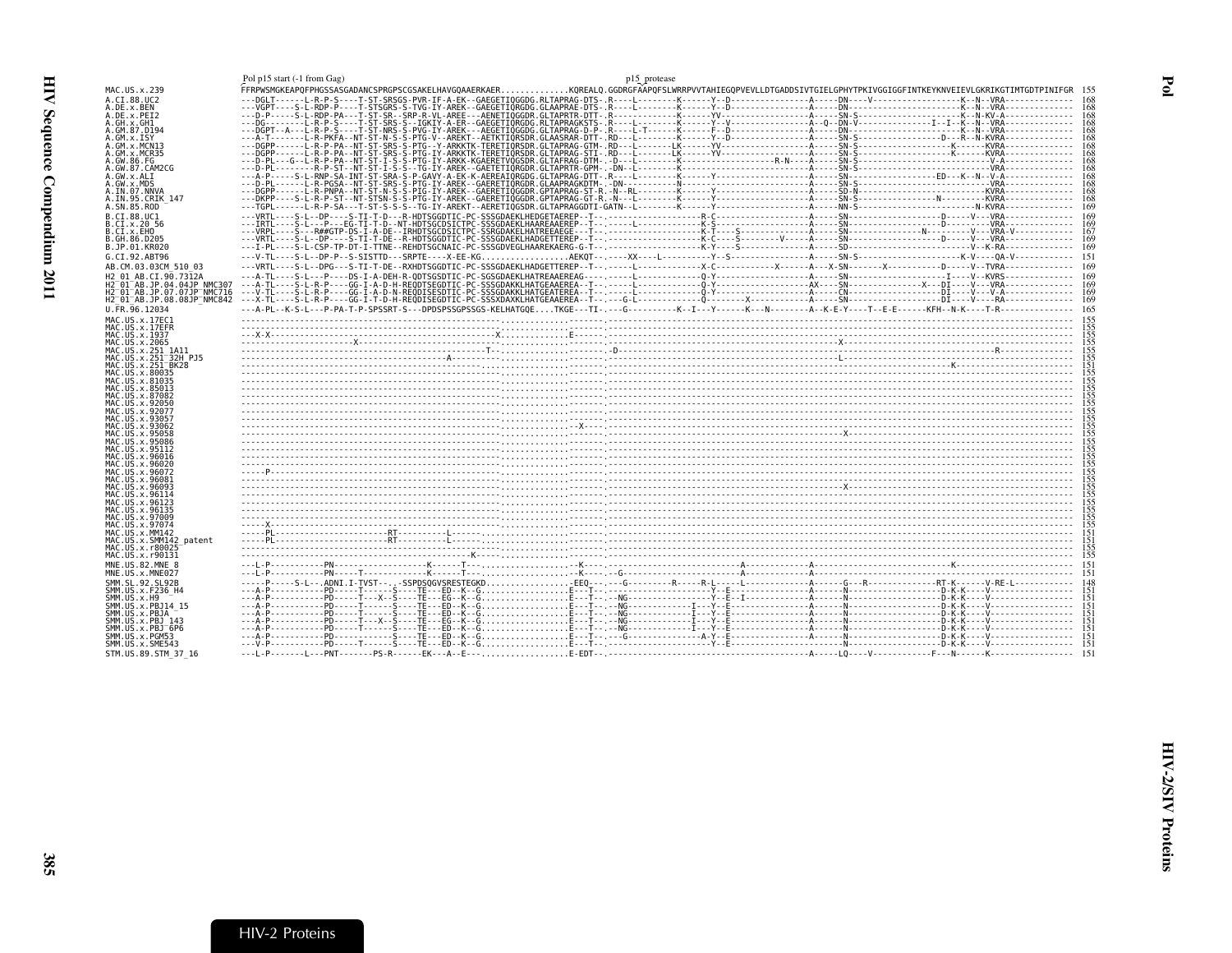<span id="page-9-0"></span>

|                                                                                                                           | protease_p51 RT start                                                                                                                                                          | D catalytic site |                   |
|---------------------------------------------------------------------------------------------------------------------------|--------------------------------------------------------------------------------------------------------------------------------------------------------------------------------|------------------|-------------------|
| MAC.US.x.239                                                                                                              | NLLTALGMSLNFPIAKVEPVKVALKPGKDGPKLKQWPLSKEKIVALREICEK.MEKDGQLEEAPPTNPYNTPTFAIKKKDKNKWRMLIDFRELNRVTQDFTEVQLGIPHPAGLAKRKRITVLDIGDAYFSIPLDEEFRQYTAFTLPSVNNAEPGKRYIYKVLPQGWKGSP 324 |                  |                   |
| A.CI.88.UC2<br>A.DE.x.BEN                                                                                                 |                                                                                                                                                                                |                  | 337               |
| A.DE.x.PEI2                                                                                                               |                                                                                                                                                                                |                  |                   |
| A.GH.x.GH1<br>A.GM.87.D194                                                                                                |                                                                                                                                                                                |                  |                   |
| A.GM.x.ISY<br>A.GM.x.MCN13                                                                                                |                                                                                                                                                                                |                  |                   |
| A.GM.x.MCR35                                                                                                              |                                                                                                                                                                                |                  |                   |
| A.GW.86.FG<br>A. GW. 87. CAM2CG                                                                                           |                                                                                                                                                                                |                  |                   |
| A.GW.x.ALI<br>A.GW.x.MDS                                                                                                  |                                                                                                                                                                                |                  |                   |
| A.IN.07.NNVA                                                                                                              |                                                                                                                                                                                |                  |                   |
| A.IN.95.CRIK 147<br>A.SN.85.ROD                                                                                           |                                                                                                                                                                                |                  |                   |
| B.CI.88.UC1                                                                                                               |                                                                                                                                                                                |                  |                   |
| B.CI.X.20 56<br>B.CI.X.EHO                                                                                                |                                                                                                                                                                                |                  | 338<br>336        |
| B.GH.86.D205                                                                                                              |                                                                                                                                                                                |                  | 337<br>338        |
| B.JP.01.KR020<br>G.CI.92.ABT96                                                                                            |                                                                                                                                                                                |                  |                   |
| AB.CM.03.03CM 510 03                                                                                                      |                                                                                                                                                                                |                  |                   |
| H2 01 AB.CI.90.7312A                                                                                                      |                                                                                                                                                                                |                  |                   |
| H2 <sup>-</sup> 01 <sup>-</sup> AB.JP.04.04JP NMC307<br>H2 <sup>-</sup> 01 <sup>-</sup> AB.JP.07.07JP <sup>-</sup> NMC716 |                                                                                                                                                                                |                  |                   |
| H2 <sup>-01-AB.JP.08.08JP-NMC842</sup>                                                                                    |                                                                                                                                                                                |                  |                   |
| U.FR.96.12034<br>MAC.US.x.17EC1                                                                                           |                                                                                                                                                                                |                  | 334               |
| MAC.US.x.17EFR                                                                                                            |                                                                                                                                                                                |                  |                   |
| MAC.US.x.1937<br>MAC.US.x.2065                                                                                            |                                                                                                                                                                                |                  | 324<br>324        |
| MAC.US.x.251 1A11                                                                                                         |                                                                                                                                                                                |                  |                   |
| MAC.US.x.251 32H PJ5<br>MAC.US.x.251 <sup>-</sup> BK28                                                                    |                                                                                                                                                                                |                  | 320               |
| MAC.US.x.80035<br>MAC.US.x.81035                                                                                          |                                                                                                                                                                                |                  | 324               |
| MAC.US.x.85013                                                                                                            |                                                                                                                                                                                |                  |                   |
| MAC.US.x.87082<br>MAC.US.x.92050                                                                                          |                                                                                                                                                                                |                  |                   |
| MAC.US.x.9207<br>MAC.US.x.9305                                                                                            |                                                                                                                                                                                |                  |                   |
| MAC.US.x.9306                                                                                                             |                                                                                                                                                                                |                  |                   |
| MAC.US.x.95058<br>MAC.US.x.95086                                                                                          |                                                                                                                                                                                |                  |                   |
| MAC.US.x.95112<br>MAC.US.x.96016                                                                                          |                                                                                                                                                                                |                  | 324               |
| MAC.US.x.96020                                                                                                            |                                                                                                                                                                                |                  | $\frac{324}{324}$ |
| MAC.US.x.96072<br>MAC.US.x.96081                                                                                          |                                                                                                                                                                                |                  | 324               |
| MAC.US.x.96093<br>MAC.US.x.96114                                                                                          |                                                                                                                                                                                |                  | $\frac{324}{324}$ |
| MAC.US.x.96123                                                                                                            |                                                                                                                                                                                |                  |                   |
| MAC. US. x. 96135<br>MAC.US.x.97009                                                                                       |                                                                                                                                                                                |                  |                   |
| MAC.US.x.97074                                                                                                            |                                                                                                                                                                                |                  |                   |
| MAC.US.x.MM142<br>MAC.US.x.SMM142 patent                                                                                  |                                                                                                                                                                                |                  | 320               |
| MAC.US.x.r80025<br>MAC.US.x.r90131                                                                                        |                                                                                                                                                                                |                  | 324               |
| MNE.US.82.MNE 8                                                                                                           |                                                                                                                                                                                |                  | 320               |
| MNE.US.x.MNE027                                                                                                           |                                                                                                                                                                                |                  |                   |
| SMM. SL. 92. SL92B<br>SMM.US.x.F236 H4                                                                                    |                                                                                                                                                                                |                  |                   |
| SMM.US.x.H9<br>SMM.US.x.PBJ14 15                                                                                          |                                                                                                                                                                                |                  |                   |
| SMM.US.x.PBJA                                                                                                             |                                                                                                                                                                                |                  |                   |
| SMM. US. x. PBJ 143<br>SMM.US.x.PBJ <sup>-6P6</sup>                                                                       |                                                                                                                                                                                |                  |                   |
| SMM.US.x.PGM53<br>SMM.US.x.SME543                                                                                         |                                                                                                                                                                                |                  |                   |
| STM.US.89.STM 37 16                                                                                                       |                                                                                                                                                                                |                  |                   |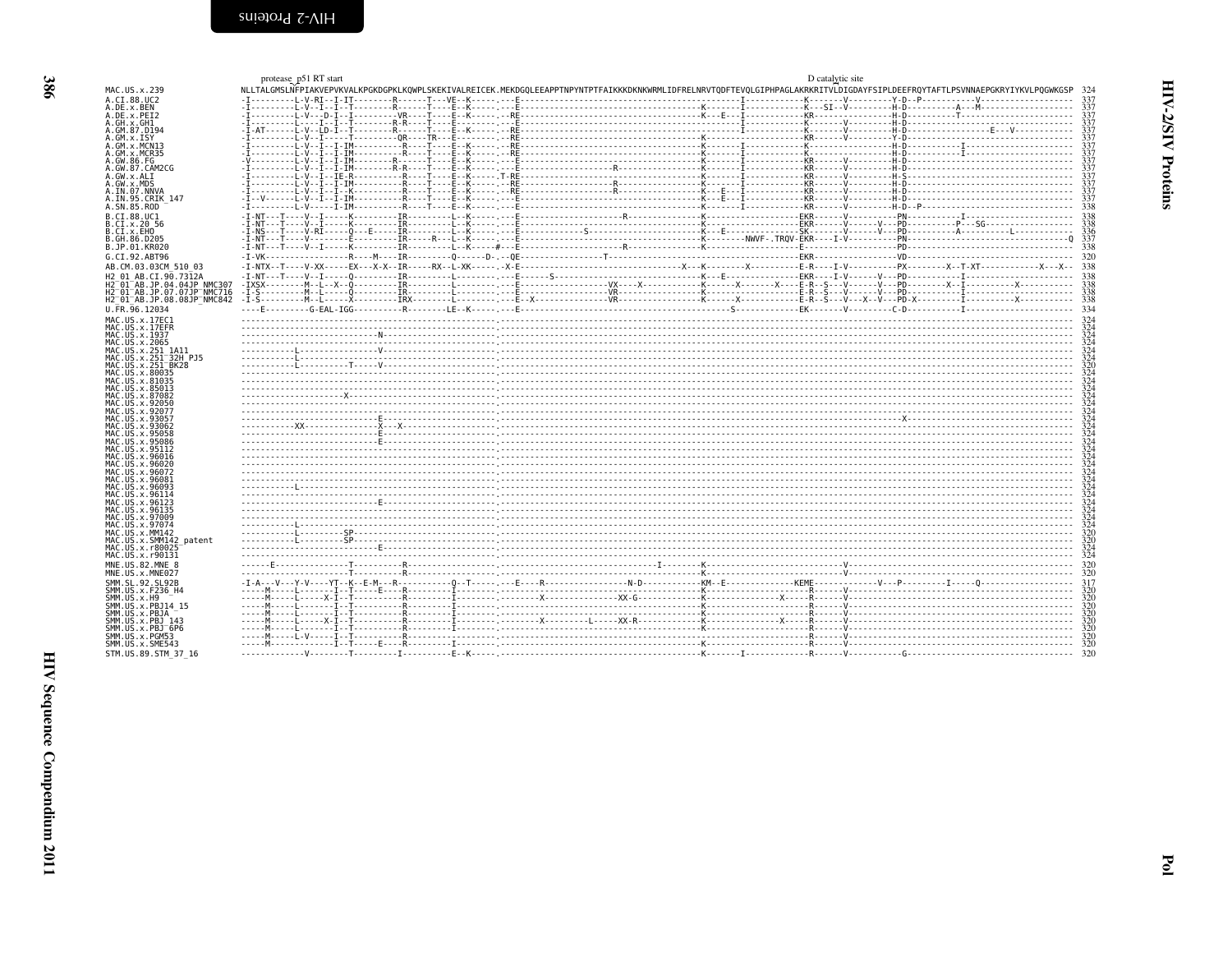<span id="page-10-0"></span>

|                                                                   | DD catalytic site |                                                                                                                                                                                |            |
|-------------------------------------------------------------------|-------------------|--------------------------------------------------------------------------------------------------------------------------------------------------------------------------------|------------|
| MAC.US.x.239                                                      |                   | AIFQYTMRHVLEPFRKANPDVTLVQYMDDILIASDRTDLEHDRVVLQSKELLNSIGFSTPEEKFQKDPPFQWMGYELWPTKWKLQKIELPQRETWTVNDIQKLVGVLNWAAQIYPGIKTKHLCRLIRGKMTLTEEVQWTEMAEAEYEENKIILSQEQEGCYYQEGKPLEA 494 |            |
| A.CI.88.UC2<br>A.DE.x.BEN                                         |                   |                                                                                                                                                                                | 507<br>507 |
| A.DE.x.PEI2                                                       |                   |                                                                                                                                                                                | 507        |
| A.GH.x.GH1<br>A.GM.87.D194                                        |                   |                                                                                                                                                                                | 507        |
| A.GM.X.ISY                                                        |                   |                                                                                                                                                                                |            |
| A.GM.x.MCN13<br>A.GM.x.MCR35                                      |                   |                                                                                                                                                                                |            |
| A.GW.86.FG                                                        |                   |                                                                                                                                                                                |            |
| A.GW.87.CAM2CG<br>A.GW.x.ALI                                      |                   |                                                                                                                                                                                | 507        |
| A.GW.x.MDS<br>A.IN.07.NNVA                                        |                   |                                                                                                                                                                                | 507<br>507 |
| A.IN.95.CRIK 147                                                  |                   |                                                                                                                                                                                |            |
| A.SN.85.ROD                                                       |                   |                                                                                                                                                                                | 508        |
| B.CI.88.UC1<br>B.CI.X.20 56                                       |                   |                                                                                                                                                                                |            |
| B.CI.x.EHO<br>B.GH.86.D205                                        |                   |                                                                                                                                                                                |            |
| B.JP.01.KR020                                                     |                   |                                                                                                                                                                                |            |
| G.CI.92.ABT96                                                     |                   |                                                                                                                                                                                |            |
| AB.CM.03.03CM 510 03                                              |                   |                                                                                                                                                                                |            |
| H2 01 AB.CI.90.7312A<br>H2 <sup>-01-AB.JP.04.04JP NMC307</sup>    |                   |                                                                                                                                                                                |            |
| H2 <sup>-</sup> 01 <sup>-</sup> AB.JP.07.07JP <sup>-</sup> NMC716 |                   |                                                                                                                                                                                |            |
| H2 <sup>-01-AB.JP.08.08JP-NMC842</sup><br>U.FR.96.12034           |                   |                                                                                                                                                                                |            |
| MAC.US.x.17EC1                                                    |                   |                                                                                                                                                                                |            |
| MAC.US.x.17EFR                                                    |                   |                                                                                                                                                                                | 494        |
| MAC. US. x. 1937<br>MAC.US.x.2065                                 |                   |                                                                                                                                                                                |            |
| MAC.US.x.251 1A11                                                 |                   |                                                                                                                                                                                |            |
| MAC.US.x.251 32H PJ5<br>MAC.US.x.251 <sup>-</sup> BK28            |                   |                                                                                                                                                                                |            |
| MAC.US.x.80035<br>MAC.US.x.81035                                  |                   |                                                                                                                                                                                | 494        |
| MAC.US.x.85013                                                    |                   |                                                                                                                                                                                | 494        |
| MAC.US.x.87082<br>MAC. U.S. x. 92050                              |                   |                                                                                                                                                                                | 494<br>494 |
| MAC.US.x.92077                                                    |                   |                                                                                                                                                                                |            |
| MAC.US.x.93057<br>MAC.US.x.93062                                  |                   |                                                                                                                                                                                | 494        |
| MAC. US. x. 95058                                                 |                   |                                                                                                                                                                                | 494        |
| MAC.US.x.95086<br>MAC.US.x.95112                                  |                   |                                                                                                                                                                                | 494        |
| MAC.US.x.96016<br>MAC.US.x.96020                                  |                   |                                                                                                                                                                                | 494<br>494 |
| MAC.US.x.96072                                                    |                   |                                                                                                                                                                                |            |
| MAC.US.x.96081<br>MAC. US. x. 96093                               |                   |                                                                                                                                                                                |            |
| MAC.US.x.96114                                                    |                   |                                                                                                                                                                                |            |
| MAC.US.x.96123<br>MAC.US.x.96135                                  |                   |                                                                                                                                                                                | 494        |
| MAC.US.x.97009<br>MAC.US.x.97074                                  |                   |                                                                                                                                                                                | 494<br>494 |
| $MAC$ . US. $x$ . MM142                                           |                   |                                                                                                                                                                                |            |
| MAC.US.x.SMM142 patent<br>MAC.US.x.r80025                         |                   |                                                                                                                                                                                | 490<br>494 |
| MAC.US.x.r90131                                                   |                   |                                                                                                                                                                                | 494        |
| MNE.US.82.MNE 8                                                   |                   |                                                                                                                                                                                |            |
| MNE.US.x.MNE027<br>SMM. SL. 92. SL92B                             |                   |                                                                                                                                                                                |            |
| SMM.US.x.F236 H4                                                  |                   |                                                                                                                                                                                |            |
| SMM.US.x.H9<br>SMM.US.x.PBJ14 15                                  |                   |                                                                                                                                                                                |            |
| SMM.US.x.PBJA                                                     |                   |                                                                                                                                                                                |            |
| SMM.US.x.PBJ 143<br>SMM.US.x.PBJ <sup>-6P6</sup>                  |                   |                                                                                                                                                                                |            |
| SMM.US.x.PGM53<br>SMM.US.x.SME543                                 |                   |                                                                                                                                                                                |            |
| STM.US.89.STM 37 16                                               |                   |                                                                                                                                                                                |            |
|                                                                   |                   |                                                                                                                                                                                |            |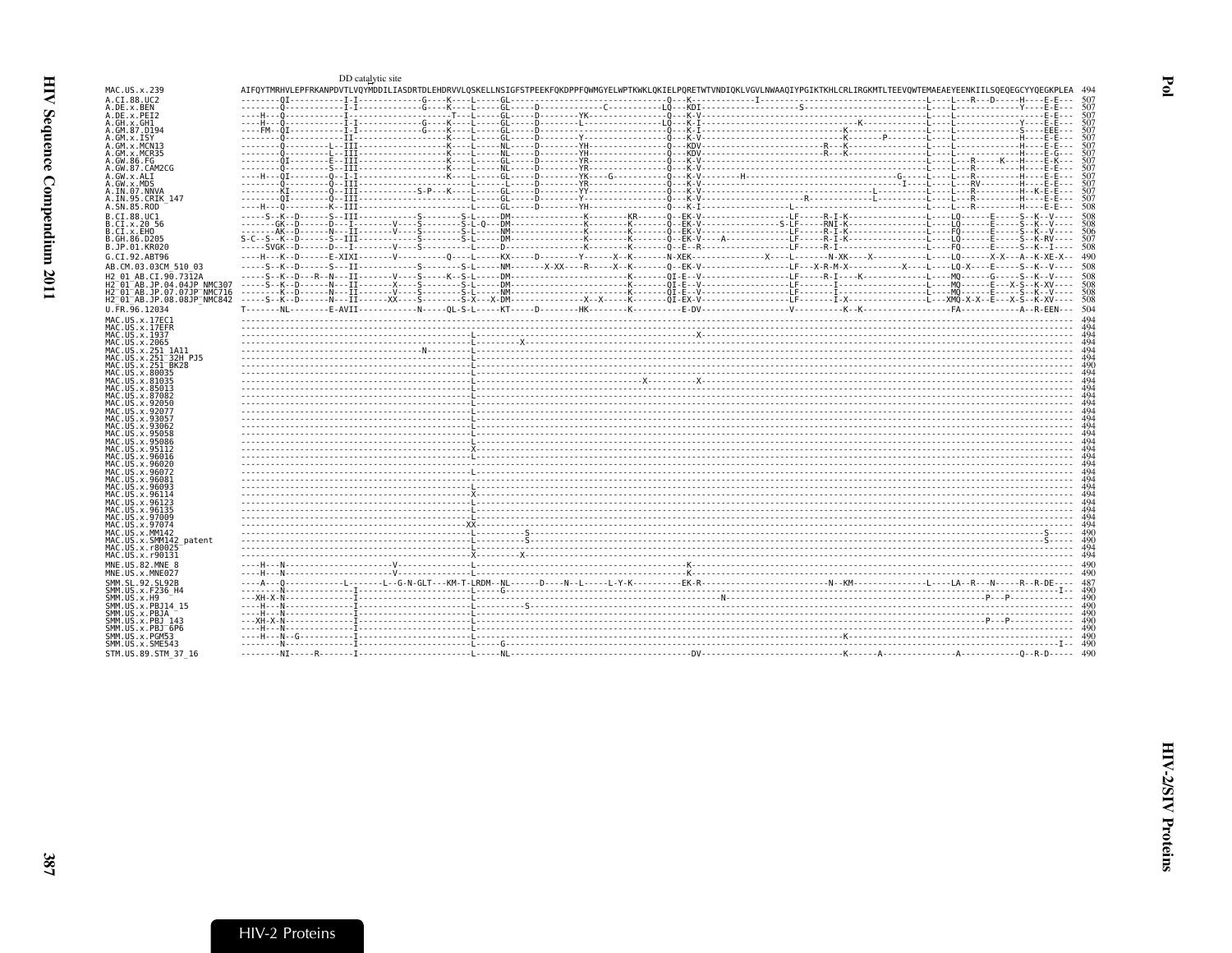<span id="page-11-0"></span>

|                                                                              |  |  | p51 RT end_p15 RNase H start |                                                                                                                                                                                |  |
|------------------------------------------------------------------------------|--|--|------------------------------|--------------------------------------------------------------------------------------------------------------------------------------------------------------------------------|--|
| MAC.US.x.239                                                                 |  |  |                              | TVIKSODNOWSYKIHOEDKILKVG.KFAKIKNTHTNGVRLLAHVIOKIGKEAIVIWGOVPKFHLPVEKDVWEOWWTDYWOVTWIPEWDFISTPPLVRLVFNLVKDPIEGEETYYTDGSCNKOSKEGKAGYITDRGKDKVKVLEOTTNOOAELEAFLMALTDSGPKANIIV 663 |  |
| A.CI.88.UC2                                                                  |  |  |                              |                                                                                                                                                                                |  |
| A.DE.x.BEN<br>A.DE.x.PEI2                                                    |  |  |                              |                                                                                                                                                                                |  |
| .GH.x.GH1                                                                    |  |  |                              | 676                                                                                                                                                                            |  |
| .GM.87.D194<br>.GM.x.ISY                                                     |  |  |                              | 676<br>-676                                                                                                                                                                    |  |
| GM.x.MCN13                                                                   |  |  |                              | 676                                                                                                                                                                            |  |
| GM.x.MCR35<br>.GW.86.FG                                                      |  |  |                              | 676<br>675                                                                                                                                                                     |  |
| A.GW.87.CAM2CG                                                               |  |  |                              | 675                                                                                                                                                                            |  |
| A.GW.x.ALI<br>A.GW.x.MDS                                                     |  |  |                              | 676                                                                                                                                                                            |  |
| A.IN.07.NNVA                                                                 |  |  |                              |                                                                                                                                                                                |  |
| A.IN.95.CRIK 147<br>A.SN.85.ROD                                              |  |  |                              | 677                                                                                                                                                                            |  |
| B.CI.88.UC1                                                                  |  |  |                              | 677                                                                                                                                                                            |  |
| B.CI.x.20 56                                                                 |  |  |                              |                                                                                                                                                                                |  |
| B.CI.x.EHO<br>B.GH.86.D205                                                   |  |  |                              |                                                                                                                                                                                |  |
| B.JP.01.KR020                                                                |  |  |                              |                                                                                                                                                                                |  |
| G.CI.92.ABT96                                                                |  |  |                              |                                                                                                                                                                                |  |
| AB.CM.03.03CM 510 03                                                         |  |  |                              |                                                                                                                                                                                |  |
| H2 01 AB.CI.90.7312A<br>H2 <sup>-</sup> 01 <sup>-</sup> AB.JP.04.04JP NMC307 |  |  |                              |                                                                                                                                                                                |  |
| H2 <sup>-</sup> 01 <sup>-</sup> AB.JP.07.07JP <sup>-</sup> NMC716            |  |  |                              |                                                                                                                                                                                |  |
| H2 <sup>-</sup> 01 <sup>-</sup> AB.JP.08.08JP <sup>-</sup> NMC842            |  |  |                              |                                                                                                                                                                                |  |
| U.FR.96.12034                                                                |  |  |                              |                                                                                                                                                                                |  |
| MAC.US.x.17EC1<br>MAC.US.x.17EFR                                             |  |  |                              |                                                                                                                                                                                |  |
| MAC.US.x.1937<br>MAC.US.x.2065                                               |  |  |                              |                                                                                                                                                                                |  |
| MAC.US.x.251 1A11                                                            |  |  |                              |                                                                                                                                                                                |  |
| MAC.US.x.251 <sup>-</sup> 32H PJ5<br>MAC.US.x.251 <sup>-</sup> BK28          |  |  |                              |                                                                                                                                                                                |  |
| MAC.US.x.80035                                                               |  |  |                              |                                                                                                                                                                                |  |
| MAC.US.x.81035                                                               |  |  |                              | 663<br>663                                                                                                                                                                     |  |
| MAC.US.x.85013<br>MAC.US.x.87082                                             |  |  |                              | 663                                                                                                                                                                            |  |
| MAC.US.x.92050<br>MAC.US.x.9207                                              |  |  |                              | 663<br>663                                                                                                                                                                     |  |
| MAC.US.x.9305                                                                |  |  |                              |                                                                                                                                                                                |  |
| MAC.US.x.93062<br>MAC.US.x.95058                                             |  |  |                              |                                                                                                                                                                                |  |
| MAC.US.x.95086                                                               |  |  |                              |                                                                                                                                                                                |  |
| MAC.US.x.95112<br>MAC.US.x.96016                                             |  |  |                              |                                                                                                                                                                                |  |
| MAC.US.x.96020                                                               |  |  |                              |                                                                                                                                                                                |  |
| MAC.US.x.96072<br>MAC.US.x.96081                                             |  |  |                              | -663<br>-663                                                                                                                                                                   |  |
| MAC. US. x.96093                                                             |  |  |                              |                                                                                                                                                                                |  |
| MAC.US.x.96114<br>MAC.US.x.96123                                             |  |  |                              |                                                                                                                                                                                |  |
| MAC.US.x.96135                                                               |  |  |                              |                                                                                                                                                                                |  |
| MAC.US.x.97009<br>MAC.US.x.97074                                             |  |  |                              |                                                                                                                                                                                |  |
| MAC.US.x.MM142                                                               |  |  |                              |                                                                                                                                                                                |  |
| MAC.US.x.SMM142 patent                                                       |  |  |                              |                                                                                                                                                                                |  |
| MAC.US.x.r80025<br>MAC.US.x.r90131                                           |  |  |                              |                                                                                                                                                                                |  |
| MNE.US.82.MNE 8                                                              |  |  |                              |                                                                                                                                                                                |  |
| MNE.US.x.MNE027                                                              |  |  |                              | 659                                                                                                                                                                            |  |
| SMM. SL. 92. SL92B<br>SMM.US.x.F236 H4                                       |  |  |                              |                                                                                                                                                                                |  |
| SMM.US.x.H9                                                                  |  |  |                              |                                                                                                                                                                                |  |
| SMM.US.x.PBJ14 15<br>SMM.US.x.PBJA                                           |  |  |                              |                                                                                                                                                                                |  |
| SMM.US.x.PBJ 143                                                             |  |  |                              |                                                                                                                                                                                |  |
| SMM.US.x.PBJ <sup>-</sup> 6P6<br>SMM.US.x.PGM53                              |  |  |                              | 659<br>-659                                                                                                                                                                    |  |
| SMM.US.x.SME543                                                              |  |  |                              |                                                                                                                                                                                |  |
| STM.US.89.STM 37 16                                                          |  |  |                              |                                                                                                                                                                                |  |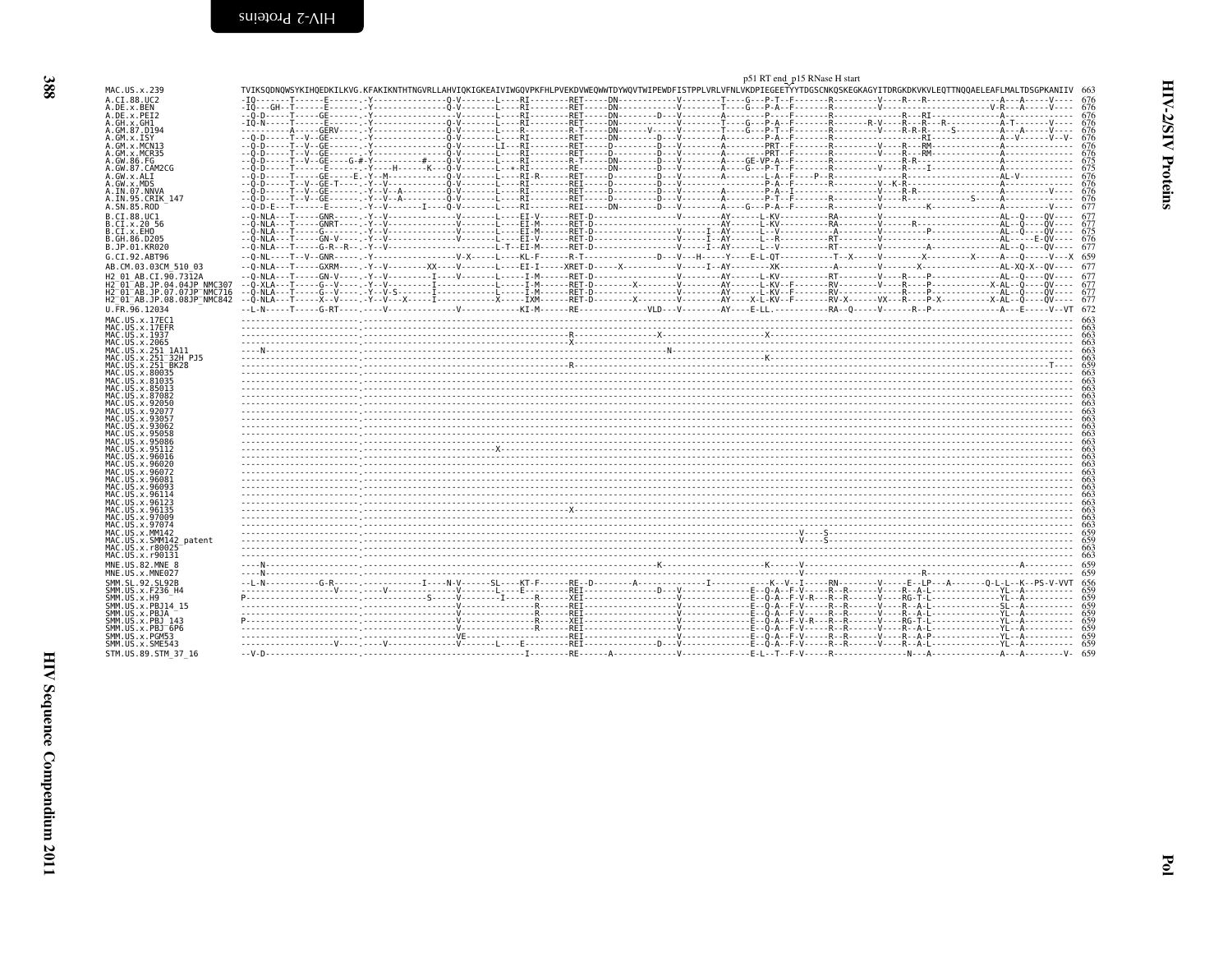<span id="page-12-0"></span>

|                                                                              | p15 RNase H end_p31 Integrase start                                                                                                                                                                                              |      |
|------------------------------------------------------------------------------|----------------------------------------------------------------------------------------------------------------------------------------------------------------------------------------------------------------------------------|------|
| MAC.US.x.239                                                                 | DSOYVMGIITGCPTESESRLVNOIIEEMIKKSEIYVAWVPAHKGIGGNOEIDHLVSOGIROVLFL.EKIEPAOEEHDKYHSNVKELVFKFGLPRIVAROIVDTCDKCHOKGEAIHGOANSDLGTWOMDCTHLEGKIIIVAVHVASGFIEAEVIPOETGROTALFLLKLAG 832                                                   |      |
| A.CI.88.UC2                                                                  |                                                                                                                                                                                                                                  |      |
| A.DE.x.BEN<br>A.DE.x.PEI2                                                    |                                                                                                                                                                                                                                  |      |
| A.GH.x.GH1                                                                   |                                                                                                                                                                                                                                  | -845 |
| A.GM.87.D194<br>A.GM.x.ISY                                                   |                                                                                                                                                                                                                                  |      |
| A.GM.X.MCN13                                                                 |                                                                                                                                                                                                                                  |      |
| A.GM.x.MCR35<br>A.GW.86.FG                                                   |                                                                                                                                                                                                                                  |      |
| A.GW.87.CAM2CG                                                               |                                                                                                                                                                                                                                  |      |
| A.GW.x.ALI<br>A.GW.x.MDS                                                     |                                                                                                                                                                                                                                  |      |
| A.IN.07.NNVA                                                                 |                                                                                                                                                                                                                                  | 84   |
| A.IN.95.CRIK 147<br>A.SN.85.ROD                                              |                                                                                                                                                                                                                                  | 846  |
| B.CI.88.UC1                                                                  |                                                                                                                                                                                                                                  |      |
| B.CI.x.20 56                                                                 |                                                                                                                                                                                                                                  |      |
| B.CI.X.EHO<br>B.GH.86.D205                                                   |                                                                                                                                                                                                                                  |      |
| B.JP.01.KR020                                                                |                                                                                                                                                                                                                                  |      |
| G.CI.92.ABT96                                                                |                                                                                                                                                                                                                                  |      |
| AB.CM.03.03CM 510 03                                                         |                                                                                                                                                                                                                                  | 846  |
| H2 01 AB.CI.90.7312A<br>H2 <sup>-</sup> 01 <sup>-</sup> AB.JP.04.04JP NMC307 | 88 قصصصصححة المستخدمات المستخدمات المستخدمات المستخدمات المستخدمات المستخدمات المستخدمات المستخدمات المستخدمات<br>884 قصصات المستخدمات المستخدمات المستخدمات المستخدمات المستخدمات المستخدمات المستخدمات المستخدمات المستخدمات ا |      |
| H2 <sup>-</sup> 01 <sup>-</sup> AB.JP.07.07JP <sup>-</sup> NMC716            |                                                                                                                                                                                                                                  |      |
| H2 <sup>-01-AB.JP.08.08JP-NMC842</sup><br>U.FR.96.12034                      |                                                                                                                                                                                                                                  |      |
| MAC.US.x.17EC1                                                               |                                                                                                                                                                                                                                  |      |
| MAC.US.x.17EFR                                                               |                                                                                                                                                                                                                                  |      |
| MAC.US.x.1937<br>MAC.US.x.2065                                               |                                                                                                                                                                                                                                  |      |
| MAC.US.x.251 1A11                                                            |                                                                                                                                                                                                                                  |      |
| MAC.US.x.251 32H PJ5<br>MAC.US.x.251 <sup>-</sup> BK28                       |                                                                                                                                                                                                                                  |      |
| MAC.US.x.80035                                                               |                                                                                                                                                                                                                                  |      |
| MAC.US.x.81035<br>MAC.US.x.85013                                             |                                                                                                                                                                                                                                  |      |
| MAC.US.x.87082                                                               |                                                                                                                                                                                                                                  |      |
| MAC.US.x.92050<br>MAC.US.x.92077                                             |                                                                                                                                                                                                                                  |      |
| MAC.US.x.93057                                                               |                                                                                                                                                                                                                                  |      |
| MAC.US.x.93062<br>MAC. US. x. 95058                                          |                                                                                                                                                                                                                                  |      |
| MAC.US.x.95086                                                               |                                                                                                                                                                                                                                  |      |
| MAC.US.x.95112<br>MAC.US.x.96016                                             |                                                                                                                                                                                                                                  |      |
| MAC.US.x.96020                                                               |                                                                                                                                                                                                                                  |      |
| MAC.US.x.96072<br>MAC.US.x.96081                                             |                                                                                                                                                                                                                                  |      |
| MAC.US.x.96093                                                               |                                                                                                                                                                                                                                  |      |
| MAC.US.x.96114<br>MAC.US.x.96123                                             |                                                                                                                                                                                                                                  |      |
| MAC.US.x.96135                                                               |                                                                                                                                                                                                                                  |      |
| MAC.US.x.97009<br>MAC. US. x. 97074                                          |                                                                                                                                                                                                                                  |      |
| MAC.US.x.MM142                                                               |                                                                                                                                                                                                                                  |      |
| MAC.US.x.SMM142 patent<br>MAC.US.x.r80025                                    |                                                                                                                                                                                                                                  |      |
| MAC.US.x.r90131                                                              |                                                                                                                                                                                                                                  |      |
| MNE.US.82.MNE 8<br>MNE.US.x.MNE027                                           |                                                                                                                                                                                                                                  |      |
| SMM.SL.92.SL92B                                                              |                                                                                                                                                                                                                                  |      |
| SMM.US.x.F236_H4                                                             |                                                                                                                                                                                                                                  |      |
| SMM.US.x.H9<br>SMM.US.x.PBJ14 15                                             |                                                                                                                                                                                                                                  |      |
| SMM.US.x.PBJA                                                                |                                                                                                                                                                                                                                  |      |
| SMM.US.x.PBJ 143<br>$SMM. US. x. PBJ-6P6$                                    |                                                                                                                                                                                                                                  |      |
| SMM.US.x.PGM53                                                               |                                                                                                                                                                                                                                  |      |
| SMM.US.x.SME543                                                              |                                                                                                                                                                                                                                  |      |
| STM.US.89.STM 37 16                                                          |                                                                                                                                                                                                                                  |      |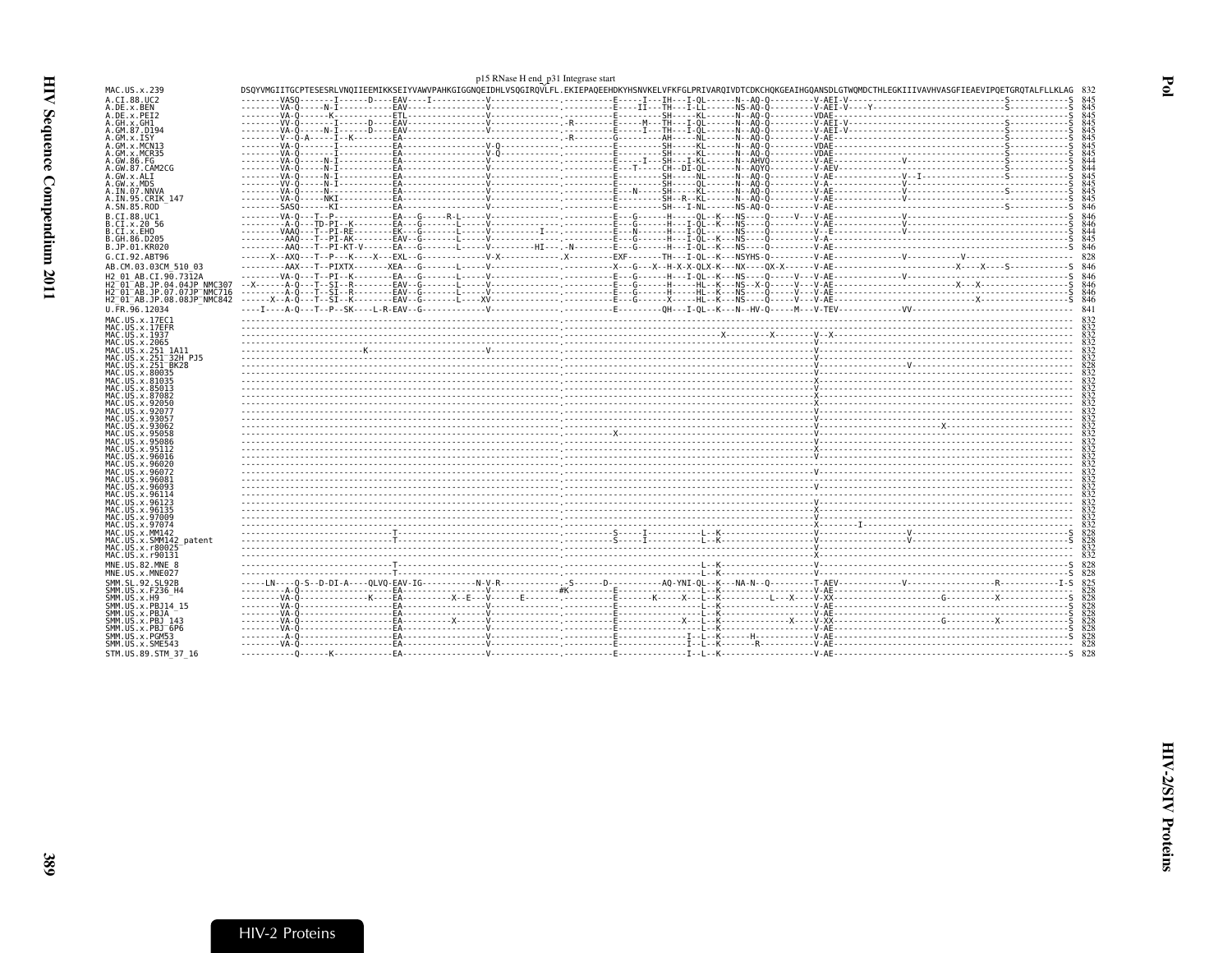| MAC.US.x.239                          |  |  | RWPITHLHTDNGANFASOEVKMVAWWAGIEHTFGVPYNPOSOGVVEAMNHHLKNOIDRIREOANSVETIVLMAVHCMNFKRRGGIGDMTPAERLINMITTEOEIOFOOSKNSKFKNFRVYYREGRDOLWKGPGELLWKGEGAVILKVGTDIKVVPRRKAKIIKDYGGGKE 1002 |  |  |  |  |
|---------------------------------------|--|--|---------------------------------------------------------------------------------------------------------------------------------------------------------------------------------|--|--|--|--|
| A.CI.88.UC2                           |  |  |                                                                                                                                                                                 |  |  |  |  |
| A.DE.x.BEN                            |  |  |                                                                                                                                                                                 |  |  |  |  |
| A.DE.x.PEI2                           |  |  |                                                                                                                                                                                 |  |  |  |  |
| A.GH.x.GH1<br>.GM.87.D194             |  |  |                                                                                                                                                                                 |  |  |  |  |
| .GM.x.ISY                             |  |  |                                                                                                                                                                                 |  |  |  |  |
| GM.x.MCN13                            |  |  |                                                                                                                                                                                 |  |  |  |  |
| .GM.x.MCR35                           |  |  |                                                                                                                                                                                 |  |  |  |  |
| .GW.86.FG                             |  |  |                                                                                                                                                                                 |  |  |  |  |
| A.GW.87.CAM2CG                        |  |  |                                                                                                                                                                                 |  |  |  |  |
| A.GW.x.ALI                            |  |  |                                                                                                                                                                                 |  |  |  |  |
| A.GW.x.MDS<br>A.IN.07.NNVA            |  |  |                                                                                                                                                                                 |  |  |  |  |
| A.IN.95.CRIK 147                      |  |  |                                                                                                                                                                                 |  |  |  |  |
| A.SN.85.ROD                           |  |  |                                                                                                                                                                                 |  |  |  |  |
| B.CI.88.UC1                           |  |  |                                                                                                                                                                                 |  |  |  |  |
| B.CI.x.20 56                          |  |  |                                                                                                                                                                                 |  |  |  |  |
| B.CI.X.EHO                            |  |  |                                                                                                                                                                                 |  |  |  |  |
| B.GH.86.D205                          |  |  |                                                                                                                                                                                 |  |  |  |  |
| B.JP.01.KR020                         |  |  |                                                                                                                                                                                 |  |  |  |  |
| G.CI.92.ABT96                         |  |  |                                                                                                                                                                                 |  |  |  |  |
| AB.CM.03.03CM 510 03                  |  |  |                                                                                                                                                                                 |  |  |  |  |
| H2 01 AB.CI.90.7312A                  |  |  |                                                                                                                                                                                 |  |  |  |  |
|                                       |  |  |                                                                                                                                                                                 |  |  |  |  |
|                                       |  |  |                                                                                                                                                                                 |  |  |  |  |
|                                       |  |  |                                                                                                                                                                                 |  |  |  |  |
| U.FR.96.12034                         |  |  | $\ldots$                                                                                                                                                                        |  |  |  |  |
| MAC.US.x.17EC1                        |  |  |                                                                                                                                                                                 |  |  |  |  |
| MAC.US.x.17EFR                        |  |  |                                                                                                                                                                                 |  |  |  |  |
| MAC.US.x.1937                         |  |  |                                                                                                                                                                                 |  |  |  |  |
| MAC. US. x. 2065<br>MAC.US.x.251 1A11 |  |  |                                                                                                                                                                                 |  |  |  |  |
| MAC.US.x.251 <sup>-</sup> 32H PJ5     |  |  |                                                                                                                                                                                 |  |  |  |  |
| MAC.US.x.251 <sup>-</sup> BK28        |  |  |                                                                                                                                                                                 |  |  |  |  |
| MAC.US.x.80035                        |  |  |                                                                                                                                                                                 |  |  |  |  |
| MAC.US.x.81035                        |  |  |                                                                                                                                                                                 |  |  |  |  |
| MAC.US.x.85013                        |  |  |                                                                                                                                                                                 |  |  |  |  |
| MAC.US.x.87082                        |  |  |                                                                                                                                                                                 |  |  |  |  |
| MAC.US.x.92050<br>MAC.US.x.92077      |  |  |                                                                                                                                                                                 |  |  |  |  |
| MAC.US.x.93057                        |  |  |                                                                                                                                                                                 |  |  |  |  |
| MAC.US.x.93062                        |  |  |                                                                                                                                                                                 |  |  |  |  |
| MAC.US.x.95058                        |  |  |                                                                                                                                                                                 |  |  |  |  |
| MAC.US.x.95086                        |  |  |                                                                                                                                                                                 |  |  |  |  |
| MAC.US.x.95112<br>MAC.US.x.96016      |  |  |                                                                                                                                                                                 |  |  |  |  |
| MAC.US.x.96020                        |  |  |                                                                                                                                                                                 |  |  |  |  |
| MAC.US.x.96072                        |  |  |                                                                                                                                                                                 |  |  |  |  |
| MAC.US.x.96081                        |  |  |                                                                                                                                                                                 |  |  |  |  |
| MAC.US.x.96093                        |  |  |                                                                                                                                                                                 |  |  |  |  |
| MAC.US.x.96114                        |  |  |                                                                                                                                                                                 |  |  |  |  |
| MAC.US.x.96123<br>MAC.US.x.96135      |  |  |                                                                                                                                                                                 |  |  |  |  |
| MAC.US.x.97009                        |  |  |                                                                                                                                                                                 |  |  |  |  |
| MAC.US.x.97074                        |  |  |                                                                                                                                                                                 |  |  |  |  |
| MAC.US.x.MM142                        |  |  |                                                                                                                                                                                 |  |  |  |  |
| MAC.US.x.SMM142 patent                |  |  |                                                                                                                                                                                 |  |  |  |  |
| MAC.US.x.r80025<br>MAC.US.x.r90131    |  |  |                                                                                                                                                                                 |  |  |  |  |
|                                       |  |  |                                                                                                                                                                                 |  |  |  |  |
| MNE.US.82.MNE 8                       |  |  |                                                                                                                                                                                 |  |  |  |  |
| MNE.US.x.MNE027                       |  |  |                                                                                                                                                                                 |  |  |  |  |
| SMM.SL.92.SL92B                       |  |  |                                                                                                                                                                                 |  |  |  |  |
| SMM.US.x.F236 H4<br>SMM.US.x.H9       |  |  |                                                                                                                                                                                 |  |  |  |  |
| SMM.US.x.PBJ14 15                     |  |  |                                                                                                                                                                                 |  |  |  |  |
| SMM.US.x.PBJA                         |  |  |                                                                                                                                                                                 |  |  |  |  |
| SMM.US.x.PBJ 143                      |  |  |                                                                                                                                                                                 |  |  |  |  |
| SMM.US.x.PBJ <sup>-</sup> 6P6         |  |  |                                                                                                                                                                                 |  |  |  |  |
| SMM.US.x.PGM53                        |  |  |                                                                                                                                                                                 |  |  |  |  |
| SMM.US.x.SME543                       |  |  |                                                                                                                                                                                 |  |  |  |  |
| STM.US.89.STM 37 16                   |  |  |                                                                                                                                                                                 |  |  |  |  |
|                                       |  |  |                                                                                                                                                                                 |  |  |  |  |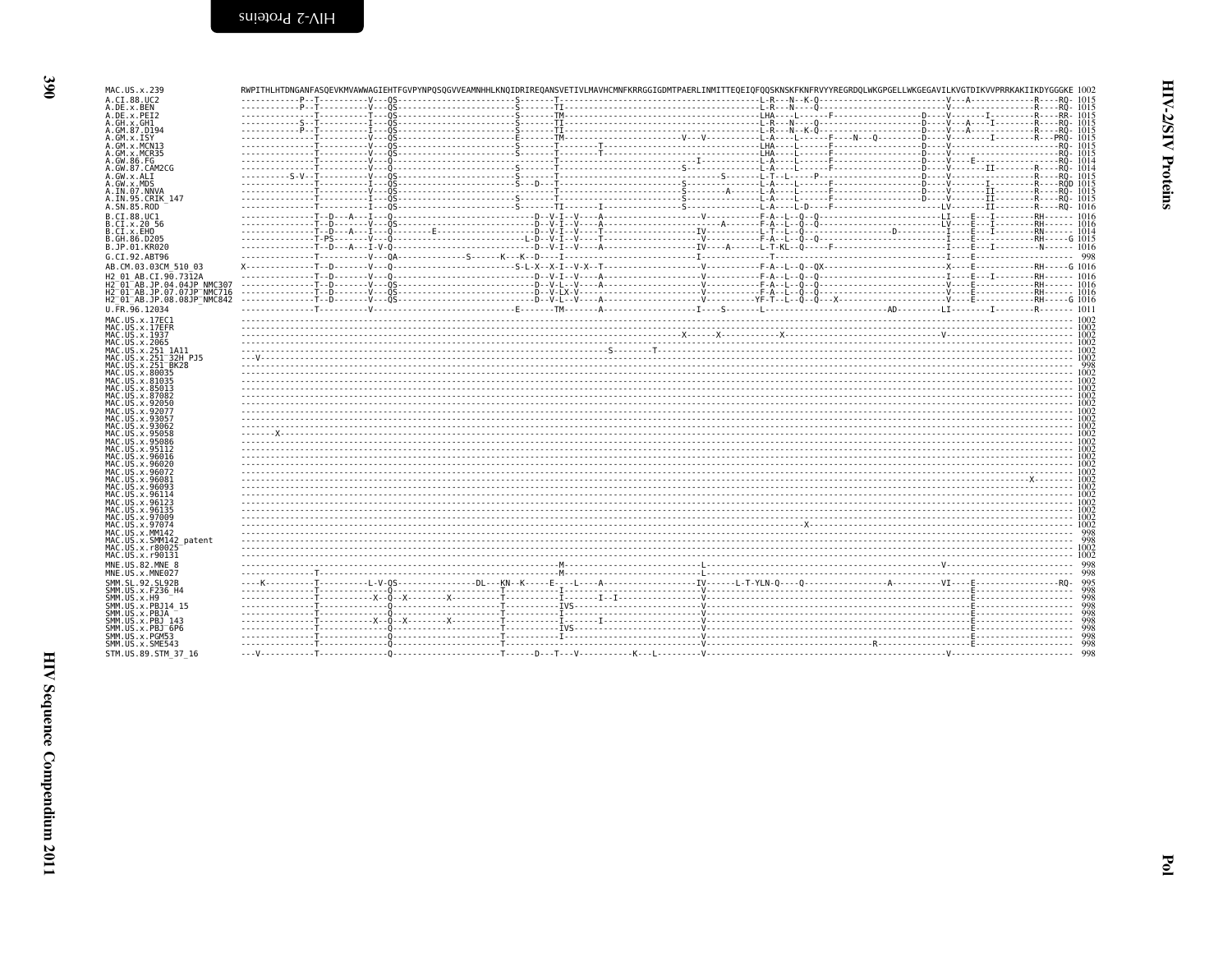<span id="page-14-0"></span>

|                                                                              | p31 Integrase end<br>Pol end                                                            |              |
|------------------------------------------------------------------------------|-----------------------------------------------------------------------------------------|--------------|
| MAC.US.x.239                                                                 | VDSSSHMEDTGEAR.EVA*                                                                     | 1019         |
| A.CI.88.UC2                                                                  | L---P-L-GAR-DG.---                                                                      | 1033         |
| A.DE.x.BEN<br>A.DE.x.PEI2                                                    | $L - -P - L - GAR - DG - M - \ldots$                                                    | 1033<br>1033 |
| A.GH.x.GH1                                                                   | L----L-GAR-EDG----                                                                      | 1033<br>1033 |
| A.GM.87.D194<br>A.GM.x.ISY                                                   |                                                                                         | 1033         |
| A.GM.x.MCN13<br>A.GM.x.MCR35                                                 |                                                                                         | 1033<br>1033 |
| A.GW.86.FG                                                                   | $M - G - L - GAR - DG - M - \ldots$                                                     | 1032         |
| A.GW.87.CAM2CG<br>A.GW.x.ALI                                                 | L-----L-GAR-NG.----<br>$L - GP - L - GAR - DG - - - - - - - - - - - - - - -$            | 1032<br>1033 |
| A.GW.x.MDS                                                                   | $M - GP - L - G - R - DG - - - - - - - - - - - - - - - -$                               | 1033         |
| A.IN.07.NNVA<br>A.IN.95.CRIK_147                                             | ---GP-L-G-R-DG.--------------<br>M--GP-L-G-R-DG.-------------                           | 1033<br>1033 |
| A.SN.85.ROD                                                                  | $M-S-S-L-GAR-DG. -M- \ldots \ldots$                                                     | 1034         |
| B.CI.88.UC1<br>B.CI.x.20 56                                                  | L-CGTD----RQ--.-M-QSGQVPEA-<br>L-CGADV---RQ--.-M-QSGQVPEA-                              | 1042<br>1042 |
| B.CI.x.EHO                                                                   |                                                                                         | 1035         |
| B.GH.86.D205<br>B.JP.01.KR020                                                |                                                                                         | 1036         |
| G.CI.92.ABT96                                                                | ----TN----RQTG.---                                                                      | 1016         |
| AB.CM.03.03CM 510 03                                                         | $L-C-AD---RQ-S. -M-QSDQIP. -$                                                           | 1040         |
| H2 01 AB.CI.90.7312A<br>H2 <sup>-</sup> 01 <sup>-</sup> AB.JP.04.04JP NMC307 | L-C-TDV---RQ--.-M-QSSQVSEA-                                                             | 1042<br>1042 |
| H2 <sup>-</sup> 01 <sup>-</sup> AB.JP.07.07JP <sup>-</sup> NMC716            | L-CGTDV---RO--.-M-OSGOVPEA-<br>L-CGADV---RO--.-M-OSGOVPEV-                              | 1042         |
| U.FR.96.12034                                                                | L----NL-GAEKV-.-M-LPDOTP#V-                                                             | 1042<br>1036 |
| MAC.US.x.17EC1                                                               |                                                                                         | 1020         |
| MAC.US.x.17EFR<br>MAC.US.x.1937                                              |                                                                                         | 1020<br>1020 |
| MAC.US.x.2065                                                                |                                                                                         | 1020         |
| MAC.US.x.251 1A11<br>MAC.US.x.251 <sup>-</sup> 32H PJ5                       | M-----------------------------                                                          | 1020<br>1020 |
| MAC.US.x.251_BK28                                                            |                                                                                         | 1016         |
| MAC.US.x.80035<br>MAC.US.x.81035                                             |                                                                                         | 1020<br>1020 |
| MAC.US.x.85013<br>MAC.US.x.87082                                             |                                                                                         | 1020         |
| MAC.US.x.92050                                                               |                                                                                         | 1020<br>1020 |
| MAC.US.x.92077<br>MAC.US.x.93057                                             |                                                                                         | 1020<br>1020 |
| MAC.US.x.93062                                                               |                                                                                         | 1020         |
| MAC.US.x.95058<br>MAC.US.x.95086                                             |                                                                                         | 1020<br>1020 |
| MAC.US.x.95112<br>MAC.US.x.96016                                             |                                                                                         | 1020         |
| MAC.US.x.96020                                                               |                                                                                         | 1020<br>1020 |
| MAC.US.x.96072<br>MAC.US.x.96081                                             |                                                                                         | 1020<br>1020 |
| MAC.US.x.96093                                                               |                                                                                         | 1020         |
| MAC.US.x.96114<br>MAC.US.x.96123                                             | -------------------------------                                                         | 1020<br>1020 |
| MAC.US.x.96135<br>MAC.US.x.97009<br>MAC.US.x.97074                           |                                                                                         | 1020         |
|                                                                              | -------------------------------                                                         | 1020<br>1020 |
| MAC.US.x.MM142<br>MAC.US.x.SMM142 patent                                     | M-------------- <sup>-</sup> --- <sub>------</sub> --<br>M----------------------------- | 1016<br>1016 |
| MAC.US.x.r80025                                                              | <u> "</u>                                                                               | 1020         |
| MAC.US.x.r90131                                                              |                                                                                         | 1020         |
| MNE.US.82.MNE 8<br>MNE.US.x.MNE027                                           |                                                                                         | 1016<br>1016 |
| SMM.SL.92.SL92B                                                              | $MG - -AS - - Q * KNSGAL - \ldots$                                                      | 1013         |
| SMM.US.x.F236_H4<br>SMM.US.x.H9                                              |                                                                                         | 1016<br>1016 |
| SMM.US.x.PBJ14 15                                                            |                                                                                         | 1016         |
| SMM.US.x.PBJA<br>SMM.US.x.PBJ 143                                            |                                                                                         | 1016<br>1016 |
| SMM.US.x.PBJ <sup>-</sup> 6P6                                                | E--GP-E----------------------                                                           | 1016<br>1016 |
| SMM.US.x.PGM53<br>SMM.US.x.PGM53                                             | E--G--E----------------------                                                           | 1016         |
| STM.US.89.STM 37 16                                                          | $- - -$ G $- -$ L $- - -$ R $- -$ G $- -$ - $-$                                         | 1016         |
|                                                                              |                                                                                         |              |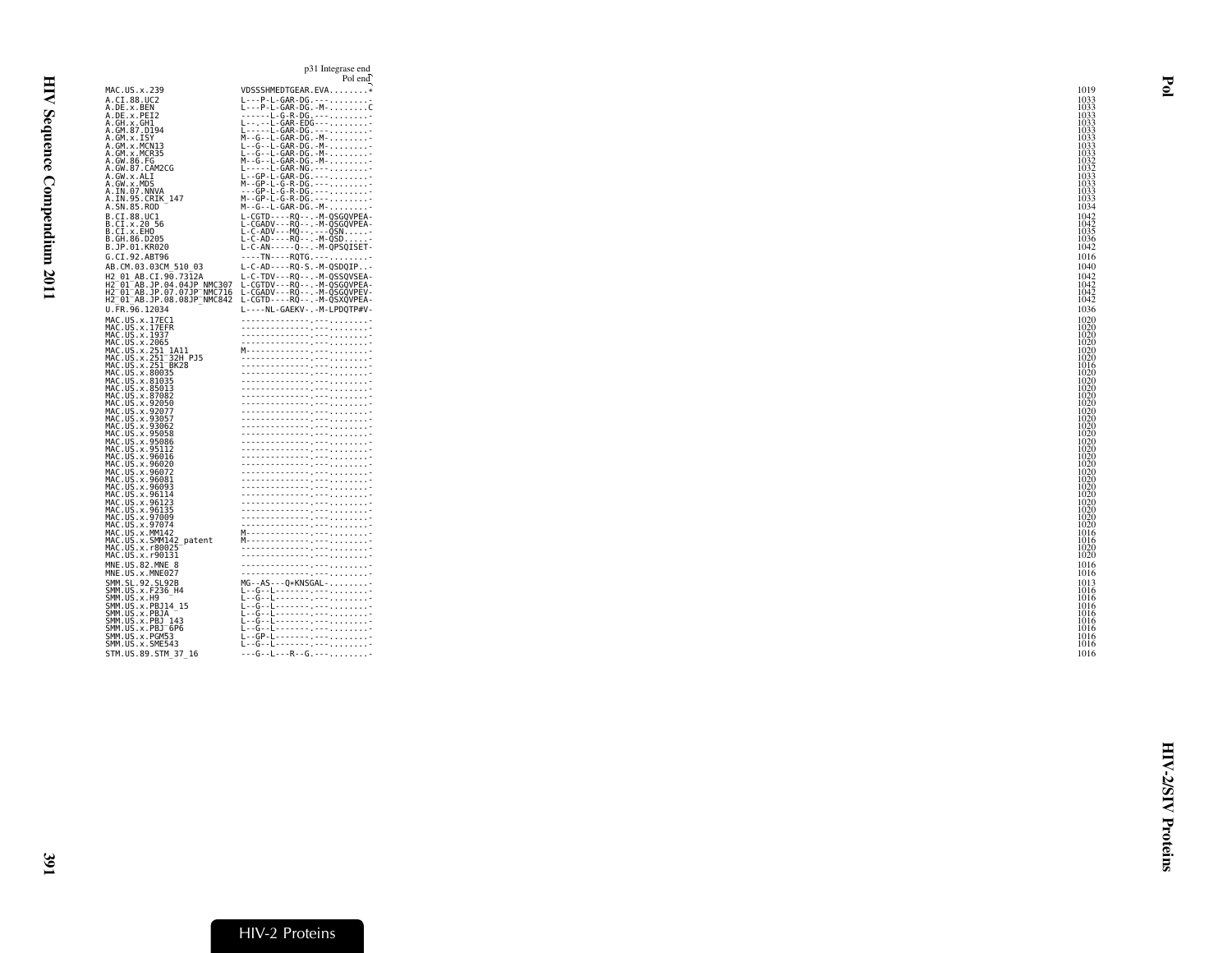<span id="page-15-1"></span><span id="page-15-0"></span>

|                                                                                                             | Vif start                                                                                                                                                                                                                                                                                                                                                                                                                                             |
|-------------------------------------------------------------------------------------------------------------|-------------------------------------------------------------------------------------------------------------------------------------------------------------------------------------------------------------------------------------------------------------------------------------------------------------------------------------------------------------------------------------------------------------------------------------------------------|
| MAC.US.x.239                                                                                                | MEEEKRWIAVPTWRIPE.RLERWHSLIKYLKYKTKDLOKVCYVPHFKVGWAWWTCSRVIFPLQEGSHLEVQGYWHLTPEKGWLSTYAVRITWYSKNFWTDVTPNYADILLHSTYFPCFTAGEVRRAIRGEQLLSCCRFPRAHKYQVPSLQYLALKVVSDVRSQGENPT 167                                                                                                                                                                                                                                                                          |
| A.CI.88.UC2<br>A.DE.x.BEN                                                                                   | ---G-S--V-----V-G.-M------V-----R----EG-R----H---------------KGE----I-A--N----------SHS--L---TEK-------DC----I----C--A-----------------K--------V--Q.QND-P-RKG-A<br>168                                                                                                                                                                                                                                                                               |
| A.DE.x.PEI2 KR KRCG                                                                                         |                                                                                                                                                                                                                                                                                                                                                                                                                                                       |
| A.GH.X.GH1<br>A.GM.87.D194                                                                                  |                                                                                                                                                                                                                                                                                                                                                                                                                                                       |
| A.GM.x.ISY SBL 6669 85                                                                                      |                                                                                                                                                                                                                                                                                                                                                                                                                                                       |
| A.GM.X.MCNI3<br>A.GM.x.MCR35                                                                                |                                                                                                                                                                                                                                                                                                                                                                                                                                                       |
| A.GW.86.FG clone NIHZ                                                                                       |                                                                                                                                                                                                                                                                                                                                                                                                                                                       |
| A.GW.87.CAM2CG<br>A.GW.x.ALI                                                                                | 168                                                                                                                                                                                                                                                                                                                                                                                                                                                   |
| A.GW.x.MDS                                                                                                  |                                                                                                                                                                                                                                                                                                                                                                                                                                                       |
| A.IN.07.NNVA<br>A.IN.95.CRIK 147                                                                            | 168                                                                                                                                                                                                                                                                                                                                                                                                                                                   |
| A.SN.85.ROD                                                                                                 | 168                                                                                                                                                                                                                                                                                                                                                                                                                                                   |
| B.CI.88.UC1<br>B.CI.X.20 56                                                                                 | 169                                                                                                                                                                                                                                                                                                                                                                                                                                                   |
| B.CI.x.EHO                                                                                                  | 169                                                                                                                                                                                                                                                                                                                                                                                                                                                   |
| B.GH.86.D205 ALT<br>B.JP.01.KR020 IMCJ KR020 1                                                              | 169<br>169                                                                                                                                                                                                                                                                                                                                                                                                                                            |
| G.CI.92.Abt96                                                                                               | ----------------G.---K------F--F-------AV----H---------------TKEA---I----N----------Q----[T---QK-Y----ET--Q---GS--D------------------I----NY-T---R------F---Q--QK.GHG-K--SX-<br>168                                                                                                                                                                                                                                                                   |
| AB.CM.03.03CM 510 03                                                                                        | -----D--V----K--G.--A-------------GE--O-S----H-X------------DKXAX-X-----N----R-L-----L--XER--Y----DV--O---GS--S----N-----------KI--Y-NY-S--EG------F---R-IOEGKNG---K-T-<br>169                                                                                                                                                                                                                                                                        |
| H2 01 AB.CI.90.7312A                                                                                        | 169<br>169                                                                                                                                                                                                                                                                                                                                                                                                                                            |
| H2 <sup>-01-AB.JP.04.04JP NMC307</sup><br>H2 <sup>-</sup> 01 <sup>-</sup> AB.JP.07.07JP <sup>-</sup> NMC716 | 169                                                                                                                                                                                                                                                                                                                                                                                                                                                   |
| H2 01 AB.JP.08.08JP NMC842                                                                                  | 169                                                                                                                                                                                                                                                                                                                                                                                                                                                   |
| U.FR.96.12034<br>MAC.US.x.17EC1                                                                             | -166<br>167                                                                                                                                                                                                                                                                                                                                                                                                                                           |
| MAC.US.x.17EFR                                                                                              | 167                                                                                                                                                                                                                                                                                                                                                                                                                                                   |
| MAC.US.x.1937<br>MAC.US.x.2065                                                                              | 167<br>167                                                                                                                                                                                                                                                                                                                                                                                                                                            |
| MAC.US.x.251 1A11                                                                                           | $\frac{1}{2}$<br>167                                                                                                                                                                                                                                                                                                                                                                                                                                  |
| MAC.US.x.251 32H PJ5<br>MAC. US. x. 251 <sup>-</sup> BK28                                                   | 167<br>167                                                                                                                                                                                                                                                                                                                                                                                                                                            |
| MAC.US.x.80035                                                                                              | 167                                                                                                                                                                                                                                                                                                                                                                                                                                                   |
| MAC. US. x.81035<br>MAC.US.x.85013                                                                          | 167<br>167                                                                                                                                                                                                                                                                                                                                                                                                                                            |
| MAC.US.x.87082                                                                                              | 167                                                                                                                                                                                                                                                                                                                                                                                                                                                   |
| MAC.US.x.92050<br>MAC.US.x.92077                                                                            | 167                                                                                                                                                                                                                                                                                                                                                                                                                                                   |
| MAC.US.x.93057<br>MAC.US.x.93062                                                                            |                                                                                                                                                                                                                                                                                                                                                                                                                                                       |
| MAC.US.x.95058                                                                                              |                                                                                                                                                                                                                                                                                                                                                                                                                                                       |
| MAC. U.S. x. 95086<br>MAC.US.x.95112                                                                        |                                                                                                                                                                                                                                                                                                                                                                                                                                                       |
| MAC.US.x.96016                                                                                              |                                                                                                                                                                                                                                                                                                                                                                                                                                                       |
| MAC.US.x.96020<br>MAC.US.x.96072                                                                            | 167<br>167                                                                                                                                                                                                                                                                                                                                                                                                                                            |
| MAC.US.x.96081                                                                                              | 167                                                                                                                                                                                                                                                                                                                                                                                                                                                   |
| MAC.US.x.96093<br>MAC.US.x.96114                                                                            | 167<br>167                                                                                                                                                                                                                                                                                                                                                                                                                                            |
| MAC.US.x.96123<br>MAC.US.x.96135                                                                            | 167<br>167                                                                                                                                                                                                                                                                                                                                                                                                                                            |
| MAC.US.x.97009                                                                                              | 167                                                                                                                                                                                                                                                                                                                                                                                                                                                   |
| MAC.US.x.97074<br>MAC.US.x.MM142 IVMXX                                                                      | 167<br>167                                                                                                                                                                                                                                                                                                                                                                                                                                            |
| MAC.US.x.SMM142 patent                                                                                      | 167                                                                                                                                                                                                                                                                                                                                                                                                                                                   |
| MAC.US.x.r80025<br>MAC.US.x.r90131                                                                          | 167<br>167                                                                                                                                                                                                                                                                                                                                                                                                                                            |
| MNE.US.82.MNE 8                                                                                             |                                                                                                                                                                                                                                                                                                                                                                                                                                                       |
| MNE.US.x.MNE027                                                                                             |                                                                                                                                                                                                                                                                                                                                                                                                                                                       |
| SMM. SL. 92. SL92B<br>SMM.US.x.F236 H4                                                                      | $\sum_{\substack{0 \leq i \leq k \\ i \leq m}} \frac{1}{\binom{k-1}{i} \cdot \binom{k-1}{i} \cdot \binom{k-1}{i} \cdot \binom{k-1}{i} \cdot \binom{k-1}{i} \cdot \binom{k-1}{i} \cdot \binom{k-1}{i} \cdot \binom{k-1}{i} \cdot \binom{k-1}{i} \cdot \binom{k-1}{i} \cdot \binom{k-1}{i} \cdot \binom{k-1}{i} \cdot \binom{k-1}{i} \cdot \binom{k-1}{i} \cdot \binom{k-1}{i} \cdot \binom{k-1}{i} \cdot \binom{k-1}{i} \cdot \binom{k-$<br>169<br>167 |
| SMM.US.x.H9                                                                                                 | 167                                                                                                                                                                                                                                                                                                                                                                                                                                                   |
| SMM.US.x.PBJ14 15<br>SMM.US.x.PBJA                                                                          | 167<br>167                                                                                                                                                                                                                                                                                                                                                                                                                                            |
| SMM. US. x. PBJ 143<br>SMM.US.x.PBJ <sup>-6P6</sup>                                                         | 167<br>167                                                                                                                                                                                                                                                                                                                                                                                                                                            |
| SMM. US. x. PGM53                                                                                           | 167                                                                                                                                                                                                                                                                                                                                                                                                                                                   |
| SMM.US.x.SME543                                                                                             |                                                                                                                                                                                                                                                                                                                                                                                                                                                       |
| STM.US.89.STM 37 16                                                                                         |                                                                                                                                                                                                                                                                                                                                                                                                                                                       |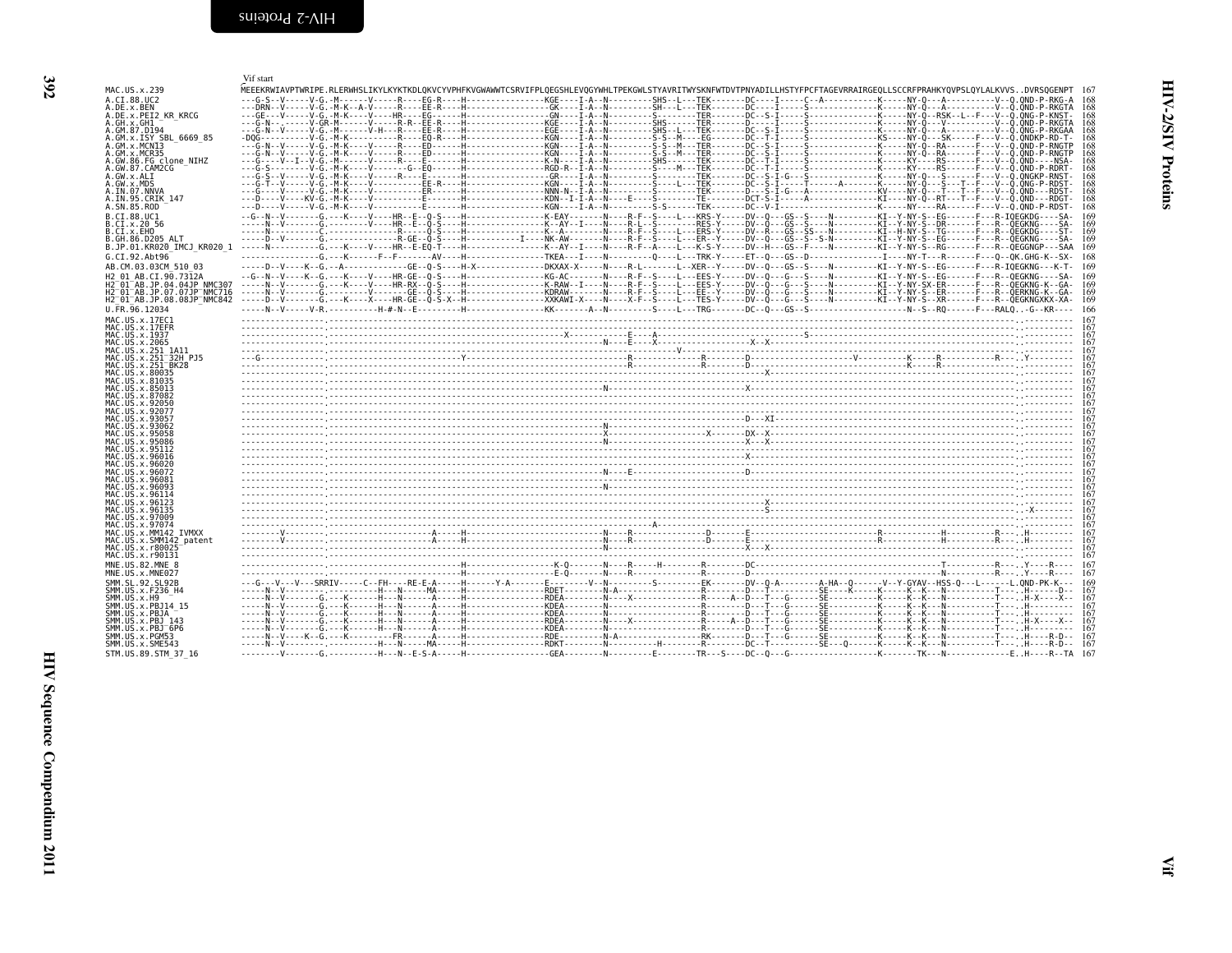|                                                                                                             | Vif end                                                                                                                                                                                                       |                                                                                          |
|-------------------------------------------------------------------------------------------------------------|---------------------------------------------------------------------------------------------------------------------------------------------------------------------------------------------------------------|------------------------------------------------------------------------------------------|
| MAC.US.x.239                                                                                                | WKQWRRDNRRGLRMAKQNSRGDKQRGGKPPTKGANFPGLAKVLGILA*                                                                                                                                                              | 214                                                                                      |
| A.CI.88.UC2                                                                                                 | R - - - - - - HW - - - - V - R - DY - SLE - - - - - - - APR - H - - - V - - - - E - - - -                                                                                                                     | 216                                                                                      |
| A.DE.x.BEN                                                                                                  | R------HW----V-REDH-SL--G-SE-SAPR-H---V----E----                                                                                                                                                              |                                                                                          |
| A.DE.x.PEI2 KR KRCG                                                                                         | R-R--SNYW--F-L-RKDG--H----SE--AS--Y---V----E----                                                                                                                                                              |                                                                                          |
| A.GH.x.GH1                                                                                                  | R------HW----V-R-DY-SL----SE-SAPR-H---V----E----                                                                                                                                                              | 216                                                                                      |
| A.GM.87.D194<br>A.GM.x.ISY SBL 6669 85                                                                      | R------HW----V-R-DY-SL--G-SE-SAPR-H---V---------<br>R-----NY-----L-R-DG-SH----SE--AQ--Y---V----E----                                                                                                          |                                                                                          |
| A.GM.x.MCN13                                                                                                | R------Y----QL-R-DG-SH----SES-APR-Y---V-E--E----                                                                                                                                                              | $\frac{216}{216}$                                                                        |
| A.GM.x.MCR35                                                                                                |                                                                                                                                                                                                               | $\overline{2}$ ič                                                                        |
| A.GW.86.FG_clone_NIHZ<br>A.GW.87.CAM2CG                                                                     | Ŕ------Ŷ---ŌĿŔ-ĎĎ-ŠH----ŠEŠ-ÁPŔ-Ŷ---V-Ē--Ē----<br>Ŗ--R-G-Y------R-D--Y---SEŠ-PTR-H-----E--E--E--<br>R-----Y-----L-R-D--SY----SEŠ-AP--Y---V---E----                                                            |                                                                                          |
| A.GW.x.ALI                                                                                                  | R - - - - - - Y - - - - - V - R - D - - - L - - - - - ES - AP - - H - - - V - - - - E - - - -                                                                                                                 | 216<br>216<br>216<br>216<br>216<br>216<br>216                                            |
| A.GW.x.MDS                                                                                                  | R--R---Y-A---L-R-D--SH-----ES-APR-Y---V----E----                                                                                                                                                              |                                                                                          |
| A.IN.07.NNVA                                                                                                | R--R---Y-----L-REDG-SH----SES-AQ--H---V---------                                                                                                                                                              |                                                                                          |
| A.IN.95.CRIK 147                                                                                            | R--R---Y-----L-R-DG-SH-----ES-AQ-TH-----E-------                                                                                                                                                              |                                                                                          |
| A.SN.85.ROD                                                                                                 | R--R---Y-----L---D--SH---SSES--PRTY---V-E--E----                                                                                                                                                              |                                                                                          |
| B.CI.88.UC1<br>B.CI.x.20 56                                                                                 | R--R--N---SI-L-RK-NNRAQ-GSSQ-LAPRTH------E-------<br>R--R-G-S---I---RK-TSRTQ-GSSQSFAPRTH-----E-------<br>R--R--NS---I---RD-I-TSQ-SSSQSLAQ-TY-----E-------<br>R--R--NS--SI-L-RK-NNRAQ-GS-Q-FAPRTY-----E------- | $\frac{217}{217}$<br>$\frac{217}{217}$<br>$\frac{217}{217}$                              |
| B.CI.X.EHO                                                                                                  |                                                                                                                                                                                                               |                                                                                          |
| B.GH.86.D205 ALT                                                                                            |                                                                                                                                                                                                               |                                                                                          |
| B.JP.01.KR020 IMCJ KR020 1                                                                                  | $R - R - N - S I - S I - RK - NNRA\hat{Q} - SSC\hat{Q}SSAQ - TY - S - S - S - R$                                                                                                                              |                                                                                          |
| G.CI.92.Abt96                                                                                               | R--R-G-----I---RK--XR-Q-DSSQSF-Q--Y-------------                                                                                                                                                              | 216                                                                                      |
| AB.CM.03.03CM 510 03                                                                                        | RE-R--N---SI-X-RK-NNRAQ-GSSQ-LAPRTH-------------                                                                                                                                                              | 217                                                                                      |
| H2 01 AB.CI.90.7312A                                                                                        | R--R---S---I---RK-NSRTQ-GSSQ-FAPRTY-------------                                                                                                                                                              | 217                                                                                      |
| H2 <sup>-01-AB.JP.04.04JP NMC307</sup><br>H2 <sup>-</sup> 01 <sup>-</sup> AB.JP.07.07JP <sup>-</sup> NMC716 |                                                                                                                                                                                                               | $\frac{217}{217}$                                                                        |
| H2 <sup>-</sup> 01 <sup>-</sup> AB.JP.08.08JP <sup>-</sup> NMC842                                           |                                                                                                                                                                                                               |                                                                                          |
| U.FR.96.12034                                                                                               | R-FR--NC---FQL-RK-CERYQ-GSSATSSQ-TY--------A----                                                                                                                                                              | 214                                                                                      |
| MAC.US.x.17EC1                                                                                              |                                                                                                                                                                                                               |                                                                                          |
| MAC.US.x.17EFR                                                                                              |                                                                                                                                                                                                               |                                                                                          |
| MAC.US.x.1937                                                                                               |                                                                                                                                                                                                               |                                                                                          |
| MAC.US.x.2065<br>MAC.US.x.251 1A11                                                                          |                                                                                                                                                                                                               | $\begin{smallmatrix} 215 \\ 215 \\ 215 \\ 215 \\ 215 \\ 215 \\ 215 \\ \end{smallmatrix}$ |
|                                                                                                             |                                                                                                                                                                                                               |                                                                                          |
| MAC.US.x.251 32H PJ5<br>MAC.US.x.251 BK28                                                                   |                                                                                                                                                                                                               | $\frac{215}{215}$<br>$\frac{215}{215}$<br>$\frac{215}{215}$<br>$\frac{215}{215}$         |
| MAC.US.x.80035                                                                                              |                                                                                                                                                                                                               |                                                                                          |
| MAC.US.x.81035<br>MAC.US.x.85013                                                                            |                                                                                                                                                                                                               |                                                                                          |
| MAC.US.x.87082                                                                                              |                                                                                                                                                                                                               |                                                                                          |
| MAC.US.x.92050                                                                                              |                                                                                                                                                                                                               |                                                                                          |
| MAC.US.x.92077<br>MAC.US.x.93057                                                                            |                                                                                                                                                                                                               | $\frac{215}{215}$                                                                        |
| MAC.US.x.93062                                                                                              |                                                                                                                                                                                                               | $\frac{215}{215}$                                                                        |
| MAC.US.x.95058<br>MAC.US.x.95086                                                                            |                                                                                                                                                                                                               |                                                                                          |
| MAC. US. x. 95112                                                                                           |                                                                                                                                                                                                               | $\overline{2}$ is                                                                        |
| MAC.US.x.96016                                                                                              |                                                                                                                                                                                                               | $\frac{215}{215}$                                                                        |
| MAC.US.x.96020                                                                                              |                                                                                                                                                                                                               | $\frac{5}{15}$                                                                           |
| MAC.US.x.96072                                                                                              |                                                                                                                                                                                                               | $\overline{2}$ is                                                                        |
| MAC.US.x.96081<br>MAC.US.x.96093                                                                            |                                                                                                                                                                                                               | 215<br>215                                                                               |
| MAC.US.x.96114                                                                                              |                                                                                                                                                                                                               |                                                                                          |
| MAC.US.x.96123                                                                                              |                                                                                                                                                                                                               | 215<br>215<br>215<br>215<br>215<br>215                                                   |
| MAC. US. x. 96135                                                                                           |                                                                                                                                                                                                               |                                                                                          |
| MAC.US.x.97009<br>MAC.US.x.97074                                                                            |                                                                                                                                                                                                               |                                                                                          |
| MAC.US.x.MM142 IVMXX                                                                                        |                                                                                                                                                                                                               |                                                                                          |
| MAC.US.x.SMM142 patent                                                                                      |                                                                                                                                                                                                               | $\frac{215}{215}$                                                                        |
| MAC. US. x. r80025<br>MAC.US.x.r90131                                                                       |                                                                                                                                                                                                               |                                                                                          |
| MNE.US.82.MNE 8                                                                                             |                                                                                                                                                                                                               |                                                                                          |
| MNE.US.x.MNE027                                                                                             |                                                                                                                                                                                                               | $^{215}_{215}$                                                                           |
| SMM.SL.92.SL92B                                                                                             | R-----N-------VT-Y-G-PESNSSTT---RV-----E------GR                                                                                                                                                              |                                                                                          |
| SMM.US.x.F236 H4                                                                                            |                                                                                                                                                                                                               | $\frac{217}{215}$<br>$\frac{215}{215}$                                                   |
| SMM.US.x.H9                                                                                                 |                                                                                                                                                                                                               |                                                                                          |
| SMM.US.x.PBJ14 15<br>SMM.US.x.PBJA                                                                          | ------N------L-R----RN--GSSESFAE-T-----------------<br>-------N------L-R----RN--GSSESFAE-T---------------                                                                                                     | $\overline{2}$ is                                                                        |
| SMM.US.x.PBJ 143                                                                                            | ------NX---X-L-T--X-RN--GSSESFAX---------X------                                                                                                                                                              | 215                                                                                      |
| SMM.US.x.PBJ <sup>-6P6</sup>                                                                                | NL-R----RN--GSSESFAE-T--------------                                                                                                                                                                          | $\frac{215}{215}$                                                                        |
| SMM.US.x.PGM53<br>SMM.US.x.SME543                                                                           | ------N----I--------RN--GSSESLAE----------------<br>-----GN-------------RN--GSS-S-AE-----------------                                                                                                         | $\frac{2}{15}$                                                                           |
| STM.US.89.STM 37 16                                                                                         | R-----G--GSI-V-T--G--H-P--S--S-E-TD-------------                                                                                                                                                              | 215                                                                                      |
|                                                                                                             |                                                                                                                                                                                                               |                                                                                          |

<span id="page-16-0"></span>Vif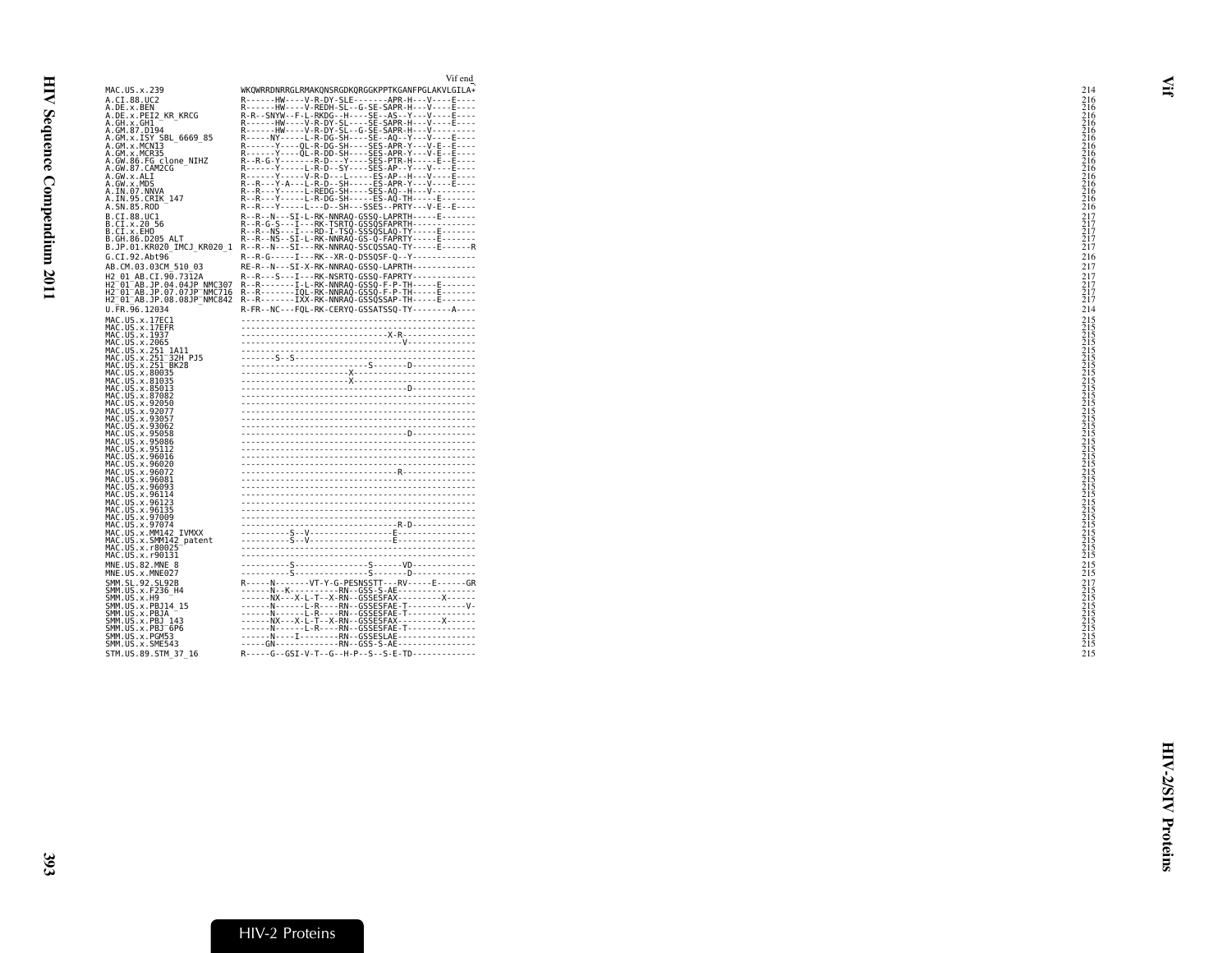<span id="page-17-1"></span><span id="page-17-0"></span>

|                                                                                                                           | Vpx end<br>Vpx start                                                                                               |
|---------------------------------------------------------------------------------------------------------------------------|--------------------------------------------------------------------------------------------------------------------|
| MAC.US.x.239                                                                                                              | MSDPRERIPPGNSGEETIGEAFEWLNRTVEEINREAVNHLPRELIFQVWQRSWEYWHDEQGMSPSYVKYRYLCLIQKALFMHCKKGCRCLGEGHGAGG.WRP.GPPPPPPGLA* |
| A.CI.88.UC2<br>A.DE.x.BEN                                                                                                 |                                                                                                                    |
| A.DE.x.PEI2 KR KRCG                                                                                                       |                                                                                                                    |
| A.GH.x.GH1<br>A.GM.87.D194                                                                                                |                                                                                                                    |
| A.GM.x.ISY SBL 6669 85                                                                                                    |                                                                                                                    |
| A.GM.x.MCNI3<br>A.GM.x.MCR35                                                                                              |                                                                                                                    |
| A.GW.86.FG_clone_NIHZ                                                                                                     |                                                                                                                    |
| A.GW.87.CAM2CG<br>A.GW.x.ALI                                                                                              |                                                                                                                    |
| A.GW.x.MDS                                                                                                                |                                                                                                                    |
| A.IN.07.NNVA<br>A.IN.95.CRIK 147                                                                                          |                                                                                                                    |
| A.SN.85.ROD                                                                                                               |                                                                                                                    |
| B.CI.88.UC1<br>B.CI.x.20 56                                                                                               |                                                                                                                    |
| B.CI.x.EHO                                                                                                                |                                                                                                                    |
| B.GH.86.D205 ALT<br>B.JP.01.KR020 IMCJ KR020 1                                                                            |                                                                                                                    |
| G.CI.92.Abt96                                                                                                             |                                                                                                                    |
| AB.CM.03.03CM 510 03                                                                                                      | KM-----------D--------X--E--IT-L--V---------------C-A--R------S--T-----L-M---M-V-YT---T-R0----X--,--S,------------ |
| H2 01 AB.CI.90.7312A                                                                                                      |                                                                                                                    |
| H2 <sup>-</sup> 01 <sup>-</sup> AB.JP.04.04JP NMC307<br>H2 <sup>-</sup> 01 <sup>-</sup> AB.JP.07.07JP <sup>-</sup> NMC716 |                                                                                                                    |
| H2_01_AB.JP.08.08JP_NMC842                                                                                                |                                                                                                                    |
| U.FR.96.12034                                                                                                             |                                                                                                                    |
| MAC.US.x.17EC1<br>MAC. US. x. 17EFR                                                                                       |                                                                                                                    |
| MAC.US.x.1937                                                                                                             |                                                                                                                    |
| MAC.US.x.2065<br>MAC.US.x.251 1A11                                                                                        |                                                                                                                    |
| MAC.US.x.251 <sup>-</sup> 32H PJ5                                                                                         |                                                                                                                    |
| MAC.US.x.251 <sup>-</sup> BK28                                                                                            |                                                                                                                    |
| MAC.US.x.80035<br>MAC.US.x.81035<br>MAC.US.x.85013                                                                        |                                                                                                                    |
| MAC.US.x.87082                                                                                                            |                                                                                                                    |
| MAC.US.x.92050<br>MAC.US.x.92077                                                                                          |                                                                                                                    |
| MAC.US.x.93057                                                                                                            |                                                                                                                    |
| MAC.US.x.93062<br>MAC.US.x.95058                                                                                          |                                                                                                                    |
| MAC.US.x.95086                                                                                                            |                                                                                                                    |
| MAC.US.x.95112<br>MAC.US.x.96016                                                                                          |                                                                                                                    |
| MAC.US.x.96020                                                                                                            |                                                                                                                    |
| MAC.US.x.96072<br>MAC.US.x.96081                                                                                          |                                                                                                                    |
| MAC.US.x.96093                                                                                                            |                                                                                                                    |
| MAC.US.x.96114<br>MAC.US.x.96123                                                                                          |                                                                                                                    |
| MAC.US.x.96135                                                                                                            |                                                                                                                    |
| MAC.US.x.97009<br>MAC.US.x.97074                                                                                          |                                                                                                                    |
| MAC.US.x.MM142 IVMXX                                                                                                      |                                                                                                                    |
| MAC.US.x.SMM142 patent<br>MAC.US.x.r80025                                                                                 |                                                                                                                    |
| MAC.US.x.r90131                                                                                                           |                                                                                                                    |
| MNE.US.82.MNE 8<br>MNE.US.x.MNE027                                                                                        |                                                                                                                    |
| SMM.SL.92.SL92B                                                                                                           |                                                                                                                    |
| SMM.US.x.F236 H4                                                                                                          |                                                                                                                    |
| SMM.US.x.H9                                                                                                               |                                                                                                                    |
| SMM.US.x.PBJ14_15<br>SMM.US.x.PBJA                                                                                        |                                                                                                                    |
| SMM.US.x.PBJ 143<br>SMM.US.x.PBJ <sup>-</sup> 6P6                                                                         |                                                                                                                    |
| SMM.US.x.PGM53                                                                                                            |                                                                                                                    |
| SMM.US.x.SME543<br>STM.US.89.STM 37 16                                                                                    |                                                                                                                    |
|                                                                                                                           |                                                                                                                    |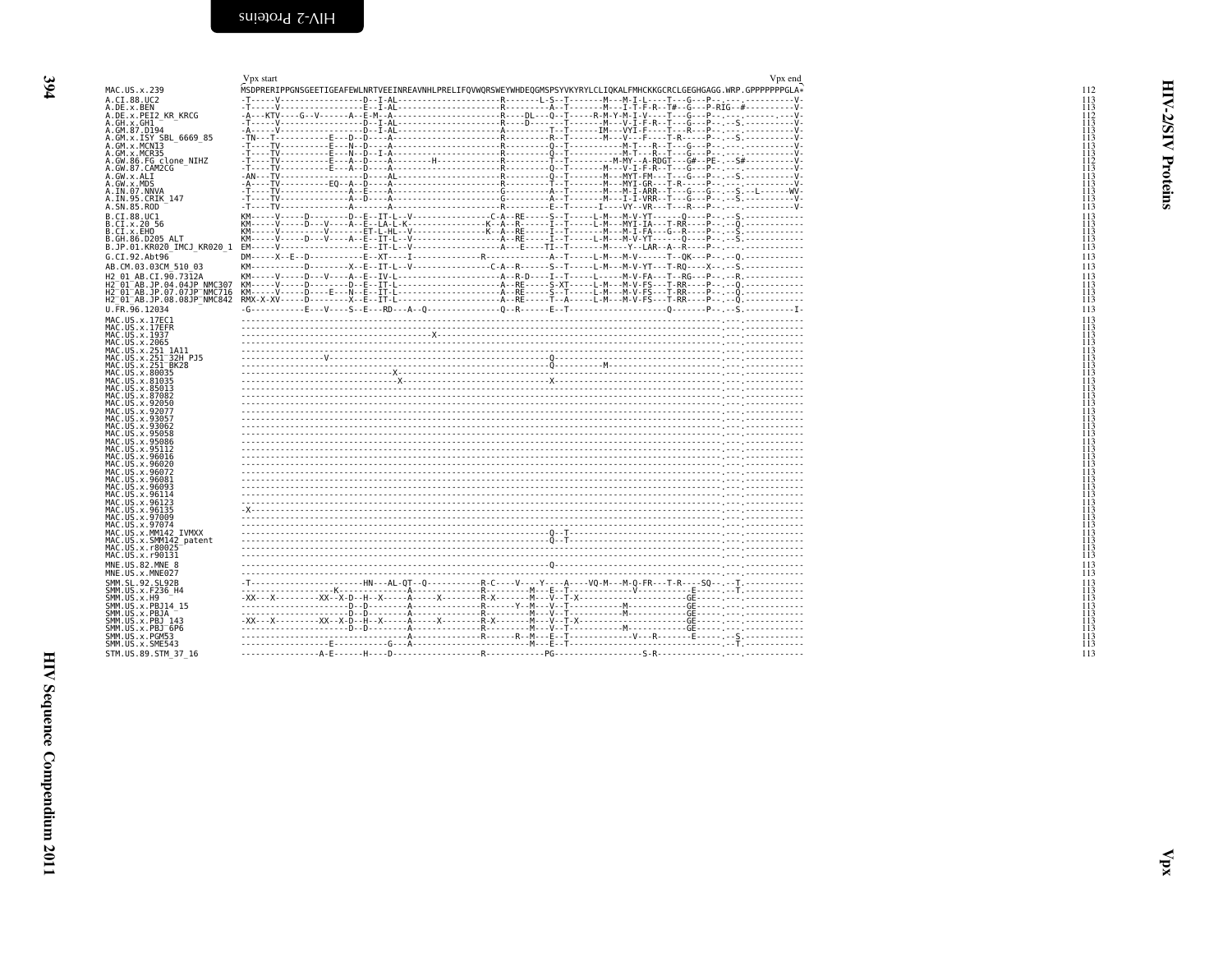<span id="page-18-1"></span><span id="page-18-0"></span>

|                                                                                                        | Vpr start<br>Vpr end                                                                                                                                                                                                                                                                                                                                                                                                               |  |
|--------------------------------------------------------------------------------------------------------|------------------------------------------------------------------------------------------------------------------------------------------------------------------------------------------------------------------------------------------------------------------------------------------------------------------------------------------------------------------------------------------------------------------------------------|--|
| MAC.US.x.239                                                                                           | MEERPPE.NEGPQREPWDEWVVEVLEELKEEALKHFDPRLLTALGNHIYNRHGDTLEGAGELIRILQRALFMHFRGGCIHSRIGQPGGGNPLSAIPPSRSML*                                                                                                                                                                                                                                                                                                                            |  |
| A.CI.88.UC2                                                                                            |                                                                                                                                                                                                                                                                                                                                                                                                                                    |  |
| A.DE.x.BEN<br>A.DE.x.BEN<br>A.DE.x.PEI2_KR_KRCG<br>A.GH.x.GH1                                          |                                                                                                                                                                                                                                                                                                                                                                                                                                    |  |
|                                                                                                        |                                                                                                                                                                                                                                                                                                                                                                                                                                    |  |
| A.GM.87.D194                                                                                           |                                                                                                                                                                                                                                                                                                                                                                                                                                    |  |
| A.GM.x.ISY SBL_6669_85<br>A.GM.x.MCNI3                                                                 |                                                                                                                                                                                                                                                                                                                                                                                                                                    |  |
| A.GM.x.MCR35                                                                                           |                                                                                                                                                                                                                                                                                                                                                                                                                                    |  |
| A.GW.86.FG clone NIHZ                                                                                  |                                                                                                                                                                                                                                                                                                                                                                                                                                    |  |
| A.GW.87.CAM2CG<br>A.GW.x.ALI                                                                           |                                                                                                                                                                                                                                                                                                                                                                                                                                    |  |
| A.GW.x.MDS                                                                                             |                                                                                                                                                                                                                                                                                                                                                                                                                                    |  |
| A.IN.07.NNVA<br>A.IN.95.CRIK 147                                                                       |                                                                                                                                                                                                                                                                                                                                                                                                                                    |  |
| A.SN.85.ROD                                                                                            |                                                                                                                                                                                                                                                                                                                                                                                                                                    |  |
|                                                                                                        | n and the contract of the contract of the contract of the contract of the contract of the contract of the contract of the contract of the contract of the contract of the contract of the contract of the contract of the cont                                                                                                                                                                                                     |  |
|                                                                                                        |                                                                                                                                                                                                                                                                                                                                                                                                                                    |  |
|                                                                                                        |                                                                                                                                                                                                                                                                                                                                                                                                                                    |  |
|                                                                                                        |                                                                                                                                                                                                                                                                                                                                                                                                                                    |  |
| G.CI.92.Abt96                                                                                          |                                                                                                                                                                                                                                                                                                                                                                                                                                    |  |
| AB.CM.03.03CM 510 03                                                                                   |                                                                                                                                                                                                                                                                                                                                                                                                                                    |  |
| H2 01 AB.CI.90.7312A                                                                                   |                                                                                                                                                                                                                                                                                                                                                                                                                                    |  |
| H2 <sup>-01-AB.JP.04.04JP NMC307</sup>                                                                 |                                                                                                                                                                                                                                                                                                                                                                                                                                    |  |
| H2 <sup>-01-AB.JP.07.07JP<sup>-</sup>NMC716</sup><br>H2 <sup>-01-AB.JP.08.08JP<sup>-</sup>NMC842</sup> |                                                                                                                                                                                                                                                                                                                                                                                                                                    |  |
| U.FR.96.12034                                                                                          |                                                                                                                                                                                                                                                                                                                                                                                                                                    |  |
| MAC.US.x.17EC1                                                                                         |                                                                                                                                                                                                                                                                                                                                                                                                                                    |  |
| MAC.US.x.17EFR<br>MAC.US.x.1937<br>MAC.US.x.2065<br>MAC.US.x.251_1A11                                  |                                                                                                                                                                                                                                                                                                                                                                                                                                    |  |
|                                                                                                        |                                                                                                                                                                                                                                                                                                                                                                                                                                    |  |
|                                                                                                        |                                                                                                                                                                                                                                                                                                                                                                                                                                    |  |
| MAC.US.x.251 <sup>-</sup> 32H PJ5                                                                      |                                                                                                                                                                                                                                                                                                                                                                                                                                    |  |
| MAC.US.x.251 <sup>-</sup> BK28                                                                         |                                                                                                                                                                                                                                                                                                                                                                                                                                    |  |
| MAC.US.x.80035<br>MAC.US.x.81035                                                                       |                                                                                                                                                                                                                                                                                                                                                                                                                                    |  |
| MAC.US.x.85013                                                                                         |                                                                                                                                                                                                                                                                                                                                                                                                                                    |  |
| MAC.US.x.87082                                                                                         |                                                                                                                                                                                                                                                                                                                                                                                                                                    |  |
| MAC.US.x.92050<br>MAC.US.x.92077                                                                       |                                                                                                                                                                                                                                                                                                                                                                                                                                    |  |
| MAC.US.x.93057                                                                                         |                                                                                                                                                                                                                                                                                                                                                                                                                                    |  |
| MAC.US.x.93062                                                                                         |                                                                                                                                                                                                                                                                                                                                                                                                                                    |  |
| MAC.US.x.95058<br>MAC.US.x.95086                                                                       |                                                                                                                                                                                                                                                                                                                                                                                                                                    |  |
| MAC.US.x.95112                                                                                         |                                                                                                                                                                                                                                                                                                                                                                                                                                    |  |
| MAC.US.x.96016                                                                                         |                                                                                                                                                                                                                                                                                                                                                                                                                                    |  |
| MAČ.ŪŠ.X.96020<br>MAC.US.x.96072                                                                       |                                                                                                                                                                                                                                                                                                                                                                                                                                    |  |
| MAC. US. x. 96081                                                                                      |                                                                                                                                                                                                                                                                                                                                                                                                                                    |  |
| MAC.US.x.96093                                                                                         |                                                                                                                                                                                                                                                                                                                                                                                                                                    |  |
| MAC.US.x.96114<br>MAC.US.x.96123                                                                       |                                                                                                                                                                                                                                                                                                                                                                                                                                    |  |
| MAC.US.x.96135                                                                                         |                                                                                                                                                                                                                                                                                                                                                                                                                                    |  |
| MAC.US.x.97009                                                                                         |                                                                                                                                                                                                                                                                                                                                                                                                                                    |  |
| MAC.US.x.97074<br>MAC.US.x.MM142 IVMXX                                                                 |                                                                                                                                                                                                                                                                                                                                                                                                                                    |  |
| MAC.US.x.SMM142 patent                                                                                 |                                                                                                                                                                                                                                                                                                                                                                                                                                    |  |
| MAC.US.x.r80025                                                                                        |                                                                                                                                                                                                                                                                                                                                                                                                                                    |  |
| MAC.US.x.r90131                                                                                        |                                                                                                                                                                                                                                                                                                                                                                                                                                    |  |
| MNE.US.82.MNE 8<br>MNE.US.x.MNE027                                                                     |                                                                                                                                                                                                                                                                                                                                                                                                                                    |  |
| SMM.SL.92.SL92B                                                                                        |                                                                                                                                                                                                                                                                                                                                                                                                                                    |  |
| SMM.US.x.F236 H4                                                                                       | $\begin{minipage}[t]{.00\textwidth} \begin{tabular}{ c c c c c } \hline \multicolumn{1}{ c }{\textbf{0.00\textwidth} \begin{tabular}{ c c c c c } \hline \multicolumn{1}{ c }{\textbf{0.00\textwidth} \begin{tabular}{ c c c c } \hline \multicolumn{1}{ c }{\textbf{0.00\textwidth} \begin{tabular}{ c c c } \hline \multicolumn{1}{ c }{\textbf{0.00\textwidth} \begin{tabular}{ c c c } \hline \multicolumn{1}{ c }{\textbf{0.$ |  |
| SMM.US.x.H9                                                                                            |                                                                                                                                                                                                                                                                                                                                                                                                                                    |  |
| SMM.US.x.PBJ14 15<br>SMM.US.x.PBJA                                                                     |                                                                                                                                                                                                                                                                                                                                                                                                                                    |  |
| SMM.US.x.PBJ_143                                                                                       |                                                                                                                                                                                                                                                                                                                                                                                                                                    |  |
| SMM.US.x.PBJ <sup>-</sup> 6P6                                                                          |                                                                                                                                                                                                                                                                                                                                                                                                                                    |  |
| SMM.US.x.PGM53<br>SMM.US.x.SME543                                                                      |                                                                                                                                                                                                                                                                                                                                                                                                                                    |  |
| STM.US.89.STM 37 16                                                                                    |                                                                                                                                                                                                                                                                                                                                                                                                                                    |  |
|                                                                                                        |                                                                                                                                                                                                                                                                                                                                                                                                                                    |  |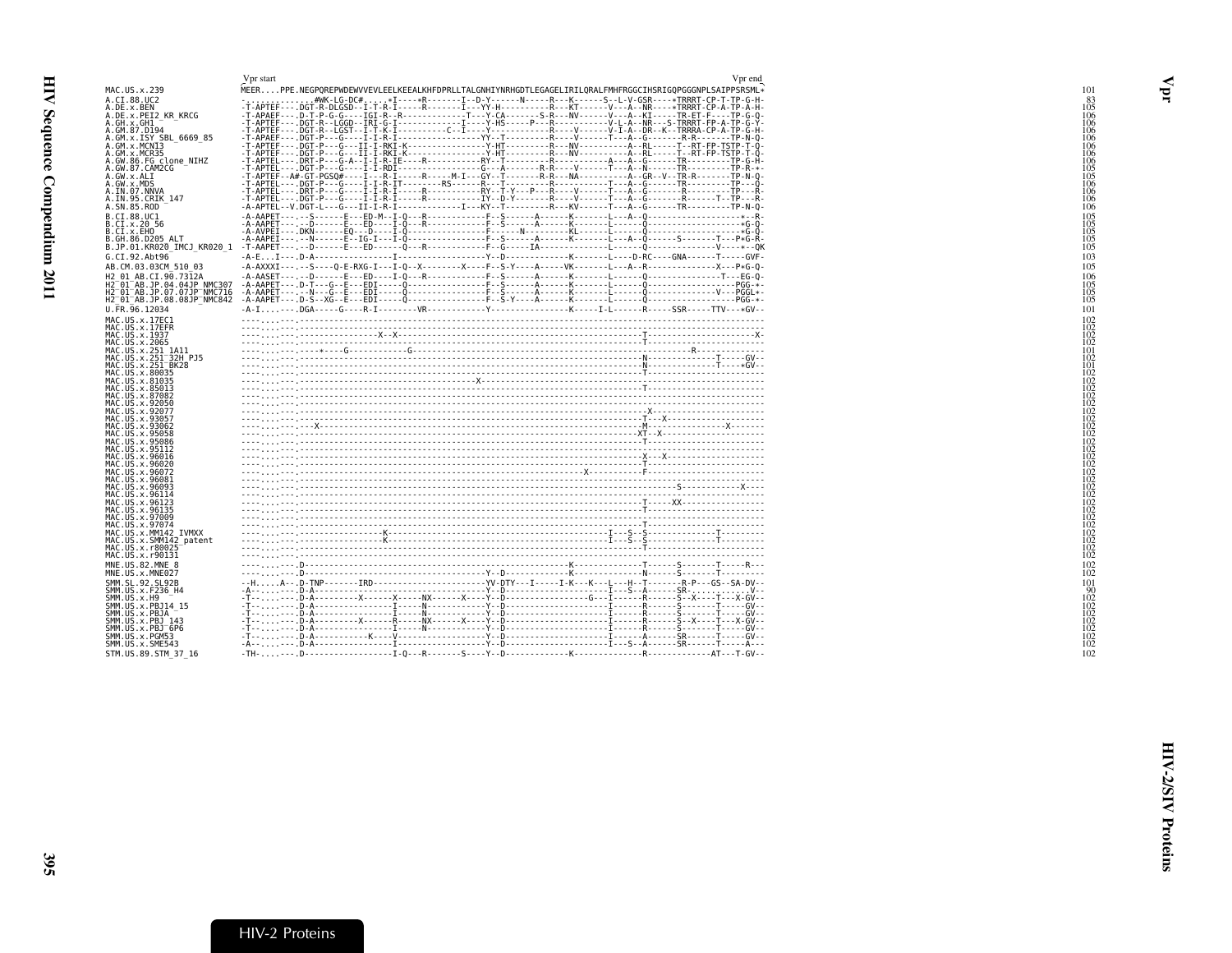<span id="page-19-1"></span><span id="page-19-0"></span>

|                                                                | Tat start                                                                                                                                                                                                                                                        | exon 1 end exon 2 start<br>Tat end |
|----------------------------------------------------------------|------------------------------------------------------------------------------------------------------------------------------------------------------------------------------------------------------------------------------------------------------------------|------------------------------------|
| MAC.US.x.239                                                   | METPLREOENSLESSNERSSCISEADASTPESANLGEEILSOLYRPLEACYNTCYCKKCCYHCOFCFLKKGLGICYEOSRKRRRTPKKAKANTSSASNKPISNRTRHCOPEKAKKETVEKAVATAPGLGR*                                                                                                                              |                                    |
| A.CI.88.UC2                                                    |                                                                                                                                                                                                                                                                  |                                    |
| A.DE.x.BEN                                                     |                                                                                                                                                                                                                                                                  |                                    |
| A.DE.x.PEI2 KR KRCG<br>A.GH.x.GH1                              |                                                                                                                                                                                                                                                                  |                                    |
| A.GM.87.D194                                                   |                                                                                                                                                                                                                                                                  |                                    |
| A.GM.x.ISY SBL_6669_85<br>A.GM.x.MCN13                         |                                                                                                                                                                                                                                                                  |                                    |
| A.GM.x.MCR35                                                   |                                                                                                                                                                                                                                                                  |                                    |
| A.GW.86.FG clone NIHZ                                          |                                                                                                                                                                                                                                                                  |                                    |
| A.GW.87.CAM2CG<br>A.GW.x.ALI                                   |                                                                                                                                                                                                                                                                  |                                    |
| A.GW.x.MDS                                                     |                                                                                                                                                                                                                                                                  |                                    |
| A.IN.07.NNVA<br>A.IN.95.CRIK 147                               |                                                                                                                                                                                                                                                                  |                                    |
| A.SN.85.ROD                                                    |                                                                                                                                                                                                                                                                  |                                    |
| B.CI.88.UC1                                                    |                                                                                                                                                                                                                                                                  |                                    |
| B.CI.x.20 56<br>B.CI.x.EHO                                     |                                                                                                                                                                                                                                                                  |                                    |
| B.GH.86.D205 ALT                                               |                                                                                                                                                                                                                                                                  |                                    |
| B.JP.01.KR020 IMCJ KR020 1                                     |                                                                                                                                                                                                                                                                  |                                    |
| G.CI.92.Abt96                                                  | ----S-------K-CR-L---TF-ETVDA-GLEGTOA---Y--------S-K----------L---N----V----P.R------T---SF---ES--A---NX--K-K*--K--TK---DL-----<br>--I--0G--S--K--S-P--ST--PVVD-0G-DSQ------X-----K--N-K----X-----L---R-----W-DHS-KR-R--TTA-P-PD-S--T---DS--A-KQ-KE--TTGT-DL-P-- |                                    |
| AB.CM.03.03CM 510 03                                           |                                                                                                                                                                                                                                                                  |                                    |
| H2 01 AB.CI.90.7312A<br>H2 <sup>-01-AB.JP.04.04JP NMC307</sup> |                                                                                                                                                                                                                                                                  |                                    |
| $H2^-01^-$ AB.JP.07.07JP NMC716                                |                                                                                                                                                                                                                                                                  |                                    |
| H2 <sup>-01-AB.JP.08.08JP-NMC842</sup><br>U.FR.96.12034        |                                                                                                                                                                                                                                                                  |                                    |
| MAC.US.x.17EC1                                                 |                                                                                                                                                                                                                                                                  |                                    |
| MAC. US. x. 17EFR                                              |                                                                                                                                                                                                                                                                  |                                    |
| MAC. US. x. 1937<br>MAC. US. x. 2065                           |                                                                                                                                                                                                                                                                  |                                    |
| MAC.US.x.251 1A11                                              |                                                                                                                                                                                                                                                                  |                                    |
| MAC.US.x.251 <sup>-32H</sup> PJ5                               |                                                                                                                                                                                                                                                                  |                                    |
| MAC. US. x. 251 <sup>-</sup> BK28<br>MAC.US.x.80035            |                                                                                                                                                                                                                                                                  |                                    |
| MAC. US. x. 81035                                              |                                                                                                                                                                                                                                                                  |                                    |
| MAC. US. x.85013<br>MAC. US. x.87082                           |                                                                                                                                                                                                                                                                  |                                    |
| MAC. US. x. 92050                                              |                                                                                                                                                                                                                                                                  |                                    |
| MAC.US.x.92077<br>MAC.US.x.93057<br>MAC.US.x.93062             |                                                                                                                                                                                                                                                                  |                                    |
|                                                                |                                                                                                                                                                                                                                                                  |                                    |
| MAC. US. x. 95058<br>MAC. US. x. 95086                         |                                                                                                                                                                                                                                                                  |                                    |
| MAC. US. x. 95112                                              |                                                                                                                                                                                                                                                                  |                                    |
| MAC. US. x. 96016<br>MAC.US.x.96020                            |                                                                                                                                                                                                                                                                  |                                    |
| MAC. U.S. x. 96072                                             |                                                                                                                                                                                                                                                                  |                                    |
| MAC.US.x.96081                                                 |                                                                                                                                                                                                                                                                  |                                    |
| MAC.US.x.96093<br>MAC. US. x. 96114                            |                                                                                                                                                                                                                                                                  |                                    |
| MAC.US.x.96123                                                 |                                                                                                                                                                                                                                                                  |                                    |
| MAC.US.x.96135                                                 |                                                                                                                                                                                                                                                                  |                                    |
| MAC.US.x.97009<br>MAC.US.x.97074                               |                                                                                                                                                                                                                                                                  |                                    |
| MAC.US.x.MM142 IVMXX<br>MAC.US.x.SMM142 patent                 |                                                                                                                                                                                                                                                                  |                                    |
| MAC.US.x.r80025                                                |                                                                                                                                                                                                                                                                  |                                    |
| MAC.US.x.r90131                                                |                                                                                                                                                                                                                                                                  |                                    |
| MNE.US.82.MNE 8<br>MNE.US.x.MNE027                             |                                                                                                                                                                                                                                                                  |                                    |
| SMM.SL.92.SL92B                                                |                                                                                                                                                                                                                                                                  |                                    |
| SMM. US. x. F236 H4                                            |                                                                                                                                                                                                                                                                  |                                    |
| SMM. US. x.H9<br>SMM.US.x.PBJ14 15                             |                                                                                                                                                                                                                                                                  |                                    |
| SMM.US.x.PBJA                                                  |                                                                                                                                                                                                                                                                  |                                    |
| SMM.US.x.PBJ 143<br>SMM.US.x.PBJ <sup>-6P6</sup>               |                                                                                                                                                                                                                                                                  |                                    |
| SMM.US.x.PGM53                                                 |                                                                                                                                                                                                                                                                  |                                    |
| SMM.US.x.SME543                                                | -----K---S--R--S-P---T---V-A--GL--OE----W-------E-C-K-F---------L--VT-----T--R- , .---VK----TYPI-----SL-T-A-NS--K-E0-KE--TE-EST----K-                                                                                                                            |                                    |
| STM.US.89.STM 37 16                                            |                                                                                                                                                                                                                                                                  |                                    |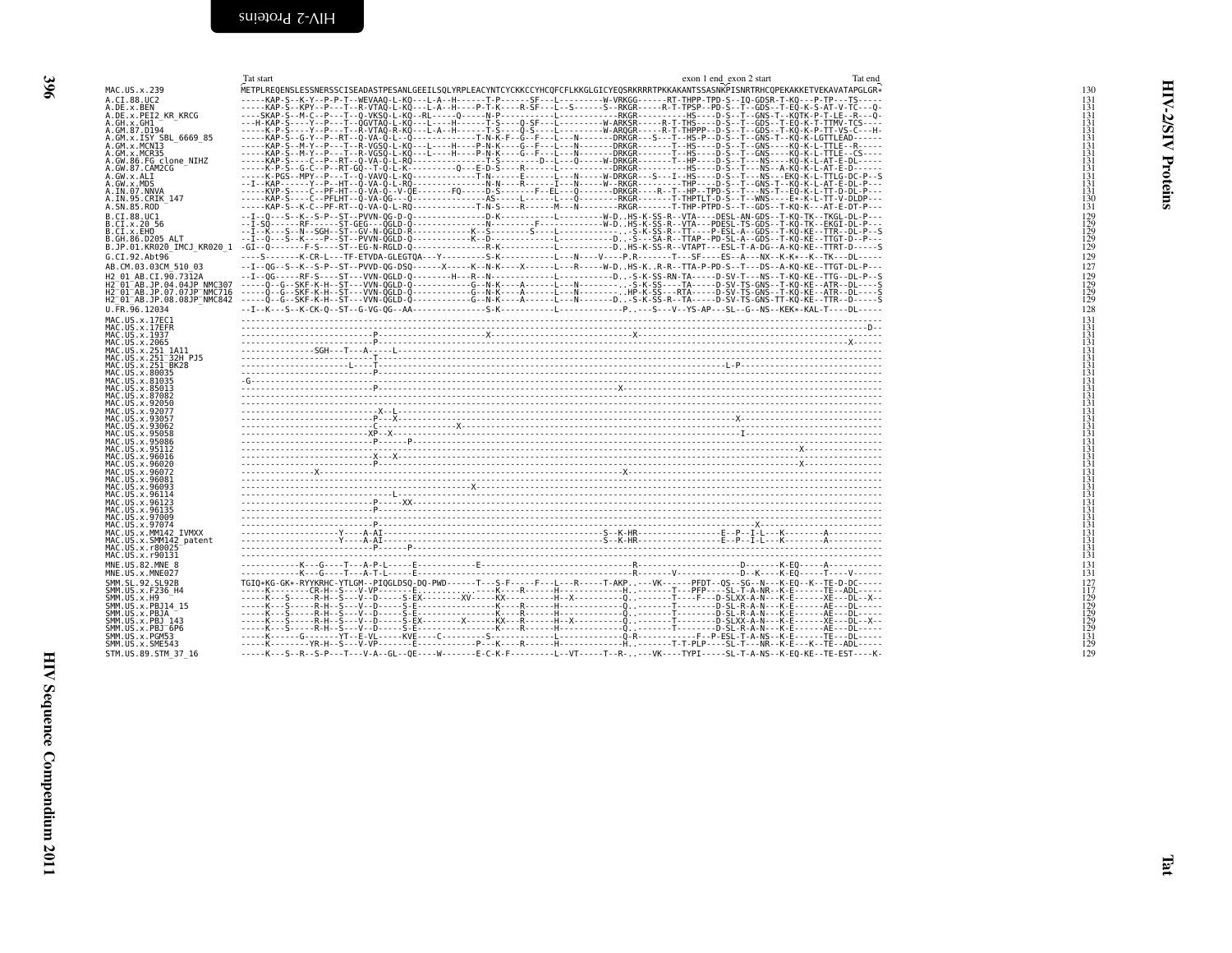<span id="page-20-1"></span><span id="page-20-0"></span>

| MSNHEREEELRKRLRLIHLLHQTNPYPTGPGTANQRRQRKRRWRRRWQQLLALADRIYSFPDPPTDTPLDLAIQQLQNLAIESIPDPPTNTPEALCDPTEDS.RSPQD*<br>A.DE.x.BEN<br>A.DE.x.PEI2 KR KRCG<br>A.GM.87.D194<br>A.GM.x.ISY SBL 6669 85<br>A.GW.86.FG_clone_NIHZ<br>A.GW.87.CAM2CG<br>A.GW.x.MDS<br>A.IN.07.NNVA<br>B.CI.88.UC1<br>B.CI.x.20 56<br>B.CI.x.EHO<br>B.GH.86.D205 ALT<br>B.JP.01.KR020 IMCJ KR020 1<br>---L.E------------F--------Q---X-----N-R-K-KQ--L-I--------------X--ARE-----------S-T-QDX--S--AV-KN-Q--PSN*.-TSPAR<br>G.CI.92.Abt96<br>-TT--RE-E---L----------H--------N-R---K--GL-I-------R--SAA-AEE--N----R----TV-DL-N------TT-AP<br>AB.CM.03.03CM 510 03<br>H2 01 AB.CI.90.7312A<br>H2 <sup>-</sup> 01 <sup>-</sup> AB.JP.07.07JP <sup>-</sup> NMC716<br>H2 <sup>-</sup> 01 <sup>-</sup> AB.JP.08.08JP <sup>-</sup> NMC842<br>U.FR.96.12034<br>MAC.US.x.17EC1<br>$\frac{1}{2}$<br>MAC.US.x.1937<br>MAC.US.x.2065<br>MAC.US.x.251 1A11<br>MAC.US.x.251 <sup>-</sup> 32H PJ5<br>MAC.US.x.251 <sup>-</sup> BK28<br>MAC.US.x.80035<br>MAC.US.x.85013<br>MAC.US.x.87082<br>MAC.US.x.92077<br>MAC.US.x.93057<br>MAC.US.x.93062<br>MAC.US.x.95058<br>MAC.US.x.95086<br>MAC.US.x.95112<br>MAC.US.x.96016<br>MAC.US.x.96020<br>MAC.US.x.96072<br>MAC.US.x.96093<br>MAC.US.x.96114<br>MAC.US.x.96135<br>MAC.US.x.97009<br>MAC.US.x.MM142 IVMXX<br>MAC.US.x.SMM142_patent<br>MAC.US.x.r80025<br>MNE.US.x.MNE027<br>SMM.SL.92.SL92B<br>SMM.US.x.PBJ14 15<br>SMM.US.x.PBJA<br>SMM.US.x.PBJ <sup>-</sup> 6P6<br>SMM.US.x.PGM53 |                                                      | Rev start<br>exon 1 end exon 2 start | Rev end |
|--------------------------------------------------------------------------------------------------------------------------------------------------------------------------------------------------------------------------------------------------------------------------------------------------------------------------------------------------------------------------------------------------------------------------------------------------------------------------------------------------------------------------------------------------------------------------------------------------------------------------------------------------------------------------------------------------------------------------------------------------------------------------------------------------------------------------------------------------------------------------------------------------------------------------------------------------------------------------------------------------------------------------------------------------------------------------------------------------------------------------------------------------------------------------------------------------------------------------------------------------------------------------------------------------------------------------------------------------------------------------------------------------------------------------------------------------------------------------------------------|------------------------------------------------------|--------------------------------------|---------|
|                                                                                                                                                                                                                                                                                                                                                                                                                                                                                                                                                                                                                                                                                                                                                                                                                                                                                                                                                                                                                                                                                                                                                                                                                                                                                                                                                                                                                                                                                            | MAC.US.x.239                                         |                                      |         |
|                                                                                                                                                                                                                                                                                                                                                                                                                                                                                                                                                                                                                                                                                                                                                                                                                                                                                                                                                                                                                                                                                                                                                                                                                                                                                                                                                                                                                                                                                            | A.CI.88.UC2                                          |                                      |         |
|                                                                                                                                                                                                                                                                                                                                                                                                                                                                                                                                                                                                                                                                                                                                                                                                                                                                                                                                                                                                                                                                                                                                                                                                                                                                                                                                                                                                                                                                                            |                                                      |                                      |         |
|                                                                                                                                                                                                                                                                                                                                                                                                                                                                                                                                                                                                                                                                                                                                                                                                                                                                                                                                                                                                                                                                                                                                                                                                                                                                                                                                                                                                                                                                                            | A.GH.x.GH1                                           |                                      |         |
|                                                                                                                                                                                                                                                                                                                                                                                                                                                                                                                                                                                                                                                                                                                                                                                                                                                                                                                                                                                                                                                                                                                                                                                                                                                                                                                                                                                                                                                                                            |                                                      |                                      |         |
|                                                                                                                                                                                                                                                                                                                                                                                                                                                                                                                                                                                                                                                                                                                                                                                                                                                                                                                                                                                                                                                                                                                                                                                                                                                                                                                                                                                                                                                                                            | A.GM.x.MCNI3                                         |                                      |         |
|                                                                                                                                                                                                                                                                                                                                                                                                                                                                                                                                                                                                                                                                                                                                                                                                                                                                                                                                                                                                                                                                                                                                                                                                                                                                                                                                                                                                                                                                                            | A.GM.x.MCR35                                         |                                      |         |
|                                                                                                                                                                                                                                                                                                                                                                                                                                                                                                                                                                                                                                                                                                                                                                                                                                                                                                                                                                                                                                                                                                                                                                                                                                                                                                                                                                                                                                                                                            |                                                      |                                      |         |
|                                                                                                                                                                                                                                                                                                                                                                                                                                                                                                                                                                                                                                                                                                                                                                                                                                                                                                                                                                                                                                                                                                                                                                                                                                                                                                                                                                                                                                                                                            | A.GW.x.ALI                                           |                                      |         |
|                                                                                                                                                                                                                                                                                                                                                                                                                                                                                                                                                                                                                                                                                                                                                                                                                                                                                                                                                                                                                                                                                                                                                                                                                                                                                                                                                                                                                                                                                            |                                                      |                                      |         |
|                                                                                                                                                                                                                                                                                                                                                                                                                                                                                                                                                                                                                                                                                                                                                                                                                                                                                                                                                                                                                                                                                                                                                                                                                                                                                                                                                                                                                                                                                            | A.IN.95.CRIK 147                                     |                                      |         |
|                                                                                                                                                                                                                                                                                                                                                                                                                                                                                                                                                                                                                                                                                                                                                                                                                                                                                                                                                                                                                                                                                                                                                                                                                                                                                                                                                                                                                                                                                            | A.SN.85.ROD                                          |                                      |         |
|                                                                                                                                                                                                                                                                                                                                                                                                                                                                                                                                                                                                                                                                                                                                                                                                                                                                                                                                                                                                                                                                                                                                                                                                                                                                                                                                                                                                                                                                                            |                                                      |                                      |         |
|                                                                                                                                                                                                                                                                                                                                                                                                                                                                                                                                                                                                                                                                                                                                                                                                                                                                                                                                                                                                                                                                                                                                                                                                                                                                                                                                                                                                                                                                                            |                                                      |                                      |         |
|                                                                                                                                                                                                                                                                                                                                                                                                                                                                                                                                                                                                                                                                                                                                                                                                                                                                                                                                                                                                                                                                                                                                                                                                                                                                                                                                                                                                                                                                                            |                                                      |                                      |         |
|                                                                                                                                                                                                                                                                                                                                                                                                                                                                                                                                                                                                                                                                                                                                                                                                                                                                                                                                                                                                                                                                                                                                                                                                                                                                                                                                                                                                                                                                                            |                                                      |                                      |         |
|                                                                                                                                                                                                                                                                                                                                                                                                                                                                                                                                                                                                                                                                                                                                                                                                                                                                                                                                                                                                                                                                                                                                                                                                                                                                                                                                                                                                                                                                                            |                                                      |                                      |         |
|                                                                                                                                                                                                                                                                                                                                                                                                                                                                                                                                                                                                                                                                                                                                                                                                                                                                                                                                                                                                                                                                                                                                                                                                                                                                                                                                                                                                                                                                                            |                                                      |                                      |         |
|                                                                                                                                                                                                                                                                                                                                                                                                                                                                                                                                                                                                                                                                                                                                                                                                                                                                                                                                                                                                                                                                                                                                                                                                                                                                                                                                                                                                                                                                                            | H2 <sup>-</sup> 01 <sup>-</sup> AB.JP.04.04JP NMC307 |                                      |         |
|                                                                                                                                                                                                                                                                                                                                                                                                                                                                                                                                                                                                                                                                                                                                                                                                                                                                                                                                                                                                                                                                                                                                                                                                                                                                                                                                                                                                                                                                                            |                                                      |                                      |         |
|                                                                                                                                                                                                                                                                                                                                                                                                                                                                                                                                                                                                                                                                                                                                                                                                                                                                                                                                                                                                                                                                                                                                                                                                                                                                                                                                                                                                                                                                                            |                                                      |                                      |         |
|                                                                                                                                                                                                                                                                                                                                                                                                                                                                                                                                                                                                                                                                                                                                                                                                                                                                                                                                                                                                                                                                                                                                                                                                                                                                                                                                                                                                                                                                                            |                                                      |                                      |         |
|                                                                                                                                                                                                                                                                                                                                                                                                                                                                                                                                                                                                                                                                                                                                                                                                                                                                                                                                                                                                                                                                                                                                                                                                                                                                                                                                                                                                                                                                                            | MAC.US.x.17EFR                                       |                                      |         |
|                                                                                                                                                                                                                                                                                                                                                                                                                                                                                                                                                                                                                                                                                                                                                                                                                                                                                                                                                                                                                                                                                                                                                                                                                                                                                                                                                                                                                                                                                            |                                                      |                                      |         |
|                                                                                                                                                                                                                                                                                                                                                                                                                                                                                                                                                                                                                                                                                                                                                                                                                                                                                                                                                                                                                                                                                                                                                                                                                                                                                                                                                                                                                                                                                            |                                                      |                                      |         |
|                                                                                                                                                                                                                                                                                                                                                                                                                                                                                                                                                                                                                                                                                                                                                                                                                                                                                                                                                                                                                                                                                                                                                                                                                                                                                                                                                                                                                                                                                            |                                                      |                                      |         |
|                                                                                                                                                                                                                                                                                                                                                                                                                                                                                                                                                                                                                                                                                                                                                                                                                                                                                                                                                                                                                                                                                                                                                                                                                                                                                                                                                                                                                                                                                            |                                                      |                                      |         |
|                                                                                                                                                                                                                                                                                                                                                                                                                                                                                                                                                                                                                                                                                                                                                                                                                                                                                                                                                                                                                                                                                                                                                                                                                                                                                                                                                                                                                                                                                            | MAC.US.x.81035                                       |                                      |         |
|                                                                                                                                                                                                                                                                                                                                                                                                                                                                                                                                                                                                                                                                                                                                                                                                                                                                                                                                                                                                                                                                                                                                                                                                                                                                                                                                                                                                                                                                                            |                                                      |                                      |         |
|                                                                                                                                                                                                                                                                                                                                                                                                                                                                                                                                                                                                                                                                                                                                                                                                                                                                                                                                                                                                                                                                                                                                                                                                                                                                                                                                                                                                                                                                                            | MAC.US.x.92050                                       |                                      |         |
|                                                                                                                                                                                                                                                                                                                                                                                                                                                                                                                                                                                                                                                                                                                                                                                                                                                                                                                                                                                                                                                                                                                                                                                                                                                                                                                                                                                                                                                                                            |                                                      |                                      |         |
|                                                                                                                                                                                                                                                                                                                                                                                                                                                                                                                                                                                                                                                                                                                                                                                                                                                                                                                                                                                                                                                                                                                                                                                                                                                                                                                                                                                                                                                                                            |                                                      |                                      |         |
|                                                                                                                                                                                                                                                                                                                                                                                                                                                                                                                                                                                                                                                                                                                                                                                                                                                                                                                                                                                                                                                                                                                                                                                                                                                                                                                                                                                                                                                                                            |                                                      |                                      |         |
|                                                                                                                                                                                                                                                                                                                                                                                                                                                                                                                                                                                                                                                                                                                                                                                                                                                                                                                                                                                                                                                                                                                                                                                                                                                                                                                                                                                                                                                                                            |                                                      |                                      |         |
|                                                                                                                                                                                                                                                                                                                                                                                                                                                                                                                                                                                                                                                                                                                                                                                                                                                                                                                                                                                                                                                                                                                                                                                                                                                                                                                                                                                                                                                                                            |                                                      |                                      |         |
|                                                                                                                                                                                                                                                                                                                                                                                                                                                                                                                                                                                                                                                                                                                                                                                                                                                                                                                                                                                                                                                                                                                                                                                                                                                                                                                                                                                                                                                                                            |                                                      |                                      |         |
|                                                                                                                                                                                                                                                                                                                                                                                                                                                                                                                                                                                                                                                                                                                                                                                                                                                                                                                                                                                                                                                                                                                                                                                                                                                                                                                                                                                                                                                                                            | MAC.US.x.96081                                       |                                      |         |
|                                                                                                                                                                                                                                                                                                                                                                                                                                                                                                                                                                                                                                                                                                                                                                                                                                                                                                                                                                                                                                                                                                                                                                                                                                                                                                                                                                                                                                                                                            |                                                      |                                      |         |
|                                                                                                                                                                                                                                                                                                                                                                                                                                                                                                                                                                                                                                                                                                                                                                                                                                                                                                                                                                                                                                                                                                                                                                                                                                                                                                                                                                                                                                                                                            | MAC.US.x.96123                                       |                                      |         |
|                                                                                                                                                                                                                                                                                                                                                                                                                                                                                                                                                                                                                                                                                                                                                                                                                                                                                                                                                                                                                                                                                                                                                                                                                                                                                                                                                                                                                                                                                            |                                                      |                                      |         |
|                                                                                                                                                                                                                                                                                                                                                                                                                                                                                                                                                                                                                                                                                                                                                                                                                                                                                                                                                                                                                                                                                                                                                                                                                                                                                                                                                                                                                                                                                            | MAC.US.x.97074                                       |                                      |         |
|                                                                                                                                                                                                                                                                                                                                                                                                                                                                                                                                                                                                                                                                                                                                                                                                                                                                                                                                                                                                                                                                                                                                                                                                                                                                                                                                                                                                                                                                                            |                                                      |                                      |         |
|                                                                                                                                                                                                                                                                                                                                                                                                                                                                                                                                                                                                                                                                                                                                                                                                                                                                                                                                                                                                                                                                                                                                                                                                                                                                                                                                                                                                                                                                                            |                                                      |                                      |         |
|                                                                                                                                                                                                                                                                                                                                                                                                                                                                                                                                                                                                                                                                                                                                                                                                                                                                                                                                                                                                                                                                                                                                                                                                                                                                                                                                                                                                                                                                                            | MAC.US.x.r90131                                      |                                      |         |
|                                                                                                                                                                                                                                                                                                                                                                                                                                                                                                                                                                                                                                                                                                                                                                                                                                                                                                                                                                                                                                                                                                                                                                                                                                                                                                                                                                                                                                                                                            | MNE.US.82.MNE 8                                      |                                      |         |
|                                                                                                                                                                                                                                                                                                                                                                                                                                                                                                                                                                                                                                                                                                                                                                                                                                                                                                                                                                                                                                                                                                                                                                                                                                                                                                                                                                                                                                                                                            |                                                      |                                      |         |
|                                                                                                                                                                                                                                                                                                                                                                                                                                                                                                                                                                                                                                                                                                                                                                                                                                                                                                                                                                                                                                                                                                                                                                                                                                                                                                                                                                                                                                                                                            | SMM.US.x.F236 H4                                     |                                      |         |
|                                                                                                                                                                                                                                                                                                                                                                                                                                                                                                                                                                                                                                                                                                                                                                                                                                                                                                                                                                                                                                                                                                                                                                                                                                                                                                                                                                                                                                                                                            | SMM.US.x.H9                                          |                                      |         |
|                                                                                                                                                                                                                                                                                                                                                                                                                                                                                                                                                                                                                                                                                                                                                                                                                                                                                                                                                                                                                                                                                                                                                                                                                                                                                                                                                                                                                                                                                            |                                                      |                                      |         |
|                                                                                                                                                                                                                                                                                                                                                                                                                                                                                                                                                                                                                                                                                                                                                                                                                                                                                                                                                                                                                                                                                                                                                                                                                                                                                                                                                                                                                                                                                            | SMM.US.x.PBJ 143                                     |                                      |         |
|                                                                                                                                                                                                                                                                                                                                                                                                                                                                                                                                                                                                                                                                                                                                                                                                                                                                                                                                                                                                                                                                                                                                                                                                                                                                                                                                                                                                                                                                                            |                                                      |                                      |         |
|                                                                                                                                                                                                                                                                                                                                                                                                                                                                                                                                                                                                                                                                                                                                                                                                                                                                                                                                                                                                                                                                                                                                                                                                                                                                                                                                                                                                                                                                                            | SMM.US.x.SME543                                      |                                      |         |
|                                                                                                                                                                                                                                                                                                                                                                                                                                                                                                                                                                                                                                                                                                                                                                                                                                                                                                                                                                                                                                                                                                                                                                                                                                                                                                                                                                                                                                                                                            | STM.US.89.STM 37 16                                  |                                      |         |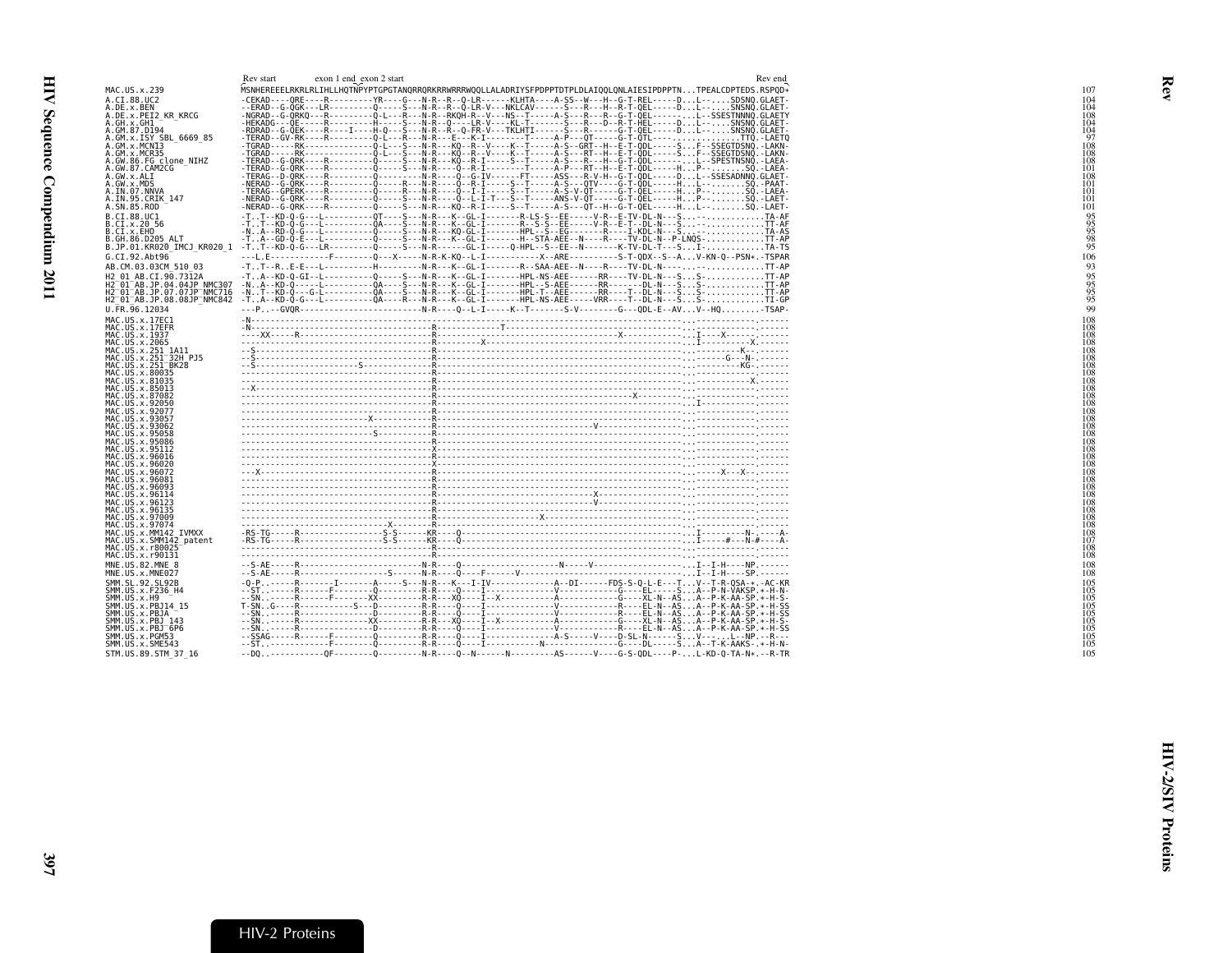<span id="page-21-1"></span><span id="page-21-0"></span>

|                                                                                                             | signal peptide end_gp120 start<br>Env start                                                                                                                                 |  |                   |
|-------------------------------------------------------------------------------------------------------------|-----------------------------------------------------------------------------------------------------------------------------------------------------------------------------|--|-------------------|
| MAC.US.x.239                                                                                                | ,<br>MGCLGNOLLIAILLLSVY.GIYČTLYVTVFYGVPAWRNATIPLFČATKNRDTWGTTOČLPDNGDYSEVALNVTESFDAWNNTVTEOAIEDVWOLFETSIKPČVKLSPLČITMRČNKSETDRWGLTKSITTTASTTSTTASAKV.DMVNETSSČIAODNČT.G 159 |  |                   |
| A.CI.88.UC2                                                                                                 |                                                                                                                                                                             |  |                   |
| A.DE.x.BEN                                                                                                  |                                                                                                                                                                             |  | 157               |
| A.DE.x.PEI2 KR KRCG<br>A.GH.x.GH1                                                                           |                                                                                                                                                                             |  | 148               |
| A.GM.87.D194                                                                                                |                                                                                                                                                                             |  |                   |
| A.GM.x.ISY SBL 6669 85<br>A.GM.x.MCN13                                                                      |                                                                                                                                                                             |  | 146               |
| A.GM.x.MCR35                                                                                                |                                                                                                                                                                             |  | 145               |
| A.GW.86.FG clone_NIHZ<br>A.GW.87.CAM2CG                                                                     |                                                                                                                                                                             |  | 151               |
| A.GW.x.ALI<br>A.GW.x.MDS                                                                                    |                                                                                                                                                                             |  | 150               |
| A.IN.07.NNVA                                                                                                |                                                                                                                                                                             |  | $\frac{164}{153}$ |
| A.IN.95.CRIK 147<br>A.SN.85.ROD                                                                             |                                                                                                                                                                             |  | 154               |
| B.CI.88.UC1                                                                                                 |                                                                                                                                                                             |  |                   |
| B.CI.X.20 56<br>B.CI.X.EHO                                                                                  |                                                                                                                                                                             |  |                   |
| B.GH.86.D205 ALT                                                                                            |                                                                                                                                                                             |  |                   |
| B.JP.01.KR020 IMCJ KR020 1                                                                                  |                                                                                                                                                                             |  |                   |
| G.CI.92.Abt96<br>AB.CM.03.03CM 510 03                                                                       | -AYSSSC-P-TL----ICGFTXKO-X-----I---X--XX--X----------I-----D--Q-IT-----A----X-----------------------T-XXVA-N-TT-EATPON-T-RNTTIIEDNDP--SRN----                               |  | 145               |
| H2 01 AB.CI.90.7312A                                                                                        |                                                                                                                                                                             |  |                   |
| H2 <sup>-01-AB.JP.04.04JP NMC307</sup><br>H2 <sup>-</sup> 01 <sup>-</sup> AB.JP.07.07JP <sup>-</sup> NMC716 |                                                                                                                                                                             |  | 155<br>152<br>148 |
| H2 <sup>-01-AB.JP.08.08JP-NMC842</sup>                                                                      |                                                                                                                                                                             |  | 148               |
| U.FR.96.12034                                                                                               |                                                                                                                                                                             |  |                   |
| MAC.US.x.17EC1<br>MAC.US.x.17EFR                                                                            |                                                                                                                                                                             |  | 159               |
| MAC.US.x.1937                                                                                               |                                                                                                                                                                             |  | 159               |
| MAC.US.x.2065<br>MAC.US.x.251 1A11                                                                          |                                                                                                                                                                             |  | 159<br>158        |
| MAC.US.x.251 32H PJ5                                                                                        |                                                                                                                                                                             |  | 158               |
| MAC. US. x.251 BK28                                                                                         |                                                                                                                                                                             |  | 161               |
| MAC. US. x. 80035<br>MAC. US. x. 81035                                                                      |                                                                                                                                                                             |  | 159<br>159<br>159 |
| MAC. US. x.85013<br>MAC.US.x.87082                                                                          |                                                                                                                                                                             |  | 159               |
| MAC.US.x.92050<br>MAC.US.x.92077                                                                            |                                                                                                                                                                             |  | 159               |
| MAC.US.x.9305                                                                                               |                                                                                                                                                                             |  | 159               |
| MAC.US.x.93062<br>MAC.US.x.95058                                                                            |                                                                                                                                                                             |  | 159<br>159        |
| MAC.US.x.95086                                                                                              |                                                                                                                                                                             |  | 159               |
| MAC.US.x.95112<br>MAC.US.x.96016                                                                            |                                                                                                                                                                             |  | 159<br>i 59       |
| MAC.US.x.96020<br>MAC.US.x.96072                                                                            |                                                                                                                                                                             |  | i 59<br>159       |
| MAC.US.x.96081                                                                                              |                                                                                                                                                                             |  | 159               |
| MAC.US.x.96093<br>MAC.US.x.96114                                                                            |                                                                                                                                                                             |  | 159<br>159        |
| MAC.US.x.96123                                                                                              |                                                                                                                                                                             |  | 159<br>159        |
| MAC.US.x.96135<br>MAC.US.x.97009                                                                            |                                                                                                                                                                             |  | 159               |
| MAC.US.x.97074<br>MAC.US.x.MM142 IVMXX                                                                      |                                                                                                                                                                             |  | 159<br>162        |
| MAC.US.x.SMM142_patent<br>MAC.US.x.r80025                                                                   |                                                                                                                                                                             |  | $\frac{160}{159}$ |
| MAC. US. x. r90131                                                                                          |                                                                                                                                                                             |  | 159               |
| MNE.US.82.MNE 8                                                                                             |                                                                                                                                                                             |  | 159               |
| MNE.US.x.MNE027                                                                                             |                                                                                                                                                                             |  | 160               |
| SMM. SL. 92. SL92B<br>SMM. US. x. F236 H4                                                                   |                                                                                                                                                                             |  |                   |
| SMM.US.x.H9                                                                                                 |                                                                                                                                                                             |  |                   |
| SMM.US.x.PBJ14 15<br>SMM.US.x.PBJA                                                                          |                                                                                                                                                                             |  |                   |
| SMM.US.x.PBJ 143<br>SMM.US.x.PBJ <sup>6P6</sup>                                                             |                                                                                                                                                                             |  |                   |
| SMM.US.x.PGM53                                                                                              |                                                                                                                                                                             |  |                   |
| SMM. US. x. SME543<br>STM.US.89.STM 37 16                                                                   |                                                                                                                                                                             |  |                   |
|                                                                                                             |                                                                                                                                                                             |  |                   |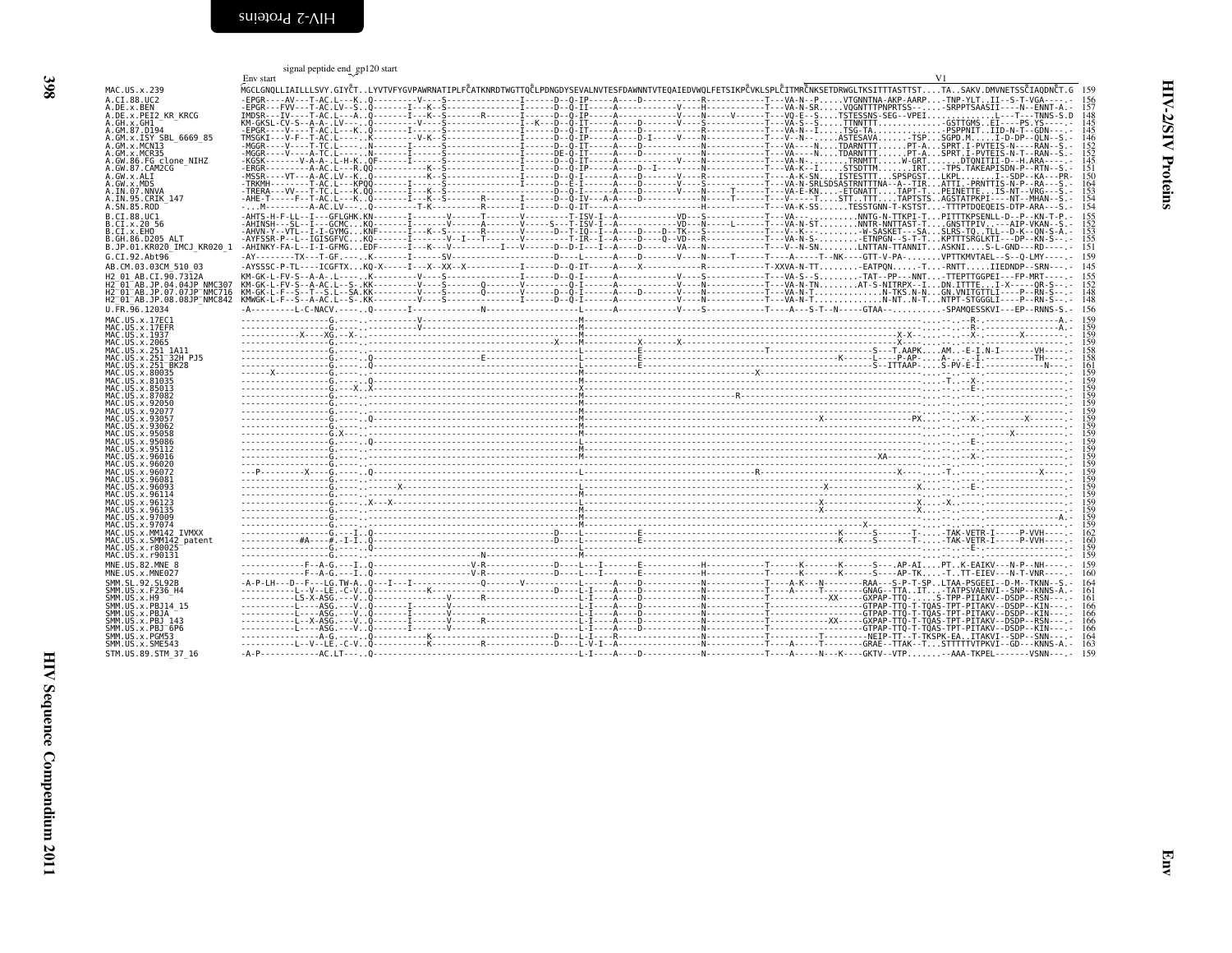<span id="page-22-0"></span>

|                                                                    | V1 | V <sub>2</sub> |  |  |                                                                                                                                                                                                                                | V <sub>3</sub> |
|--------------------------------------------------------------------|----|----------------|--|--|--------------------------------------------------------------------------------------------------------------------------------------------------------------------------------------------------------------------------------|----------------|
| MAC.US.x.239                                                       |    |                |  |  | LEQEOMISČKFNMTGLKRDKKKEYNETWYSADLVČE0.GNNTGNESRCYMNHČN.TSVIQESČDKHYWDAIRFRYČAPPGYALLRČNDTNYSGFMPKČSKVVVSSČTRMMETQTSTWFGFNGTRAENRTYIYWHGRDNRTIISLNKYYNLTMKČRRPGNKTVLPVTIM 32                                                    |                |
| A.CI.88.UC2                                                        |    |                |  |  | $-600-60-0.000-0.000-0.000-0.000-0.000-0.000-0.000-0.000-0.000-0.000-0.000-0.000-0.000-0.000-0.000-0.000-0.000-0.000-0.000-0.000-0.000-0.000-0.000-0.000-0.000-0.000-0.000-0.000-0.000-0.000-0.000-0.000-0.000-0.000-0.000-0.$ |                |
| A.DE.x.BEN<br>A.DE.X.PEI2 KR KRCG                                  |    |                |  |  |                                                                                                                                                                                                                                |                |
| A.GH.x.GH1                                                         |    |                |  |  |                                                                                                                                                                                                                                |                |
| A.GM.87.D194<br>A.GM.x.ISY SBL 6669 85                             |    |                |  |  |                                                                                                                                                                                                                                |                |
| A.GM.x.MCNI3                                                       |    |                |  |  |                                                                                                                                                                                                                                |                |
| A.GM.x.MCR35<br>A.GW.86.FG clone NIHZ                              |    |                |  |  |                                                                                                                                                                                                                                |                |
| A.GW.87.CAM2CG                                                     |    |                |  |  |                                                                                                                                                                                                                                |                |
| A.GW.x.ALI<br>A.GW.x.MDS                                           |    |                |  |  |                                                                                                                                                                                                                                |                |
| A.IN.07.NNVA                                                       |    |                |  |  |                                                                                                                                                                                                                                |                |
| A.IN.95.CRIK 147<br>A.SN.85.ROD                                    |    |                |  |  |                                                                                                                                                                                                                                |                |
| B.CI.88.UC1                                                        |    |                |  |  |                                                                                                                                                                                                                                |                |
|                                                                    |    |                |  |  |                                                                                                                                                                                                                                |                |
|                                                                    |    |                |  |  |                                                                                                                                                                                                                                |                |
|                                                                    |    |                |  |  |                                                                                                                                                                                                                                |                |
| G.CI.92.Abt96                                                      |    |                |  |  | $105 - 5 \cdot V6 - \cdots$                                                                                                                                                                                                    |                |
| AB.CM.03.03CM 510 03                                               |    |                |  |  |                                                                                                                                                                                                                                |                |
| H2 01 AB.CI.90.7312A<br>H2 <sup>-01-AB.JP.04.04JP NMC307</sup>     |    |                |  |  |                                                                                                                                                                                                                                |                |
| H2 <sup>-01-AB.JP.07.07JP-NMC716</sup>                             |    |                |  |  |                                                                                                                                                                                                                                |                |
| H2 <sup>-01-AB.JP.08.08JP<sup>-</sup>NMC842</sup><br>U.FR.96.12034 |    |                |  |  |                                                                                                                                                                                                                                |                |
| MAC.US.x.17EC1                                                     |    |                |  |  |                                                                                                                                                                                                                                |                |
| MAC.US.x.17EFR                                                     |    |                |  |  |                                                                                                                                                                                                                                |                |
| MAC.US.x.1937<br>MAC.US.x.2065                                     |    |                |  |  |                                                                                                                                                                                                                                |                |
| MAC.US.x.251 1A11                                                  |    |                |  |  |                                                                                                                                                                                                                                |                |
| MAC.US.x.251 32H PJ5<br>MAC.US.x.251 BK28                          |    |                |  |  |                                                                                                                                                                                                                                |                |
| MAC.US.x.80035                                                     |    |                |  |  |                                                                                                                                                                                                                                |                |
| MAC.US.x.81035<br>MAC. U.S. x.85013                                |    |                |  |  |                                                                                                                                                                                                                                |                |
| MAC.US.x.87082                                                     |    |                |  |  |                                                                                                                                                                                                                                |                |
| MAC. US. x.92050<br>MAC.US.x.92077                                 |    |                |  |  |                                                                                                                                                                                                                                |                |
| MAC.US.x.93057                                                     |    |                |  |  |                                                                                                                                                                                                                                |                |
| MAC. US. x. 93062<br>MAC.US.x.95058                                |    |                |  |  |                                                                                                                                                                                                                                |                |
| MAC.US.x.95086                                                     |    |                |  |  |                                                                                                                                                                                                                                |                |
| MAC.US.x.95112<br>MAC.US.x.96016                                   |    |                |  |  |                                                                                                                                                                                                                                |                |
| MAC.US.x.96020                                                     |    |                |  |  |                                                                                                                                                                                                                                |                |
| MAC.US.x.96072<br>MAC. US. x. 96081                                |    |                |  |  |                                                                                                                                                                                                                                |                |
| MAC. US. x. 96093                                                  |    |                |  |  |                                                                                                                                                                                                                                |                |
| MAC.US.x.96114<br>MAC. US. x. 96123                                |    |                |  |  |                                                                                                                                                                                                                                |                |
| MAC.US.x.96135                                                     |    |                |  |  |                                                                                                                                                                                                                                |                |
| MAC.US.x.97009<br>MAC.US.x.97074                                   |    |                |  |  |                                                                                                                                                                                                                                |                |
| MAC.US.x.MM142 IVMXX                                               |    |                |  |  |                                                                                                                                                                                                                                |                |
| MAC.US.x.SMM142 patent<br>MAC.US.x.r80025                          |    |                |  |  |                                                                                                                                                                                                                                |                |
| MAC.US.x.r90131                                                    |    |                |  |  |                                                                                                                                                                                                                                |                |
| MNE.US.82.MNE 8                                                    |    |                |  |  |                                                                                                                                                                                                                                |                |
| MNE.US.x.MNE027<br>SMM. SL. 92. SL92B                              |    |                |  |  | $I_1P_{i-1}G_1P_{i-1}R_0R_1P_{i-1}G_iP_{i-1}P_{i-1}P_{i-1}P_{i-1}P_{i-1}P_{i-1}P_{i-1}P_{i-1}P_{i-1}P_{i-1}P_{i-1}P_{i-1}P_{i-1}P_{i-1}P_{i-1}P_{i-1}P_{i-1}P_{i-1}P_{i-1}P_{i-1}P_{i-1}P_{i-1}P_{i-1$                         |                |
| SMM. US. x. F236_H4                                                |    |                |  |  |                                                                                                                                                                                                                                |                |
| SMM.US.x.H9<br>SMM. US. x. PBJ14 15                                |    |                |  |  |                                                                                                                                                                                                                                |                |
| SMM.US.x.PBJA                                                      |    |                |  |  |                                                                                                                                                                                                                                |                |
| SMM.US.x.PBJ 143                                                   |    |                |  |  |                                                                                                                                                                                                                                |                |
| SMM.US.x.PBJ <sup>6P6</sup><br>SMM.US.x.PGM53                      |    |                |  |  |                                                                                                                                                                                                                                |                |
| SMM.US.x.SME543                                                    |    |                |  |  |                                                                                                                                                                                                                                |                |
| STM.US.89.STM 37 16                                                |    |                |  |  |                                                                                                                                                                                                                                |                |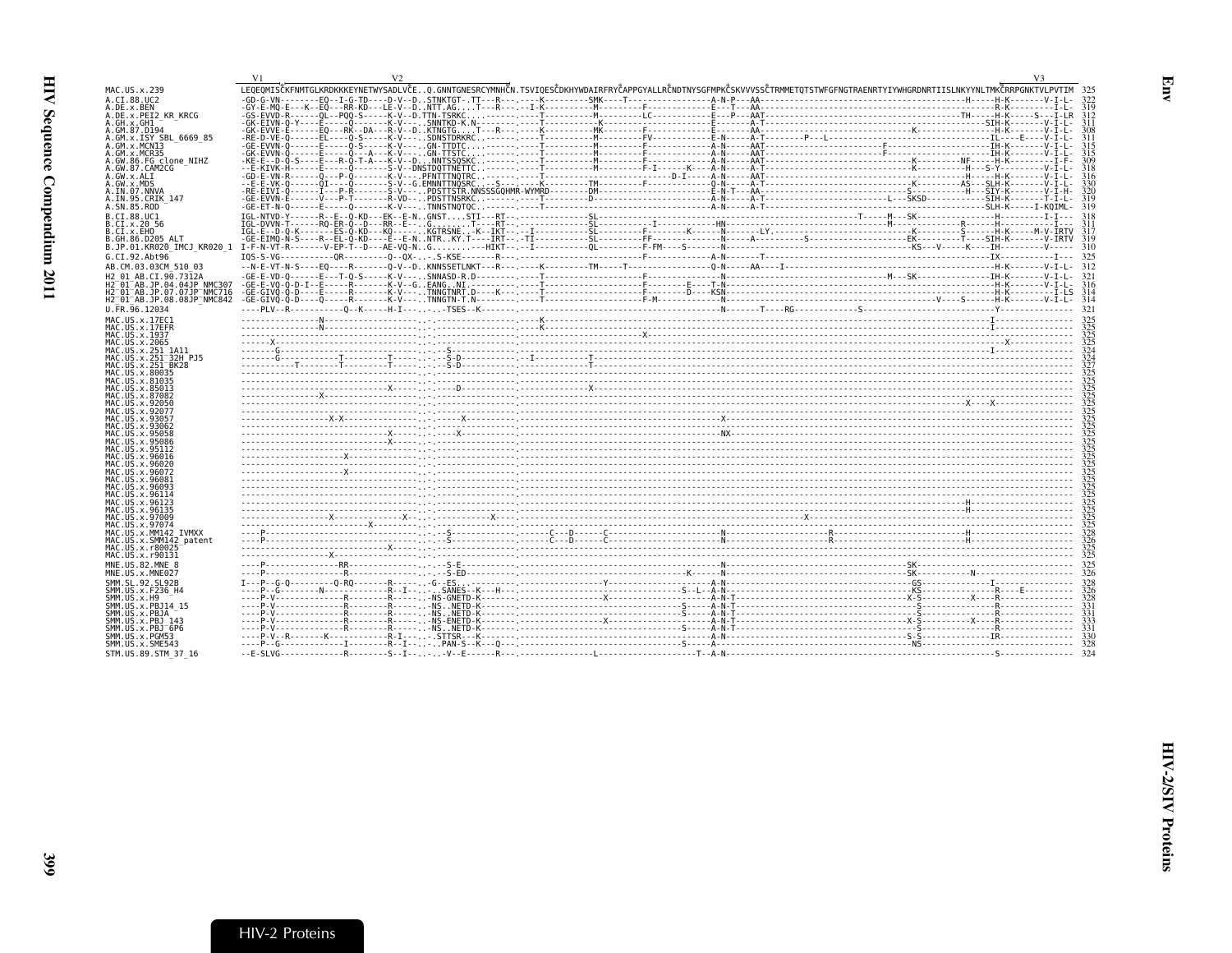<span id="page-23-0"></span>

|                                                                     | V3 tip                                                                                                                                                                                                                                                                                                                                                                                                                                                                      | V <sub>4</sub> | V5         |
|---------------------------------------------------------------------|-----------------------------------------------------------------------------------------------------------------------------------------------------------------------------------------------------------------------------------------------------------------------------------------------------------------------------------------------------------------------------------------------------------------------------------------------------------------------------|----------------|------------|
| MAC.US.x.239                                                        | SGLVFHS.OP.INDRPKOAWČWFGGKWKDAIKEVKOTIVKHPRYTG.TNN.TDKINLT.APGGG.DPEVTFMWTNČRGEFLYČKMNWFLNWVEDRNTANOKPKEOHKRNYVPČHIROIINTWHKVGKNVYLPPREGDLTČNSTVTSLIANIDWIDGNOTN 479                                                                                                                                                                                                                                                                                                        |                |            |
| A.CI.88.UC2                                                         |                                                                                                                                                                                                                                                                                                                                                                                                                                                                             |                |            |
| A.DE.x.BEN                                                          |                                                                                                                                                                                                                                                                                                                                                                                                                                                                             |                |            |
| A.DE.x.PEI2 KR KRCG<br>A.GH.x.GH1                                   |                                                                                                                                                                                                                                                                                                                                                                                                                                                                             |                |            |
| A.GM.87.D194                                                        |                                                                                                                                                                                                                                                                                                                                                                                                                                                                             |                |            |
| A.GM.x.ISY SBL 6669 85                                              |                                                                                                                                                                                                                                                                                                                                                                                                                                                                             |                |            |
| A.GM.x.MCN13<br>A.GM.x.MCR35                                        |                                                                                                                                                                                                                                                                                                                                                                                                                                                                             |                |            |
| A.GW.86.FG clone NIHZ                                               |                                                                                                                                                                                                                                                                                                                                                                                                                                                                             |                |            |
| A.GW.87.CAM2CG                                                      |                                                                                                                                                                                                                                                                                                                                                                                                                                                                             |                |            |
| A.GW.x.ALI                                                          |                                                                                                                                                                                                                                                                                                                                                                                                                                                                             |                |            |
| A.GW.x.MDS<br>.IN.07.NNVA                                           |                                                                                                                                                                                                                                                                                                                                                                                                                                                                             |                |            |
| A.IN.95.CRIK 147                                                    |                                                                                                                                                                                                                                                                                                                                                                                                                                                                             |                |            |
| A.SN.85.ROD                                                         |                                                                                                                                                                                                                                                                                                                                                                                                                                                                             |                |            |
| B.CI.88.UC1<br>B.CI.x.20 56                                         |                                                                                                                                                                                                                                                                                                                                                                                                                                                                             |                |            |
| B.CI.x.EHO                                                          |                                                                                                                                                                                                                                                                                                                                                                                                                                                                             |                |            |
| .GH.86.D205 ALT                                                     |                                                                                                                                                                                                                                                                                                                                                                                                                                                                             |                | 468        |
| B.JP.01.KR020 IMCJ KR020 1                                          |                                                                                                                                                                                                                                                                                                                                                                                                                                                                             |                | 457        |
| $G.CI.92.Ah$ +96                                                    |                                                                                                                                                                                                                                                                                                                                                                                                                                                                             |                |            |
| AB.CM.03.03CM 510 03                                                |                                                                                                                                                                                                                                                                                                                                                                                                                                                                             |                |            |
|                                                                     |                                                                                                                                                                                                                                                                                                                                                                                                                                                                             |                |            |
|                                                                     |                                                                                                                                                                                                                                                                                                                                                                                                                                                                             |                |            |
|                                                                     |                                                                                                                                                                                                                                                                                                                                                                                                                                                                             |                |            |
| U.FR.96.12034                                                       |                                                                                                                                                                                                                                                                                                                                                                                                                                                                             |                |            |
| MAC.US.x.17EC1                                                      |                                                                                                                                                                                                                                                                                                                                                                                                                                                                             |                |            |
| MAC.US.x.17EFR<br>MAC.US.x.1937                                     |                                                                                                                                                                                                                                                                                                                                                                                                                                                                             |                |            |
| MAC.US.x.2065                                                       |                                                                                                                                                                                                                                                                                                                                                                                                                                                                             |                |            |
| MAC.US.x.251 1A11                                                   |                                                                                                                                                                                                                                                                                                                                                                                                                                                                             |                |            |
| MAC.US.x.251 <sup>—</sup> 32H PJ5<br>MAC.US.x.251 <sup>-</sup> BK28 |                                                                                                                                                                                                                                                                                                                                                                                                                                                                             |                |            |
| MAC.US.x.80035                                                      |                                                                                                                                                                                                                                                                                                                                                                                                                                                                             |                |            |
| MAC.US.x.81035                                                      |                                                                                                                                                                                                                                                                                                                                                                                                                                                                             |                |            |
| MAC.US.x.85013<br>MAC.US.x.87082                                    |                                                                                                                                                                                                                                                                                                                                                                                                                                                                             |                |            |
| MAC.US.x.92050                                                      |                                                                                                                                                                                                                                                                                                                                                                                                                                                                             |                |            |
| MAC IIS x 9207.                                                     |                                                                                                                                                                                                                                                                                                                                                                                                                                                                             |                |            |
| MAC.US.x.93062                                                      |                                                                                                                                                                                                                                                                                                                                                                                                                                                                             |                |            |
| MAC.US.x.95058                                                      |                                                                                                                                                                                                                                                                                                                                                                                                                                                                             |                |            |
| MAC.US.x.95086                                                      |                                                                                                                                                                                                                                                                                                                                                                                                                                                                             |                |            |
| MAC.US.x.96016                                                      |                                                                                                                                                                                                                                                                                                                                                                                                                                                                             |                |            |
| MAC.US.x.96020                                                      |                                                                                                                                                                                                                                                                                                                                                                                                                                                                             |                |            |
| MAC.US.x.96072                                                      |                                                                                                                                                                                                                                                                                                                                                                                                                                                                             |                |            |
| MAC.US.x.96081<br>MAC.US.x.96093                                    |                                                                                                                                                                                                                                                                                                                                                                                                                                                                             |                |            |
| MAC.US.x.96114                                                      |                                                                                                                                                                                                                                                                                                                                                                                                                                                                             |                |            |
| MAC.US.x.96123                                                      |                                                                                                                                                                                                                                                                                                                                                                                                                                                                             |                |            |
| MAC.US.x.96135<br>MAC.US.x.97009                                    |                                                                                                                                                                                                                                                                                                                                                                                                                                                                             |                |            |
| MAC.US.x.97074                                                      |                                                                                                                                                                                                                                                                                                                                                                                                                                                                             |                |            |
| MAC.US.x.MM142 IVMXX                                                |                                                                                                                                                                                                                                                                                                                                                                                                                                                                             |                |            |
| MAC.US.x.SMM142 patent<br>MAC.US.x.r80025                           |                                                                                                                                                                                                                                                                                                                                                                                                                                                                             |                |            |
| MAC.US.x.r90131                                                     |                                                                                                                                                                                                                                                                                                                                                                                                                                                                             |                |            |
| MNE.US.82.MNE 8                                                     |                                                                                                                                                                                                                                                                                                                                                                                                                                                                             |                |            |
| MNE.US.x.MNE027                                                     |                                                                                                                                                                                                                                                                                                                                                                                                                                                                             |                |            |
| SMM.SL.92.SL92B                                                     | $E_{\text{1}}\left[\begin{array}{c} \text{R}_{\text{2}}\left(\text{R}_{\text{3}}\right) & \text{R}_{\text{4}}\left(\text{R}_{\text{5}}\right) & \text{R}_{\text{5}}\left(\text{R}_{\text{6}}\right) & \text{R}_{\text{6}}\left(\text{R}_{\text{7}}\right) & \text{R}_{\text{7}}\left(\text{R}_{\text{8}}\right) & \text{R}_{\text{8}}\left(\text{R}_{\text{9}}\right) & \text{R}_{\text{9}}\left(\text{R}_{\text{1}}\right) & \text{R}_{\text{1}}\left(\text{R}_{\text{2}}$ |                |            |
| SMM.US.x.F236 H4<br>SMM.US.x.H9                                     |                                                                                                                                                                                                                                                                                                                                                                                                                                                                             |                |            |
| SMM.US.x.PBJ14 15                                                   |                                                                                                                                                                                                                                                                                                                                                                                                                                                                             |                |            |
| SMM.US.x.PBJA                                                       |                                                                                                                                                                                                                                                                                                                                                                                                                                                                             |                |            |
| SMM.US.x.PBJ 143<br>SMM.US.x.PBJ <sup>-</sup> 6P6                   |                                                                                                                                                                                                                                                                                                                                                                                                                                                                             |                | 491<br>489 |
| SMM.US.x.PGM53                                                      |                                                                                                                                                                                                                                                                                                                                                                                                                                                                             |                |            |
| SMM.US.x.SME543                                                     |                                                                                                                                                                                                                                                                                                                                                                                                                                                                             |                |            |
| STM.US.89.STM 37 16                                                 |                                                                                                                                                                                                                                                                                                                                                                                                                                                                             |                |            |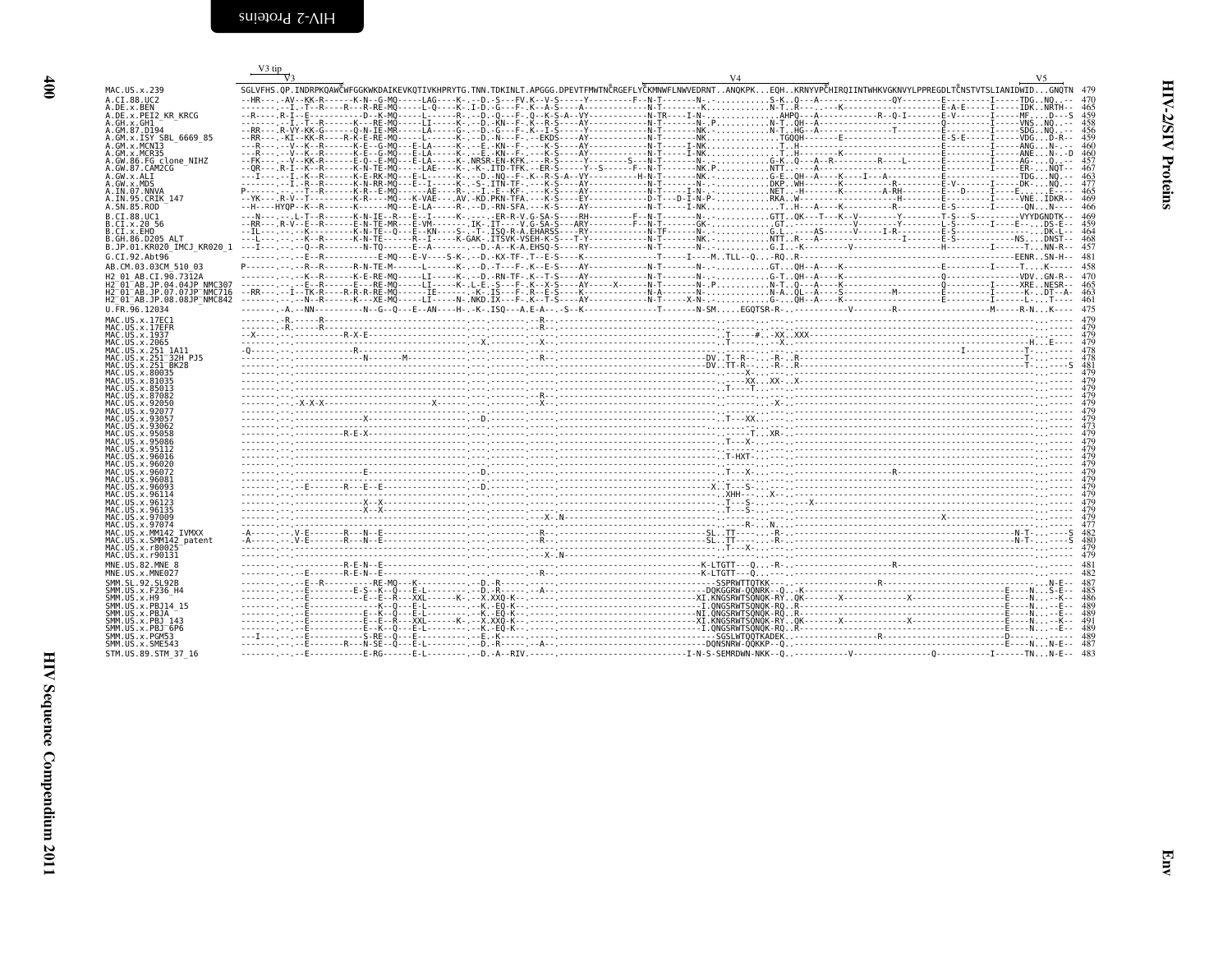<span id="page-24-0"></span>

|                                                                   | gp120 end_gp41 start |                                                                                                                                                                            |              |
|-------------------------------------------------------------------|----------------------|----------------------------------------------------------------------------------------------------------------------------------------------------------------------------|--------------|
| MAC.US.x.239                                                      |                      | ITMSAEVAELYRLELGDYKLVEITPIGLAPTDVKRYTTGGTSRNKRGVFVLGFLGFLATAGSAMGAASLTLTAQSRTLL.AGIVQQQQQLLDVVKRQQELLRLTVWGTKNLQTRVTAIEKYLKDQAQLNAWGCAFRQVČHTTVPWPNASLTPKWNNETWQEWERKV 644 |              |
| A.CI.88.UC2                                                       |                      |                                                                                                                                                                            | 634          |
| A.DE.x.BEN                                                        |                      |                                                                                                                                                                            | 629          |
| A.DE.x.PEI2 KR KRCG<br>A.GH.x.GH1                                 |                      |                                                                                                                                                                            | 622<br>622   |
| A.GM.87.D194                                                      |                      |                                                                                                                                                                            | 620          |
| A.GM.x.ISY SBL 6669 85                                            |                      |                                                                                                                                                                            | 623          |
|                                                                   |                      |                                                                                                                                                                            | 624          |
| A.GM.x.MCN13<br>A.GM.x.MCR35<br>A.GW.86.FG_clone_NIHZ             |                      |                                                                                                                                                                            | 624          |
| A.GW.87.CAM2CG                                                    |                      |                                                                                                                                                                            | 62<br>63     |
| A.GW.x.ALI                                                        |                      |                                                                                                                                                                            | 62           |
| A.GW.x.MDS                                                        |                      |                                                                                                                                                                            | 64           |
| A.IN.07.NNVA                                                      |                      |                                                                                                                                                                            | 629          |
| A. IN. 95. CRIK 147                                               |                      |                                                                                                                                                                            | 632          |
| A.SN.85.ROD                                                       |                      |                                                                                                                                                                            | 630          |
| B.CI.88.UC1                                                       |                      |                                                                                                                                                                            | 623          |
| B.CI.x.20 56<br>B.CI.x.EHO                                        |                      |                                                                                                                                                                            | 628          |
| B.GH.86.D205 ALT                                                  |                      |                                                                                                                                                                            | 632          |
| B.JP.01.KR020 IMCJ KR020 1                                        |                      |                                                                                                                                                                            | 62           |
| G.CI.92.Abt96                                                     |                      |                                                                                                                                                                            | 649          |
| AB.CM.03.03CM 510 03                                              |                      |                                                                                                                                                                            |              |
| H2 01 AB.CI.90.7312A                                              |                      |                                                                                                                                                                            |              |
| H2 <sup>-01-AB.JP.04.04JP NMC307</sup>                            |                      |                                                                                                                                                                            | 628          |
| H2 <sup>-01-AB.JP.07.07JP-NMC716</sup>                            |                      |                                                                                                                                                                            | 626          |
| H2 <sup>-</sup> 01 <sup>-</sup> AB.JP.08.08JP <sup>-</sup> NMC842 |                      |                                                                                                                                                                            | $62^{\circ}$ |
| U.FR.96.12034                                                     |                      |                                                                                                                                                                            |              |
| MAC.US.x.17EC1                                                    |                      |                                                                                                                                                                            |              |
| MAC.US.x.17EFR                                                    |                      |                                                                                                                                                                            | 644          |
| MAC.US.x.1937<br>MAC.US.x.2065                                    |                      |                                                                                                                                                                            |              |
| MAC.US.x.251 1A11                                                 |                      |                                                                                                                                                                            |              |
| MAC.US.x.251 32H PJ5                                              |                      |                                                                                                                                                                            |              |
| MAC.US.x.251 <sup>-</sup> BK28                                    |                      |                                                                                                                                                                            |              |
| MAC.US.x.80035<br>MAC. US. x.81035                                |                      |                                                                                                                                                                            |              |
| MAC. US. x.85013                                                  |                      |                                                                                                                                                                            |              |
| MAC.US.x.87082                                                    |                      |                                                                                                                                                                            |              |
| MAC.US.x.92050                                                    |                      |                                                                                                                                                                            |              |
| MAC.US.x.92077<br>MAC. US. x. 93057                               |                      |                                                                                                                                                                            | 644          |
| MAC.US.x.93062                                                    |                      |                                                                                                                                                                            |              |
| MAC. US. x.95058                                                  |                      |                                                                                                                                                                            |              |
| MAC.US.x.95086                                                    |                      |                                                                                                                                                                            | 64           |
| MAC.US.x.95112<br>MAC.US.x.96016                                  |                      |                                                                                                                                                                            | 644          |
| MAC.US.x.96020                                                    |                      |                                                                                                                                                                            | 64           |
| MAC.US.x.96072                                                    |                      |                                                                                                                                                                            | 64           |
| MAC.US.x.96081                                                    |                      |                                                                                                                                                                            | 64           |
| MAC.US.x.96093                                                    |                      |                                                                                                                                                                            | 64           |
| MAC. US. x. 96114<br>MAC.US.x.96123                               |                      |                                                                                                                                                                            |              |
| MAC.US.x.96135                                                    |                      |                                                                                                                                                                            |              |
| MAC. US. x. 97009                                                 |                      |                                                                                                                                                                            |              |
| MAC.US.x.97074                                                    |                      |                                                                                                                                                                            | 642          |
| MAC.US.x.MM142 IVMXX<br>MAC.US.x.SMM142 patent                    |                      |                                                                                                                                                                            |              |
| MAC.US.x.r80025                                                   |                      |                                                                                                                                                                            |              |
| MAC.US.x.r90131                                                   |                      |                                                                                                                                                                            | 644          |
| MNE.US.82.MNE 8                                                   |                      |                                                                                                                                                                            |              |
| MNE.US.x.MNE027                                                   |                      |                                                                                                                                                                            |              |
| SMM.SL.92.SL92B                                                   |                      |                                                                                                                                                                            |              |
| SMM.US.x.F236 H4                                                  |                      |                                                                                                                                                                            | 650          |
| SMM.US.x.H9<br>SMM. US. x. PBJ14 15                               |                      |                                                                                                                                                                            | 651<br>654   |
| SMM.US.x.PBJA                                                     |                      |                                                                                                                                                                            | 654          |
| SMM.US.x.PBJ 143                                                  |                      |                                                                                                                                                                            | 656          |
| SMM.US.x.PBJ <sup>-6P6</sup>                                      |                      |                                                                                                                                                                            | 654          |
| SMM.US.x.PGM53<br>SMM.US.x.SME543                                 |                      |                                                                                                                                                                            | 65<br>65     |
|                                                                   |                      |                                                                                                                                                                            |              |
| STM.US.89.STM 37 16                                               |                      |                                                                                                                                                                            |              |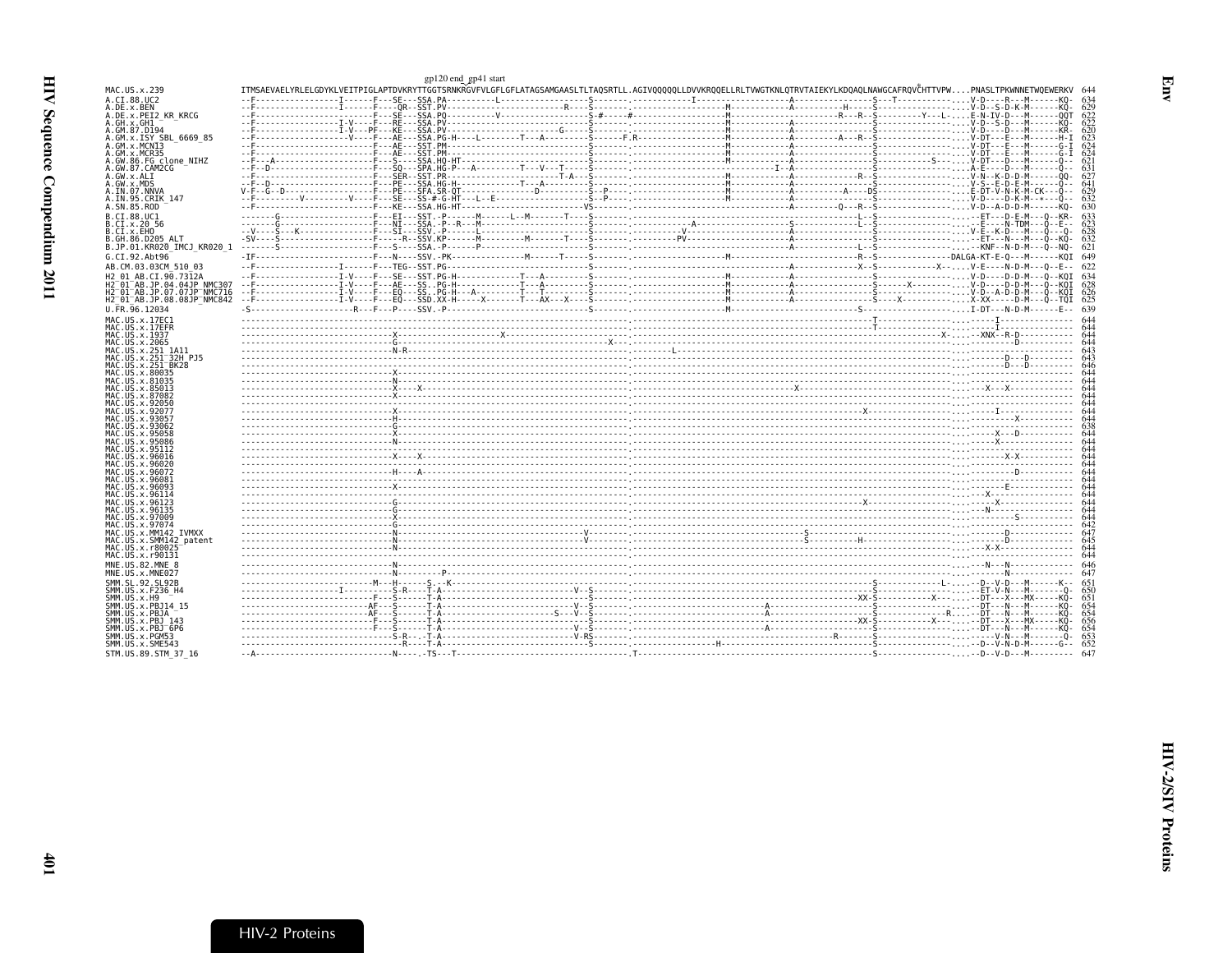| $\frac{1}{1}$<br>counterface or |  |
|---------------------------------|--|
| ì<br>י<br>にゅうしょう                |  |

| MAC.US.x.239                                       | DFLEENITALLEEAOIOOEKNMYELOKLNSWDVFGNWFDLASWIKYIOYGVYIVVGVILLRIVIYIVOMLAKLROGYRPVFSSPPSYFOOTHIOODPALPTREGKERDGGEGGGNSSWPWOIEYIHFLIROLIRLLTWLFSNCRTLLSRVYOILOPILORLSATLOR 81                                                        |  |     |
|----------------------------------------------------|-----------------------------------------------------------------------------------------------------------------------------------------------------------------------------------------------------------------------------------|--|-----|
| A.CI.88.UC2                                        |                                                                                                                                                                                                                                   |  |     |
| A.DE.x.BEN<br>A.DE.x.PEI2 KR KRCG                  |                                                                                                                                                                                                                                   |  |     |
| A.GH.x.GH1                                         |                                                                                                                                                                                                                                   |  |     |
| A.GM.87.D194                                       |                                                                                                                                                                                                                                   |  |     |
| A.GM.X.ISY SBL 6669 85<br>A.GM.x.MCNI3             |                                                                                                                                                                                                                                   |  |     |
| A.GM.x.MCR35                                       |                                                                                                                                                                                                                                   |  |     |
| A.GW.86.FG clone NIHZ<br>A.GW.87.CAM2CG            |                                                                                                                                                                                                                                   |  |     |
| A.GW.x.ALI                                         |                                                                                                                                                                                                                                   |  |     |
| A.GW.x.MDS<br>A.IN.07.NNVA                         |                                                                                                                                                                                                                                   |  |     |
| A.IN.95.CRIK 147                                   |                                                                                                                                                                                                                                   |  |     |
| A.SN.85.ROD                                        | N--DA---------------R-----------------FT--MA--RL-L-V-A-L-V-------M----R--K-------------T--IP-RKHRGO-AN-ET-DE--NE-AYR--------A--------RN--I--YNG--N--LKTS-----A--                                                                  |  |     |
| B.CI.88.UC1                                        |                                                                                                                                                                                                                                   |  |     |
|                                                    |                                                                                                                                                                                                                                   |  |     |
|                                                    | В.С. 2000 С. 2000 С. 2000 С. 2000 С. 2000 С. 2000 С. 2000 С. 2000 С. 2000 С. 2000 С. 2000 С. 2000 С. 2000 С. 2000 С.<br>В.С. 2000 С. 2000 С. 2000 С. 2000 С. 2000 С. 2000 С. 2000 С. 2000 С. 2000 С. 2000 С. 2000 С. 2000 С. 200  |  |     |
| G.CI.92.Abt96                                      |                                                                                                                                                                                                                                   |  | 816 |
| AB.CM.03.03CM 510 03                               |                                                                                                                                                                                                                                   |  |     |
|                                                    |                                                                                                                                                                                                                                   |  |     |
|                                                    |                                                                                                                                                                                                                                   |  |     |
|                                                    |                                                                                                                                                                                                                                   |  |     |
| U.FR.96.12034                                      | NY-----0---A---------------N--I-------T--V--VYL-L-V-A-I-I-------V--L-GS--K--------H---VE-IP--R-OEO--KGEI-EGA-DS--YR------R------H---------Y-S--D----IC-S---LF-SIR                                                                 |  |     |
| MAC.US.x.17EC1<br>MAC.US.x.17EFR                   | $\frac{1}{2}$                                                                                                                                                                                                                     |  |     |
| MAC.US.x.1937                                      |                                                                                                                                                                                                                                   |  |     |
| MAC.US.x.2065<br>MAC.US.x.251 1A11                 |                                                                                                                                                                                                                                   |  |     |
| MAC.US.x.251 <sup>-32H</sup> PJ5                   |                                                                                                                                                                                                                                   |  |     |
| MAC.US.x.251 <sup>-</sup> BK28<br>MAC. US. x.80035 |                                                                                                                                                                                                                                   |  |     |
| MAC.US.x.81035                                     |                                                                                                                                                                                                                                   |  |     |
| MAC.US.x.85013<br>MAC.US.x.87082                   |                                                                                                                                                                                                                                   |  |     |
| MAC.US.x.92050                                     |                                                                                                                                                                                                                                   |  |     |
| MAC.US.x.92077<br>MAC.US.x.93057                   |                                                                                                                                                                                                                                   |  |     |
| MAC.US.x.93062                                     |                                                                                                                                                                                                                                   |  |     |
| MAC.US.x.95058<br>MAC.US.x.95086                   |                                                                                                                                                                                                                                   |  |     |
| MAC.US.x.95112                                     |                                                                                                                                                                                                                                   |  |     |
| MAC.US.x.96016<br>MAC.US.x.96020                   |                                                                                                                                                                                                                                   |  |     |
| MAC.US.x.96072                                     |                                                                                                                                                                                                                                   |  |     |
| MAC.US.x.96081<br>MAC.US.x.96093                   | $\frac{1}{2}$ . The contract of the contract of the contract of the contract of the contract of the contract of the contract of the contract of the contract of the contract of the contract of the contract of the contract of t |  |     |
| MAC.US.x.96114                                     |                                                                                                                                                                                                                                   |  |     |
| MAC.US.x.96123<br>MAC.US.x.96135                   |                                                                                                                                                                                                                                   |  |     |
| MAC.US.x.97009                                     |                                                                                                                                                                                                                                   |  |     |
| MAC.US.x.97074<br>MAC.US.x.MM142 IVMXX             |                                                                                                                                                                                                                                   |  |     |
| MAC.US.x.SMM142 patent                             |                                                                                                                                                                                                                                   |  |     |
| MAC.US.x.r80025<br>MAC.US.x.r90131                 |                                                                                                                                                                                                                                   |  |     |
| MNE.US.82.MNE 8                                    |                                                                                                                                                                                                                                   |  |     |
| MNE.US.x.MNE027                                    |                                                                                                                                                                                                                                   |  |     |
| SMM.SL.92.SL92B<br>SMM.US.x.F236 H4                |                                                                                                                                                                                                                                   |  |     |
| SMM.US.x.H9                                        |                                                                                                                                                                                                                                   |  |     |
| SMM.US.x.PBJ14 15<br>SMM.US.x.PBJA                 |                                                                                                                                                                                                                                   |  |     |
| SMM.US.x.PBJ 143                                   |                                                                                                                                                                                                                                   |  |     |
| SMM.US.x.PBJ <sup>-6P6</sup><br>SMM.US.x.PGM53     |                                                                                                                                                                                                                                   |  |     |
| SMM.US.x.SME543                                    |                                                                                                                                                                                                                                   |  |     |
| STM.US.89.STM 37 16                                |                                                                                                                                                                                                                                   |  |     |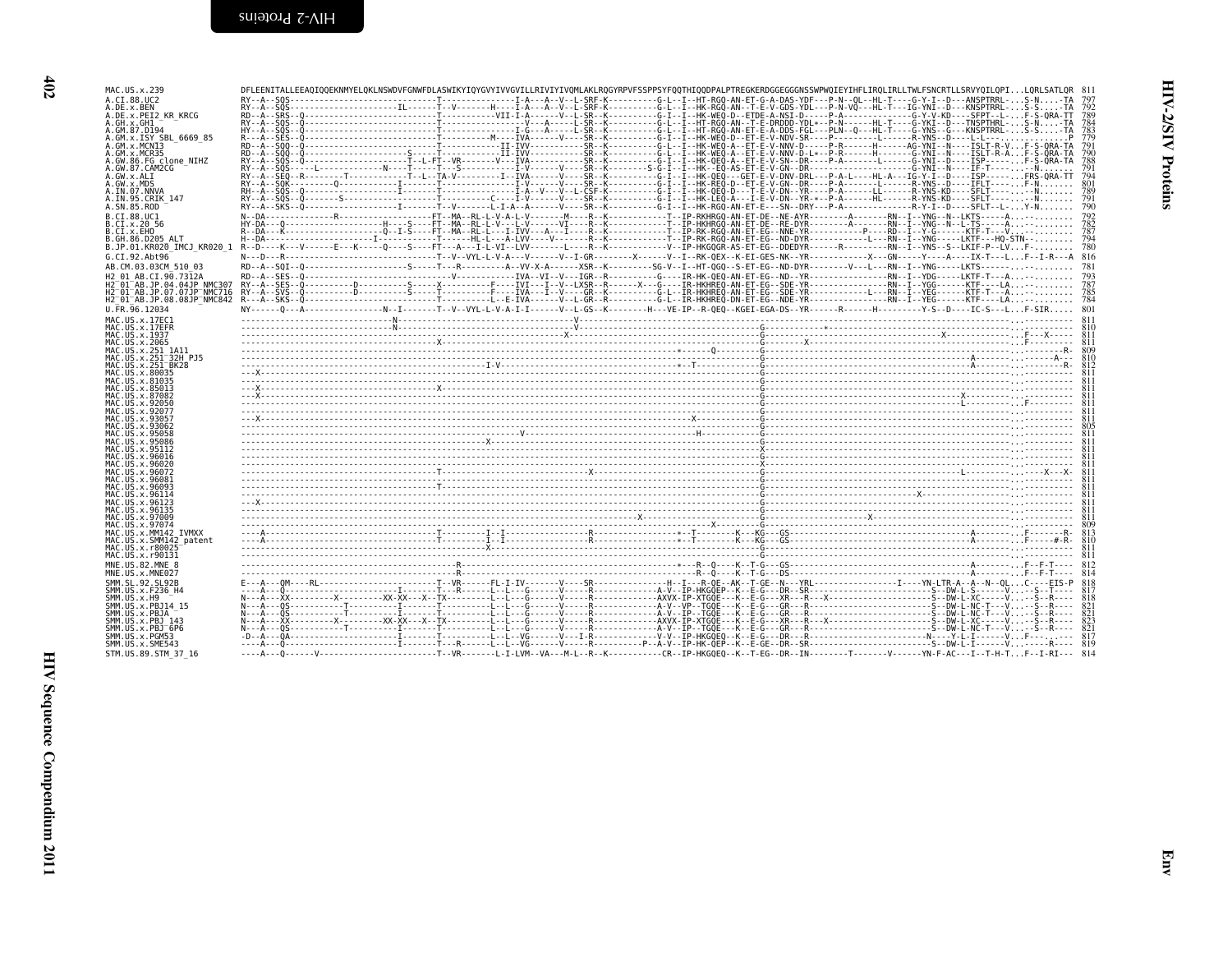|                                                                   | Env end                                                                                                                                                                                                                                                                                                                                                                                                                                           |            |
|-------------------------------------------------------------------|---------------------------------------------------------------------------------------------------------------------------------------------------------------------------------------------------------------------------------------------------------------------------------------------------------------------------------------------------------------------------------------------------------------------------------------------------|------------|
| MAC.US.x.239                                                      | IR.EVLRTELTYLOYGWSYFHEAVOAVWRSATETLAGAWGD.LWETLRRGGRWILAIPRRIROGLELTLL*                                                                                                                                                                                                                                                                                                                                                                           | 879        |
| A.CI.88.UC2                                                       | --.DW--LKAA-----CEWIO--F--IA-T-R-------RG.-CKAVO-I--G---V--------A-IA---                                                                                                                                                                                                                                                                                                                                                                          |            |
| A.DE.x.BEN                                                        | --.DW--LKAAQ----CEWIQ--F--FA-TTR--------W.---AA--I--G---V-------A--A---                                                                                                                                                                                                                                                                                                                                                                           |            |
| A.DE.x.PEI2 KR KRCG                                               | --.DW--LTIA-----CEWIQ-VL-VLA-TTR----S--R-.--GAMG-I--G---V--------A--A---                                                                                                                                                                                                                                                                                                                                                                          |            |
| A.GH.x.GH1                                                        | --.DW--LKAA-----GEWIQ--F--FAKTTR----S---G.-CAAVQ-V--G---V--------A-IA---                                                                                                                                                                                                                                                                                                                                                                          | 853<br>852 |
| A.GM.87.D194<br>A.GM.X.ISY SBL 6669 85                            | --.DW--LKAA-----CEWIQ--FR-FA-T-R--I----RG.-C-AAQ-I--G---V-------A-IA---<br>L-.DW--LKAA-----CEWIQ--F--LA-VTR---TS-GRS.--GA-G-I--G---V-------A-IA---                                                                                                                                                                                                                                                                                                | 848        |
|                                                                   | -- . DW---DAA-----CEWIQG-F--FA-ATR-----T-R-.--GA-Q-I--G---V--------A-IA--. . -                                                                                                                                                                                                                                                                                                                                                                    | 860        |
| A. GM. X. MCN13<br>A. GM. X. MCR35                                | -- .DW---DAA-----CEWIQG-F--FA-ATR-----T-R-.--GA-Q-I--G---V-------A-IA---<br>-- .DW--LKAA-----CEWIQ--F--LA-TTR------GR-.--RA-Q-I--G---V-------A--A---                                                                                                                                                                                                                                                                                              |            |
| A.GW.86.FG clone_NIHZ<br>A.GW.87.CAM2CG                           |                                                                                                                                                                                                                                                                                                                                                                                                                                                   | 857        |
|                                                                   | L- . DW--PKVAF----CEWIQ--F--AA-A-R------CR-. V-GM-Q-I--G---V-------A--A--. . -                                                                                                                                                                                                                                                                                                                                                                    | 860        |
| A.GW.x.ALI<br>A.GW.x.MDS                                          | --.DW--LKAA-----CEWIQ--FR-FA-I-R---TNT-R-.--GAVQWV--R---V-------A-IA---<br>L-.DQ--LRIAF----CEWIQ--F--FA-VTR---TS-CRG.--G--G-I--G---V-------A-IA---                                                                                                                                                                                                                                                                                                | 863<br>870 |
| A.IN.07.NNVA                                                      | L-.DW--LRTAF----CEWIQ--F--AA-TTG----S-CRS.--G----I--G---V-------A--A---                                                                                                                                                                                                                                                                                                                                                                           | 858        |
| A.IN.95.CRIK 147                                                  | L-.DW--LKTAF----CEWIQ--F--FA-T-GK---S-GRN.-CG-VE-I--G------------A-VA---                                                                                                                                                                                                                                                                                                                                                                          | 860<br>859 |
| A.SN.85.ROD                                                       | L-.DW--LRTAF----CEWIQ--F--AA-ATR------CRG.--RV-E-I--G---V-------A-IA---                                                                                                                                                                                                                                                                                                                                                                           |            |
| B.CI.88.UC1                                                       | P--LS-A-----I-W-Q--I--AT-A-R----NTGRA.--KA---TAEA-I--------------A---                                                                                                                                                                                                                                                                                                                                                                             |            |
| B.CI.x.20 56<br>B.CI.x.EHO                                        | P--LS-A-----I-WLQ--I--AT-A-G----N-GRA.---A---TAGA-I-V-----------A---                                                                                                                                                                                                                                                                                                                                                                              | 848<br>853 |
| B.GH.86.D205 ALT                                                  |                                                                                                                                                                                                                                                                                                                                                                                                                                                   | 860        |
| B.JP.01.KR020 IMCJ KR020 1                                        | Q--LP-A-----IGW-Q--I--AT-A-G---TNTGRA.---A---TA-A-V--------------A---                                                                                                                                                                                                                                                                                                                                                                             | 846        |
| G.CI.92.Abt96                                                     | --.-H--L-AA-FS--FRWLQ--CT-AT-A-Q---TST-RA.--K--G-V--G-----------------                                                                                                                                                                                                                                                                                                                                                                            | 885        |
| AB.CM.03.03CM 510 03                                              | P--LPFA-----IGW-Q--LR-AA-ATR----S-GET.---A--GAA-A---------------A---                                                                                                                                                                                                                                                                                                                                                                              | 847        |
| H2 01 AB.CI.90.7312A                                              | P--LLFA-----IGW-Q-----AAGATG----STGRT.---A---TA-G-I-V-----------A---                                                                                                                                                                                                                                                                                                                                                                              |            |
| H2 <sup>-</sup> 01 <sup>-</sup> AB.JP.04.04JP NMC307              |                                                                                                                                                                                                                                                                                                                                                                                                                                                   | 853        |
| H2 <sup>-</sup> 01 <sup>-</sup> AB.JP.07.07JP <sup>-</sup> NMC716 | P--LP-AH----I-W-Q--I--AA-A-G---TSTSRT.---A---TA-G-I-------------------------<br>P--LL-AH----I-WLQ-----AA-A-G----S-SRT.I--A---TA-G-I---------------A---                                                                                                                                                                                                                                                                                            | 851        |
| H2 <sup>-</sup> 01 <sup>-</sup> AB.JP.08.08JP <sup>-</sup> NMC842 | PF-VP-AH----I-WLQ-----AA-A-G---TN-SRT.I--A---AA-G-I----X-------X--                                                                                                                                                                                                                                                                                                                                                                                | 850        |
| U.FR.96.12034                                                     | -R-HL-IA------0--K--F--FGKA-R---SRTGRE.-----G-V---LR---------F--A---                                                                                                                                                                                                                                                                                                                                                                              | 868        |
| MAC.US.x.17EC1                                                    |                                                                                                                                                                                                                                                                                                                                                                                                                                                   |            |
| MAC.US.x.17EFR                                                    |                                                                                                                                                                                                                                                                                                                                                                                                                                                   |            |
| MAC.US.x.1937                                                     | $\begin{minipage}{0.5\textwidth} \begin{tabular}{ c c c } \hline \multicolumn{3}{ c }{0.5\textwidth} \begin{tabular}{ c c c } \hline \multicolumn{3}{ c }{0.5\textwidth} \begin{tabular}{ c c c } \hline \multicolumn{3}{ c }{0.5\textwidth} \begin{tabular}{ c c c } \hline \multicolumn{3}{ c }{0.5\textwidth} \begin{tabular}{ c c c } \hline \multicolumn{3}{ c }{0.5\textwidth} \begin{tabular}{ c c } \hline \multicolumn{3}{ c }{0.5\text$ |            |
| MAC.US.x.2065<br>MAC.US.x.251_1A11                                |                                                                                                                                                                                                                                                                                                                                                                                                                                                   |            |
| MAC.US.x.251 32H PJ5                                              |                                                                                                                                                                                                                                                                                                                                                                                                                                                   |            |
| MAC.US.x.251 BK28                                                 |                                                                                                                                                                                                                                                                                                                                                                                                                                                   | 881        |
| MAC.US.x.80035                                                    |                                                                                                                                                                                                                                                                                                                                                                                                                                                   | 880        |
| MAC.US.x.81035                                                    |                                                                                                                                                                                                                                                                                                                                                                                                                                                   | 880<br>880 |
| MAC.US.x.85013                                                    | $\frac{1}{2}$                                                                                                                                                                                                                                                                                                                                                                                                                                     | 880        |
| MAC.US.x.87082<br>MAC.US.x.92050                                  |                                                                                                                                                                                                                                                                                                                                                                                                                                                   | 880        |
| MAC. US. x. 92077                                                 |                                                                                                                                                                                                                                                                                                                                                                                                                                                   | 880        |
| MAC.US.x.93057                                                    |                                                                                                                                                                                                                                                                                                                                                                                                                                                   | 880        |
| MAC.US.x.93062<br>MAC.US.x.95058                                  |                                                                                                                                                                                                                                                                                                                                                                                                                                                   | 880        |
| MAC.US.x.95086                                                    |                                                                                                                                                                                                                                                                                                                                                                                                                                                   |            |
| MAC.US.x.95112                                                    |                                                                                                                                                                                                                                                                                                                                                                                                                                                   |            |
| MAC.US.x.96016                                                    |                                                                                                                                                                                                                                                                                                                                                                                                                                                   |            |
| MAC.US.x.96020<br>MAC.US.x.96072                                  |                                                                                                                                                                                                                                                                                                                                                                                                                                                   |            |
| MAC.US.x.96081                                                    |                                                                                                                                                                                                                                                                                                                                                                                                                                                   |            |
| MAC.US.x.96093                                                    |                                                                                                                                                                                                                                                                                                                                                                                                                                                   |            |
| MAC.US.x.96114                                                    |                                                                                                                                                                                                                                                                                                                                                                                                                                                   |            |
| MAC. US. x. 96123<br>MAC.US.x.96135                               |                                                                                                                                                                                                                                                                                                                                                                                                                                                   |            |
| MAC.US.x.97009                                                    |                                                                                                                                                                                                                                                                                                                                                                                                                                                   |            |
| MAC.US.x.97074                                                    |                                                                                                                                                                                                                                                                                                                                                                                                                                                   |            |
| MAC.US.x.MM142 IVMXX                                              |                                                                                                                                                                                                                                                                                                                                                                                                                                                   |            |
| MAC.US.x.SMM142 patent<br>MAC.US.x.r80025                         |                                                                                                                                                                                                                                                                                                                                                                                                                                                   |            |
| MAC.US.x.r90131                                                   |                                                                                                                                                                                                                                                                                                                                                                                                                                                   | 880        |
| MNE.US.82.MNE 8                                                   |                                                                                                                                                                                                                                                                                                                                                                                                                                                   | 881        |
| MNE.US.x.MNE027                                                   |                                                                                                                                                                                                                                                                                                                                                                                                                                                   | 883        |
| SMM.SL.92.SL92B                                                   |                                                                                                                                                                                                                                                                                                                                                                                                                                                   | 887        |
| SMM. US. x. F236_H4                                               | V-.--I-I-IA------R--Q-----W-KL-R----S----.I----G-V--G------------------                                                                                                                                                                                                                                                                                                                                                                           | 886        |
| SMM.US.x.H9                                                       |                                                                                                                                                                                                                                                                                                                                                                                                                                                   | 887<br>890 |
| SMM. US. x. PBJ14 15<br>SMM.US.x.PBJA                             |                                                                                                                                                                                                                                                                                                                                                                                                                                                   | 890        |
| SMM. US. x. PBJ 143                                               | A- .-- I-V-IA-------R-LQ--AXXW-KFXR---- S--R- .----- G-V--G-----XX------------- .-                                                                                                                                                                                                                                                                                                                                                                | 892        |
| SMM.US.x.PBJ 6P6                                                  |                                                                                                                                                                                                                                                                                                                                                                                                                                                   |            |
| SMM.US.x.PGM53                                                    | -- --V---IS-----CRW-Q-----A--ARG----S--R- .S----G-V---V----------------A-- -                                                                                                                                                                                                                                                                                                                                                                      |            |
| SMM.US.x.SME543                                                   |                                                                                                                                                                                                                                                                                                                                                                                                                                                   | 888        |
| STM.US.89.STM 37 16                                               | --.--V-LGAA-----CIWIQ--A--A--A-G----S-GR-.-----G-V--R-G---------------                                                                                                                                                                                                                                                                                                                                                                            | 883        |

**HIV-2/SIV Proteins** 

<span id="page-26-0"></span>Env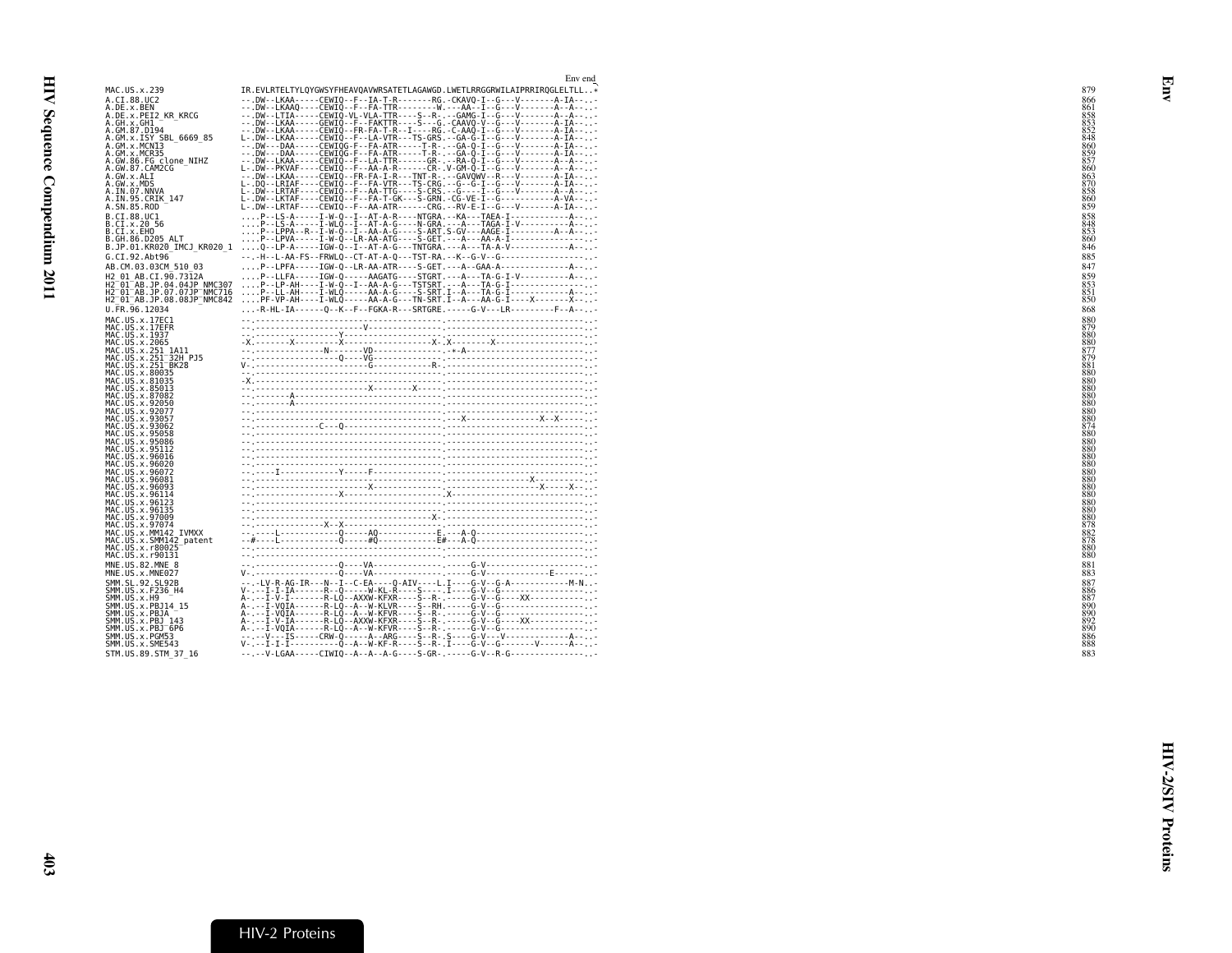<span id="page-27-1"></span><span id="page-27-0"></span>

|                                                                                                                                                                                                                        | R17Y mutation<br>Nef start | premature stop in Mac239                                                                                                                                                                                                                                                                                                                                                                       | max HIV-1 similarity                                        |
|------------------------------------------------------------------------------------------------------------------------------------------------------------------------------------------------------------------------|----------------------------|------------------------------------------------------------------------------------------------------------------------------------------------------------------------------------------------------------------------------------------------------------------------------------------------------------------------------------------------------------------------------------------------|-------------------------------------------------------------|
| MAC.US.x.239                                                                                                                                                                                                           |                            | .<br>MGGAISMRRSRPSGDLRQRLLRARGE.TYGRLLGEVEDGYSQSPGGLDKGLSSLSCEGQKYNQGQYMNTPWR.NPAEEREKLAYRKQNMDDIDE+DDD.LVGVSVR.PKVPLRTMSYKLAIDMSHFIKEKGGLEGIYYSARRHRILDIYLEKEEGIIPDWQDYTSGPG                                                                                                                                                                                                                  | 163                                                         |
| A.CI.88.UC2<br>A.DE.x.BEN<br>A.DE.x.PEI2 KR KRCG<br>A.GH.x.GH1<br>.GM.87.D194<br>A.GM.x.ISY SBL 6669 85<br>A.GM.x.MCNI3<br>A.GM.x.MCR35<br>A.GW.86.FG clone NIHZ                                                       |                            | $\begin{tabular}{@{}c@{}} \textbf{MCG, ASG. KIC. + R1: G0: G0: 1.01.01.02.03.04.05.04.05.04.05.04.05.04.05.04.05.04.05.04.05.04.05.04.05.04.05.04.05.04.05.04.05.04.05.04.05.04.05.04.05.04.05.04.05.04.05.04.05.04.05.04.05.04.05.04.05.04.05.04.05.04$                                                                                                                                       | 164<br>164<br>164<br>163<br>164<br>164<br>164<br>163<br>147 |
| A.GW.87.CAM2CG<br>A.GW.x.ALI<br>A.GW.x.MDS<br>A.IN.07.NNVA<br>A.IN.95.CRIK 147<br>A.SN.85.ROD                                                                                                                          |                            |                                                                                                                                                                                                                                                                                                                                                                                                | 164<br>164<br>163<br>136<br>164                             |
| B.CI.88.UC1<br>B.CI.x.20 56<br>B.CI.x.EHO<br>B.GH.86.D205 ALT<br>B.JP.01.KR020 IMCJ KR020 1<br>G.CI.92.Abt96                                                                                                           |                            |                                                                                                                                                                                                                                                                                                                                                                                                | 146<br>$\frac{146}{146}$<br>147<br>146<br>164               |
| AB.CM.03.03CM 510 03                                                                                                                                                                                                   |                            |                                                                                                                                                                                                                                                                                                                                                                                                | 145                                                         |
| H2 01 AB.CI.90.7312A<br>H2 <sup>-</sup> 01 <sup>-</sup> AB.JP.04.04JP NMC307<br>H2 <sup>-</sup> 01 <sup>-</sup> AB.JP.07.07JP <sup>-</sup> NMC716<br>H2 <sup>-</sup> 01 <sup>-</sup> AB.JP.08.08JP <sup>-</sup> NMC842 |                            |                                                                                                                                                                                                                                                                                                                                                                                                | 146<br>146<br>146                                           |
| U.FR.96.12034<br>MAC.US.x.17EC1                                                                                                                                                                                        |                            |                                                                                                                                                                                                                                                                                                                                                                                                | 166                                                         |
| MAC.US.x.17EFR<br>MAC.US.x.1937<br>MAC.US.x.2065                                                                                                                                                                       |                            |                                                                                                                                                                                                                                                                                                                                                                                                | 164<br>164                                                  |
| MAČ.ŪŠ.x.251 1A11<br>MAC.US.x.251 <sup>-</sup> 32H PJ5<br>MAC.US.x.251 <sup>-</sup> BK28                                                                                                                               |                            |                                                                                                                                                                                                                                                                                                                                                                                                | 164<br>164<br>164                                           |
| MAC.US.x.80035<br>MAC.US.x.81035<br>MAC.US.x.85013<br>MAC.US.x.87082                                                                                                                                                   |                            |                                                                                                                                                                                                                                                                                                                                                                                                | 164<br>164<br>164<br>164                                    |
| MAC.US.x.92050<br>MAC.US.x.92077                                                                                                                                                                                       |                            |                                                                                                                                                                                                                                                                                                                                                                                                | 164<br>164                                                  |
| MAC.US.x.93057<br>MAC.US.x.93062<br>MAC.US.x.95058                                                                                                                                                                     |                            |                                                                                                                                                                                                                                                                                                                                                                                                | 164<br>164<br>164                                           |
| MAC.US.x.95086<br>MAC.US.x.95112                                                                                                                                                                                       |                            |                                                                                                                                                                                                                                                                                                                                                                                                | 164<br>164                                                  |
| MAC.US.x.96016<br>MAC.US.x.96020<br>MAC.US.x.96072                                                                                                                                                                     |                            |                                                                                                                                                                                                                                                                                                                                                                                                | 164<br>164<br>164                                           |
| MAC.US.x.96081<br>MAC.US.x.96093<br>MAC.US.x.96114                                                                                                                                                                     |                            |                                                                                                                                                                                                                                                                                                                                                                                                | 164<br>164                                                  |
| MAC.US.x.96123<br>MAC.US.x.96135                                                                                                                                                                                       |                            | $\frac{1}{\frac{1}{1}}\cdot\frac{1}{1}=\frac{1}{1}=\frac{1}{1}=\frac{1}{1}=\frac{1}{1}=\frac{1}{1}=\frac{1}{1}=\frac{1}{1}=\frac{1}{1}=\frac{1}{1}=\frac{1}{1}=\frac{1}{1}=\frac{1}{1}=\frac{1}{1}=\frac{1}{1}=\frac{1}{1}=\frac{1}{1}=\frac{1}{1}=\frac{1}{1}=\frac{1}{1}=\frac{1}{1}=\frac{1}{1}=\frac{1}{1}=\frac{1}{1}=\frac{1}{1}=\frac{1}{1}=\frac{1}{1}=\frac{1}{1}=\frac{1}{1}=\frac{$ | 164<br>164                                                  |
| MAC.US.x.97009<br>MAC.US.x.97074<br>MAC.US.x.MM142 IVMXX                                                                                                                                                               |                            |                                                                                                                                                                                                                                                                                                                                                                                                | 164<br>164                                                  |
| MAC.US.x.SMM142 patent<br>MAC.US.x.r80025                                                                                                                                                                              |                            |                                                                                                                                                                                                                                                                                                                                                                                                | $\frac{163}{162}$<br>164                                    |
| MAC.US.x.r90131<br>MNE.US.82.MNE 8<br>MNE.US.x.MNE027                                                                                                                                                                  |                            |                                                                                                                                                                                                                                                                                                                                                                                                | 164                                                         |
| SMM.SL.92.SL92B<br>SMM.US.x.F236 H4<br>SMM.US.x.H9                                                                                                                                                                     |                            |                                                                                                                                                                                                                                                                                                                                                                                                | 164                                                         |
| SMM.US.x.PBJ14 15<br>SMM.US.x.PBJA                                                                                                                                                                                     |                            |                                                                                                                                                                                                                                                                                                                                                                                                | $\frac{162}{162}$<br>162                                    |
| SMM. US. x. PBJ 143<br>SMM.US.x.PBJ <sup>-</sup> 6P6<br>SMM.US.x.PGM53                                                                                                                                                 |                            |                                                                                                                                                                                                                                                                                                                                                                                                | 162<br>162<br>164                                           |
| SMM.US.x.SME543<br>STM.US.89.STM 37 16                                                                                                                                                                                 |                            |                                                                                                                                                                                                                                                                                                                                                                                                |                                                             |